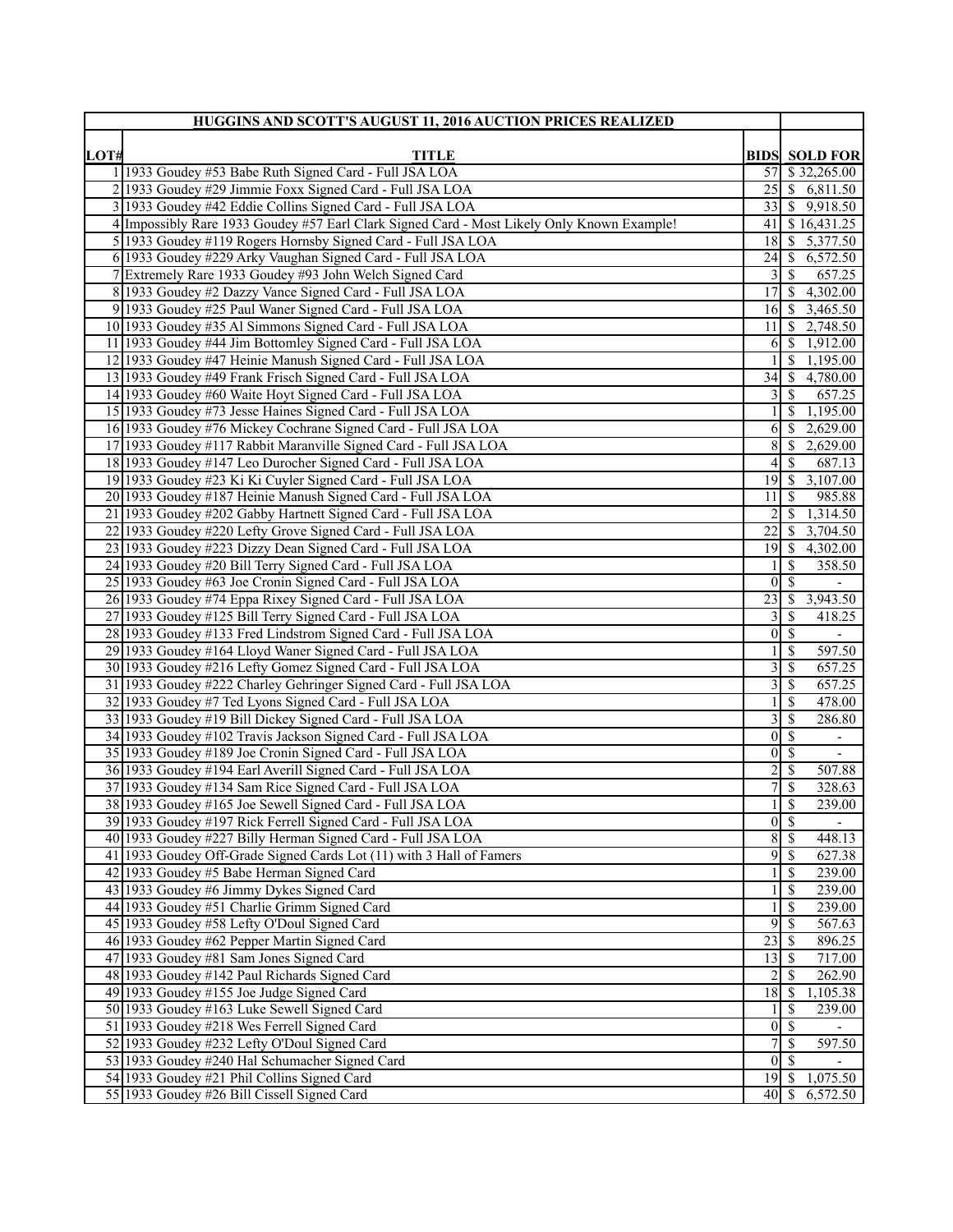| 56 1933 Goudey #36 Tommy Thevenow Signed Card    |                         | $6 \mid$ \$              | 388.38                      |
|--------------------------------------------------|-------------------------|--------------------------|-----------------------------|
| 57 1933 Goudey #37 Jimmy Wilson Signed Card      | 6                       | $\mathcal{S}$            | 358.50                      |
| 58 1933 Goudey #50 Ed Brandt Signed Card         | 17                      | $\overline{\mathcal{S}}$ | 2,031.50                    |
| 59 1933 Goudey #55 Pat Malone Signed Card        | 20                      | -\$                      | 1,165.13                    |
| 60 1933 Goudey #77 Adam Comorosky Signed Card    | 12                      | $\mathcal{S}$            | 896.25                      |
| 61 1933 Goudey #205 Heinie Meinie Signed Card    | 10 <sup>1</sup>         | $\sqrt{S}$               | 806.63                      |
| 62 1933 Goudey #3 Hugh Critz Signed Card         | 6                       | -\$                      | 215.10                      |
| 63 1933 Goudey #4 Heinie Schuble Signed Card     | $\overline{c}$          | $\mathcal{S}$            | 131.45                      |
| 64 1933 Goudey #9 Dave Harris Signed Card        | 7                       | \$                       | 262.90                      |
| 65 1933 Goudey #11 Billy Rogell Signed Card      |                         | \$                       | 119.50                      |
| 66 1933 Goudey #12 George Pipgras Signed Card    | $\mathbf{0}$            | $\overline{\mathcal{S}}$ |                             |
| 67 1933 Goudey #14 Henry Johnson Signed Card     |                         | $\mathcal{S}$            | 119.50                      |
| 68 1933 Goudey #17 Watson Clark Signed Card      |                         | $\overline{\mathcal{S}}$ | 119.50                      |
| 69 1933 Goudey #18 Muddy Ruel Signed Card        | 12                      | $\overline{\mathcal{S}}$ | 776.75                      |
| 70 1933 Goudey #28 Dick Bartell Signed Card      | $\mathbf{0}$            | $\overline{\mathcal{S}}$ | $\overline{\phantom{0}}$    |
| 71 1933 Goudey #30 Frank Hogan Signed Card       | 8                       | $\overline{\mathcal{S}}$ | 274.85                      |
| 72 1933 Goudey #33 Ralph Kress Signed Card       | $\overline{8}$          | $\mathcal{S}$            | 274.85                      |
| 73 1933 Goudey #34 Bob O'Farrell Signed Card     |                         | $\overline{\mathcal{S}}$ | 119.50                      |
| 74 1933 Goudey #40 Taylor Douthit Signed Card    | $\vert 0 \vert$         | $\overline{\mathcal{S}}$ | $\overline{\phantom{a}}$    |
| 75 1933 Goudey #41 Gus Mancuso Signed Card       | $\vert 0 \vert$         | $\overline{\mathcal{S}}$ |                             |
| 76 1933 Goudey #43 Lew Fonseca Signed Card       |                         | <sup>\$</sup>            | 119.50                      |
| 77 1933 Goudey #46 Ethan Allen Signed Card       | $\theta$                | $\overline{\mathcal{S}}$ |                             |
| 78 1933 Goudey #48 Marty McManus Signed Card     | $\overline{19}$         | -\$                      | 1,314.50                    |
| 79 1933 Goudey #59 Bing Miller Signed Card       |                         | $\overline{\mathcal{S}}$ | 155.35                      |
| 80 1933 Goudey #61 Max Bishop Signed Card        | 24                      | $\overline{\mathcal{S}}$ | 1,553.50                    |
| 81 1933 Goudey #65 Milt Gaston Signed Card       | $\vert 0 \vert$         | $\overline{\mathcal{S}}$ |                             |
| 82 1933 Goudey #67 Guy Bush Signed Card          |                         | \$                       | 119.50                      |
| 83 1933 Goudey #69 Randy Moore Signed Card       | $\theta$                | $\mathcal{S}$            |                             |
| 84 1933 Goudey #71 Bob Burke Signed Card         | $\overline{2}$          | $\mathcal{S}$            | 131.45                      |
| 85 1933 Goudey #75 Willie Kamm Signed Card       | $\overline{15}$         | $\mathbf s$              | 418.25                      |
| 86 1933 Goudey #80 Clyde Manion Signed Card      | 11                      | -\$                      | 687.13                      |
| 87 1933 Goudey #87 Frank O'Rourke Signed Card    |                         | $\overline{\mathcal{S}}$ | 119.50                      |
| 88 1933 Goudey #91 Tom Zachary Signed Card       | 12                      | <sup>\$</sup>            | 418.25                      |
| 89 1933 Goudey #94 Bill Walker Signed Card       | 36                      | $\sqrt{S}$               | 4,899.50                    |
| 90 1933 Goudey #95 Alvin Crowder Signed Card     | 10 <sup>°</sup>         | <sup>5</sup>             | 227.05                      |
| 91 1933 Goudey #96 Willis Hudlin Signed Card     |                         | $\mathcal{S}$            | 119.50                      |
| 92 1933 Goudey #97 Joe Morrissey Signed Card     | 13                      | $\sqrt{S}$               | 597.50                      |
| 93 1933 Goudey #98 Walter Berger Signed Card     |                         | -\$                      | 119.50                      |
| 94 1933 Goudey #99 Tony Cuccinello Signed Card   |                         | $\mathbf{\hat{s}}$       | 119.50                      |
| 95 1933 Goudey #100 George Uhle Signed Card      |                         | \$                       | 119.50                      |
| 96 1933 Goudey #101 Dick Coffman Signed Card     | 6                       | $\overline{\mathcal{S}}$ | 250.95                      |
| 97 1933 Goudey #104 Fred Marberry Signed Card    |                         | $2 \mid$ \$              | 131.45                      |
| 98 1933 Goudey #108 Joe Kuhel Signed Card        |                         | $\overline{\mathcal{S}}$ | 119.50                      |
| 99 1933 Goudey #112 Fred Schulte Signed Card     |                         | $\overline{0 S}$         | $\blacksquare$              |
| 100 1933 Goudey #116 Eddie Morgan Signed Card    |                         | <sup>\$</sup>            | 119.50                      |
| 101 1933 Goudey #120 Carl Reynolds Signed Card   | $\overline{c}$          | -S                       | 143.40                      |
| 102 1933 Goudey #121 Walter Stewart Signed Card  | $\overline{\mathbf{3}}$ | -S                       | 167.30                      |
| 103 1933 Goudey #122 Alvin Crowder Signed Card   | $\overline{19}$         | -\$                      | 1,912.00                    |
| 104 1933 Goudey #123 Jack Russell Signed Card    | $\boldsymbol{0}$        | $\overline{\mathcal{S}}$ |                             |
| 105 1933 Goudey #126 Joe Moore Signed Card       | $\overline{0}$          | $\overline{\mathbf{s}}$  | $\mathcal{L}^{\mathcal{A}}$ |
| 106 1933 Goudey #131 Fred Frankhouse Signed Card |                         | $\overline{\mathcal{S}}$ | 119.50                      |
| 107 1933 Goudey #132 Jim Elliott Signed Card     | 13                      | $\mathcal{S}$            | 806.63                      |
| 108 1933 Goudey #136 Flint Rhem Signed Card      | 15                      | ∣\$.                     | 1,912.00                    |
| 109 1933 Goudey #137 Red Lucas Signed Card       |                         | $\mathcal{S}$            | 119.50                      |
| 110 1933 Goudey #139 Ben Cantwell Signed Card    | 11                      | -\$                      | 286.80                      |
| 111 1933 Goudey #140 Bump Hadley Signed Card     | $8\,$                   | $\mathbf{s}$             | 286.80                      |
| 112 1933 Goudey #141 Ray Benge Signed Card       | $\overline{0}$          | $\sqrt{S}$               | $\overline{\phantom{a}}$    |
| 113 1933 Goudey #145 George Walberg Signed Card  |                         | $0 \mid$ \$              |                             |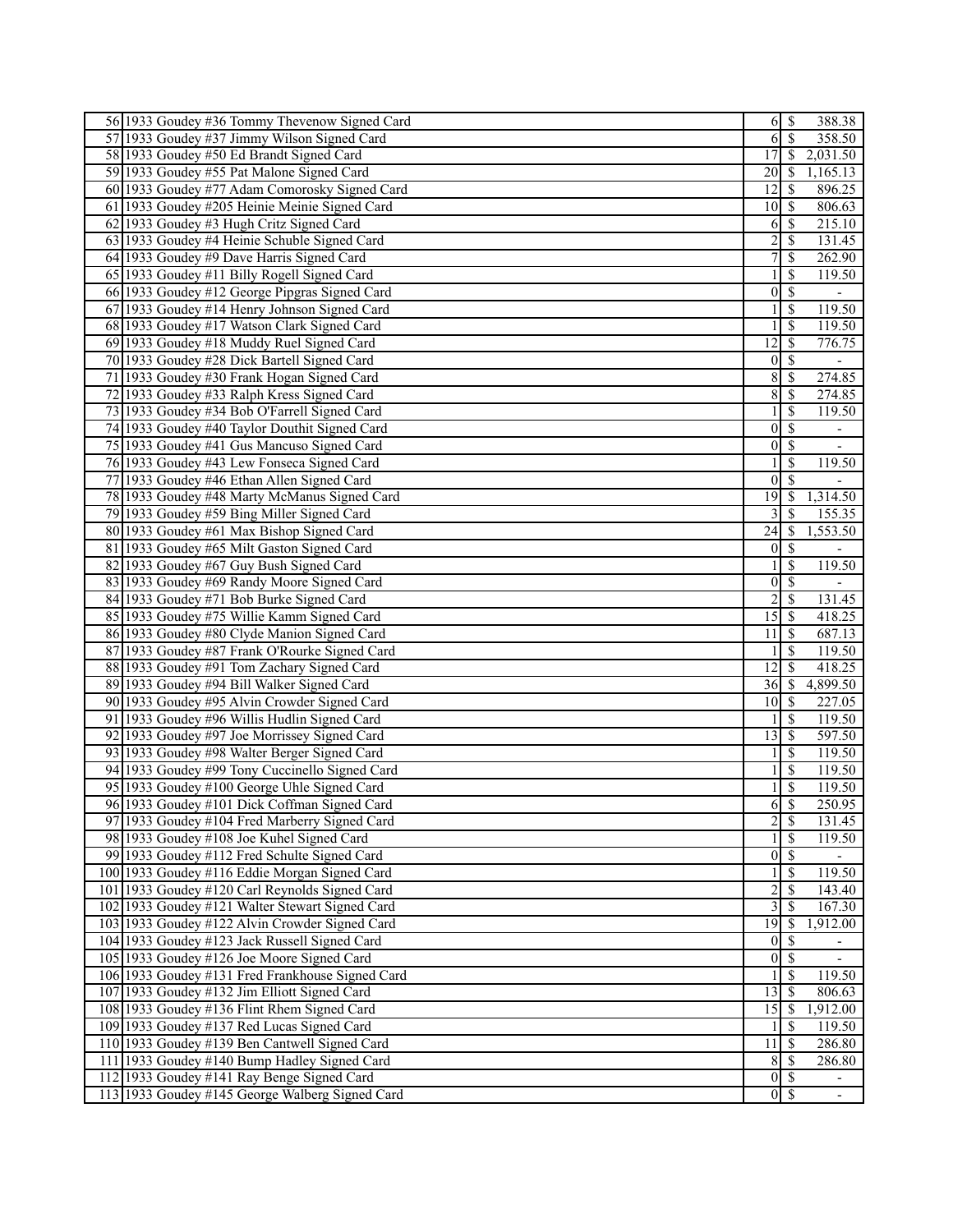| 114 1933 Goudey #146 Walter Stewart Signed Card                                                                                                                               |                         | $1 \mid S$<br>119.50                       |
|-------------------------------------------------------------------------------------------------------------------------------------------------------------------------------|-------------------------|--------------------------------------------|
| 115 1933 Goudey #150 Ray Kolp Signed Card                                                                                                                                     | 17                      | $\mathcal{S}$<br>1,045.63                  |
| 116 1933 Goudey #153 Buddy Myer Signed Card                                                                                                                                   | 5                       | -S<br>274.85                               |
| 117 1933 Goudey #156 Danny MacFayden Signed Card                                                                                                                              | 8                       | 358.50<br>$\mathcal{S}$                    |
| 118 1933 Goudey #159 Ossie Bluege Signed Card                                                                                                                                 |                         | 119.50<br>\$                               |
| 119 1933 Goudey #161 Al Spohrer Signed Card                                                                                                                                   | 6                       | 239.00<br>- \$                             |
| 120 1933 Goudey #162 Leo Mangum Signed Card                                                                                                                                   | 7                       | $\mathcal{S}$<br>215.10                    |
| 121 1933 Goudey #166 Sam West Signed Card                                                                                                                                     |                         | 119.50<br><sup>\$</sup>                    |
| 122 1933 Goudey #167 Jack Russell Signed Card                                                                                                                                 | $\boldsymbol{0}$        | $\overline{\mathcal{S}}$<br>$\blacksquare$ |
| 123 1933 Goudey #176 John Ogden Signed Card                                                                                                                                   |                         | <sup>\$</sup><br>119.50                    |
| 124 1933 Goudey #180 Eddie Moore Signed Card                                                                                                                                  | $\overline{c}$          | \$<br>131.45                               |
| 125 1933 Goudey #182 Andy High Signed Card                                                                                                                                    | $\vert 0 \vert$         | -\$                                        |
|                                                                                                                                                                               | 5                       | 179.25<br>$\mathcal{S}$                    |
| 126 1933 Goudey #184 Charley Berry Signed Card                                                                                                                                |                         |                                            |
| 127 1933 Goudey #185 Bob Smith Signed Card                                                                                                                                    | $\vert 0 \vert$         | $\overline{\mathcal{S}}$                   |
| 128 1933 Goudey #190 Fred Schulte Signed Card                                                                                                                                 | $\overline{c}$          | <sup>\$</sup><br>131.45                    |
| 129 1933 Goudey #193 Lyn Lary Signed Card                                                                                                                                     | 2                       | \$<br>131.45                               |
| 130 1933 Goudey #198 Jack Burns Signed Card                                                                                                                                   | $\overline{2}$          | <sup>\$</sup><br>131.45                    |
| 131 1933 Goudey #201 Ernie Orsatti Signed Card                                                                                                                                | 26                      | - \$<br>4,063.00                           |
| 132 1933 Goudey #203 Lonnie Warneke Signed Card                                                                                                                               |                         | <sup>\$</sup><br>119.50                    |
| 133 1933 Goudey #204 Riggs Stephenson Signed Card                                                                                                                             | $\mathbf{0}$            | $\overline{\mathcal{S}}$                   |
| 134 1933 Goudey #206 Gus Suhr Signed Card                                                                                                                                     |                         | <sup>\$</sup><br>119.50                    |
| 135 1933 Goudey #212 Billy Urbanski Signed Card                                                                                                                               | 5                       | \$<br>179.25                               |
| 136 1933 Goudey #210 Virgil Davis Signed Card                                                                                                                                 | $\vert 0 \vert$         | $\overline{\mathcal{S}}$                   |
| 137 1933 Goudey #213 Earl Adams Signed Card                                                                                                                                   |                         | \$<br>119.50                               |
| 138 1933 Goudey #214 John Kerr Signed Card                                                                                                                                    |                         | \$<br>119.50                               |
| 139 1933 Goudey #215 Russell Van Atta Signed Card                                                                                                                             | $\boldsymbol{0}$        | $\overline{\mathcal{S}}$                   |
| 140 1933 Goudey #219 Mule Haas Signed Card                                                                                                                                    |                         | 262.90<br>\$                               |
| 141 1933 Goudey #231 Joe Moore Signed Card                                                                                                                                    | 3                       | <sup>\$</sup><br>143.40                    |
| 142 1933 Goudey #225 Bill Jurges Signed Card                                                                                                                                  | $\vert 0 \vert$         | $\mathcal{S}$<br>÷                         |
| 143 1933 Goudey #233 Johnny Vergez Signed Card                                                                                                                                | $\vert 0 \vert$         | $\overline{\mathcal{S}}$                   |
| 144 1933 Goudey #235 Fred Fitzsimmons Signed Card                                                                                                                             |                         | <sup>\$</sup><br>119.50                    |
| 145 1933 Goudey #237 Gus Mancuso Signed Card                                                                                                                                  | $\overline{0}$          | $\overline{\mathcal{S}}$                   |
| 146 1887 Four Base Hits Jimmy Ryan SGC 10 Poor 1—Only Known & Previously Uncatalogued                                                                                         | 23                      | \$19,717.50                                |
| 147 1888 E223 G&B Chewing Gum Mickey Welch (Photo Portrait) Altered-SGC Authentic                                                                                             | 8                       | <sup>\$</sup><br>2,270.50                  |
| 148 1909-11 T206 White Borders Ty Cobb (Green Portrait) SGC 60 EX 5--None Better!                                                                                             | 34                      | $\sqrt{S}$<br>8,006.50                     |
| 149 1909-11 T206 White Borders Ty Cobb (Bat Off Shoulder) PSA VG-EX 4                                                                                                         | 17                      | -S<br>2,868.00                             |
| 150 1909-11 T206 White Borders Ty Cobb (Red Portrait) SGC 50 VG-EX 4                                                                                                          | 23                      | 2,509.50<br>- \$                           |
| 151 1909-11 T206 White Borders Ty Cobb (Bat On Shoulder) SGC 40 VG 3                                                                                                          | 12                      | -\$<br>1,195.00                            |
| 152 1909-11 T206 White Borders Walter Johnson (Hands at Chest) SGC 60 EX 5 with Old Mill Back                                                                                 | 15                      | $\sqrt{S}$<br>1,792.50                     |
| 153 1909-11 T206 White Borders Walter Johnson (Portrait) SGC 40 VG 3                                                                                                          | 21                      | -\$<br>1,135.25                            |
| 154 1909-11 T206 White Borders Cy Young (Portrait) with El Principe De Gales Back--SGC 40 VG 3                                                                                | $\overline{20\sqrt{5}}$ | 1,553.50                                   |
| 155 1909-11 T206 White Borders Cy Young (Bare Hand Shows)--SGC 40 VG 3                                                                                                        | $17$ \$                 | 687.13                                     |
| 156 1909-11 T206 White Borders John McGraw (Glove at Hip) with American Beauty 460 Subjects Back--SGC                                                                         | 5                       | $\overline{\mathcal{S}}$<br>418.25         |
| 157 1909-11 T206 White Borders Mordecai Brown (Chicago on Shirt)--SGC 60 EX 5                                                                                                 | 11                      | 298.75<br>  \$                             |
| 158 1909-11 T206 White Borders Frank Chance (Yellow Portrait)--SGC 60 EX 5                                                                                                    | 8                       | 358.50<br>-\$                              |
| 159 1909-11 T206 White Borders Willie Keeler (with Bat)--SGC 60 EX 5                                                                                                          | 10                      | 448.13<br>-S                               |
| 160 1909-11 T206 White Borders Rube Waddell (Portrait)--SGC 60 EX 5                                                                                                           | 9                       | 507.88<br>-S                               |
| 161 1909-11 T206 White Borders Jack Hannifan PSA EX-MT+ 6.5                                                                                                                   | 10                      | 328.63<br>  S                              |
| 162 1909-11 T206 White Borders Moose McCormick GAI NM+7.5--First Graded                                                                                                       | 15                      | 418.25<br>- \$                             |
| 163 1909-11 T206 White Borders Tom Downey (Fielding) with Carolina Brights Back SGC 40 VG 3--None Bett                                                                        | 18                      | 806.63<br>- \$                             |
| 164 1909-11 T206 White Border SGC 30-35 Graded Hall of Famers & Stars (5) with Cy Young                                                                                       | 25                      | 1,195.00<br>-\$                            |
| 165 1909-11 T206 White Border PSA 3 to 3.5 Graded Cards (40) with (2) Hall of Famers & Tougher Backs                                                                          | 18                      | 1,912.00<br>- S                            |
| 166 1909-11 T206 White Border PSA Graded Hall of Famers, Southern Leaguers & Stars Lot of (18) with (2) Ma                                                                    | 19                      | - \$<br>1,553.50                           |
| 167 1909-11 T206 White Border SGC 60-80 Graded Cards (9)                                                                                                                      | 10                      | - \$<br>806.63                             |
|                                                                                                                                                                               |                         |                                            |
|                                                                                                                                                                               |                         |                                            |
| 168 1909-11 T206 White Border SGC 50-55 Graded Singles (11) with (9) Hall of Famers                                                                                           | 17                      | 1,792.50<br>-S                             |
| 169 1909-11 T206 White Border SGC 30-50 Graded Hall of Famers (8) with Mathewson & Young<br>170 1909-11 T206 White Border SGC 40-45 Graded Hall of Famers (8) Plus Two Others | 17<br>13                | 1,553.50<br>-S<br>1,075.50<br>  \$         |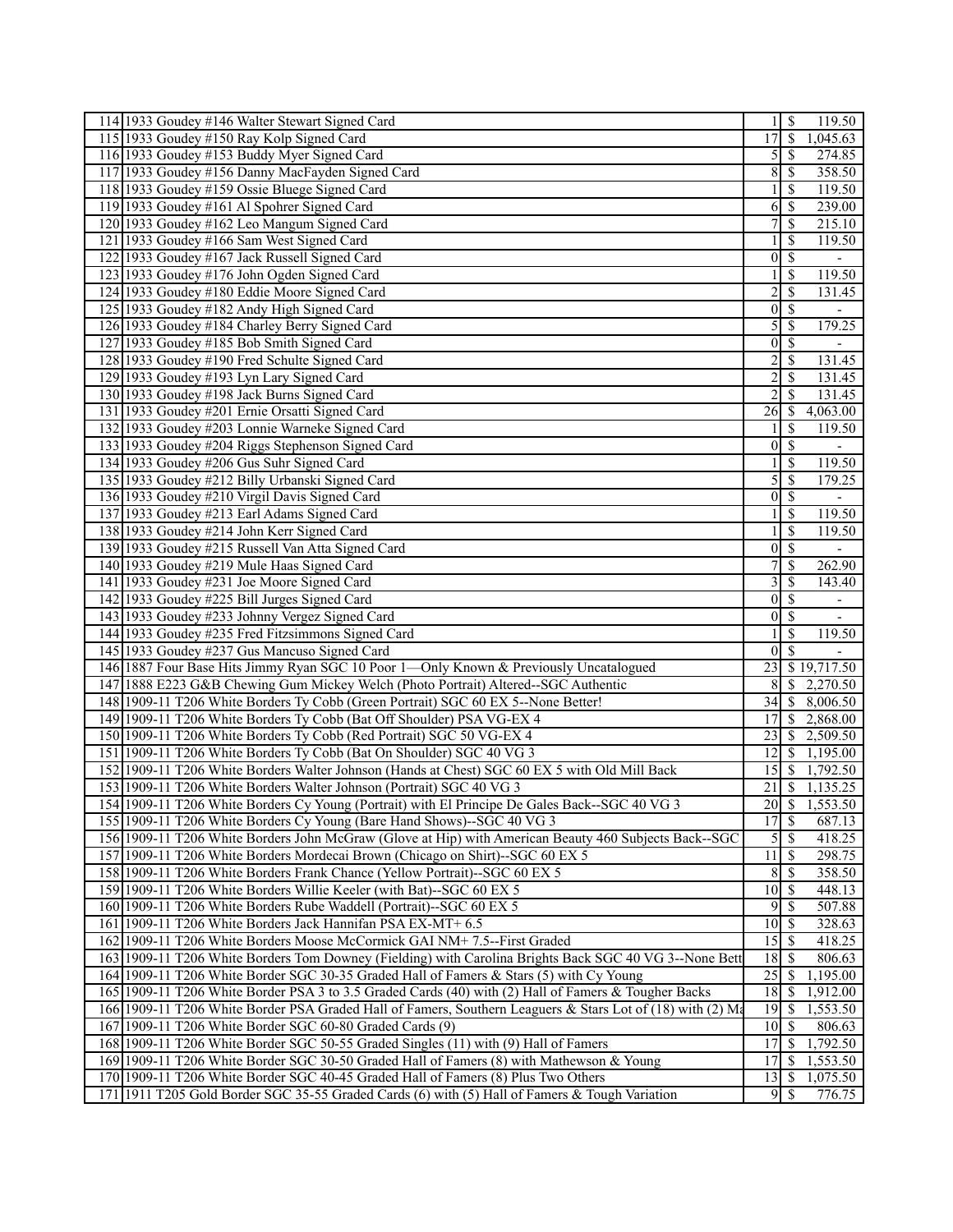| 172 1911 T205 Gold Border SGC Authentic Cards (5) with (4) Hall of Famers                                      |                    |               | 215.10              |
|----------------------------------------------------------------------------------------------------------------|--------------------|---------------|---------------------|
| 173 1911 T205 Gold Border PSA 5-6 Graded Pair with (mk) Qualifiers Including Shean (Cubs) Variation            | $\overline{10}$ \$ |               | 418.25              |
| 174 1911 T205 Gold Borders John McGraw--SGC 60 EX 5                                                            | $\mathfrak{S}$     | l \$          | 328.63              |
| 175 1911 T205 Gold Borders Richard Egan SGC 70 EX+5.5                                                          |                    | \$            | 179.25              |
| 176 1911 T205 Gold Borders James Frick (Minor Leaguer) SGC 60 EX 5                                             | 4                  | \$            | 215.10              |
| 177 1911 T205 Gold Borders Lewis McAllister (Newark) SGC 60 EX 5                                               | 5                  | -\$           | 191.20              |
| 178 1911 T205 Gold Borders John Nee (Minor Leaguer) SGC 60 EX 5                                                | 8                  | <sup>\$</sup> | 358.50              |
|                                                                                                                |                    |               |                     |
| 179 1912 T202 Hassan Triple Folder Cobb/Jennings (Cobb Steals Third)--PSA EX 5                                 |                    |               | 1,314.50            |
| 180 1912 T207 Brown Background Louis Lowdermilk (Broad Leaf) SGC 20 Fair 1.5--Lionel Carter Collection         | 14                 | - \$          | 956.00              |
| 181 1909 T204 Ramly Dick Hoblitzel PSA EX+ 5.5                                                                 | 11                 | \$            | 537.75              |
| 182 1909 E92 Croft's Cocoa Nap Lajoie SGC 40 VG 3                                                              | 13                 | -\$           | 657.25              |
| 183 1910 E125 American Caramel Cy Seymour (Fielding) SGC 50 VG-EX 4                                            | 8                  | -\$           | 537.75              |
| 184 1910 Tip Top Bread Lefty Webb PSA EX-MT+ 6.5--Highest Graded                                               | $18$ $\sqrt{5}$    |               | 717.00              |
| 185 1910-12 Plow Boy Cabinets Ginger Beaumont SGC 60 EX 5--None Higher Graded in Set!                          |                    |               | 1,165.13            |
| 186 1910-1923 Baseball Type Card Group (9) with (4) Graded                                                     | 12                 | S             | 507.88              |
| 187 1915 Cracker Jack #103 Joe Jackson SGC Authentic                                                           | 28                 | S             | 8,484.50            |
| 188 1915 Cracker Jack #68 Honus Wagner SGC 10 Poor 1                                                           | $\overline{20}$ \$ |               | 1,792.50            |
|                                                                                                                | 19                 | - \$          |                     |
| 189 1914 Cracker Jack #93 Del Pratt SGC 10                                                                     |                    |               | 3,346.00            |
| 190 1914 Cracker Jack SGC Graded Pair                                                                          | 9                  | -S            | 274.85              |
| 191 1915 Cracker Jack #29 Vean Gregg SGC 50 VG-EX 4                                                            | 6                  | $\mathsf{S}$  | 179.25              |
| 192 1915 Cracker Jack Boston Braves Trio with #153 William James SGC 60                                        | 5                  | -\$           | 328.63              |
| 193 1915 Cracker Jack Ball Players (6) SGC 30-40 Graded Cards with #7 Eddie Collins                            | 21                 | \$            | 926.13              |
| 194 1920 W522 #48 Babe Ruth Strip Card--SGC Authentic                                                          | 13                 | 8             | 507.88              |
| 195 1923 W515 #3 Babe Ruth Strip Card--SGC 80 EX/NM 6                                                          | 11                 | -\$           | 866.38              |
| 196 1921 E253 Oxford Confectionery Babe Ruth SGC 20 Fair 1.5                                                   | 34                 | -S            | 5,377.50            |
| 197 1921 E253 Oxford Confectionery Ty Cobb SGC 30 Good 2                                                       | 17                 | S             | 1,195.00            |
| 198 1921 E253 Oxford Confectionery Walter Johnson SGC 20 Fair 1.5                                              | $18$ $\sqrt{5}$    |               | $\overline{9}26.13$ |
| 199 1921 E253 Oxford Confectionery Eddie Collins SGC 30 Good 2                                                 | 10 <sup>1</sup>    | \$            | 836.50              |
|                                                                                                                | $10 \mid S$        |               | $\overline{657.25}$ |
| 200 1921 E253 Oxford Confectionery Tris Speaker SGC 20 Fair 1.5                                                |                    |               |                     |
| 201 1921 E253 Oxford Confectionery Frankie Frisch SGC 30 Good 2                                                | 11                 | -\$           | 657.25              |
| 202 1921 E253 Oxford Confectionery George Sisler SGC 50 VG-EX 4                                                | 11                 | -\$           | 836.50              |
| 203 1921 E253 Oxford Confectionery Max Carey SGC 30 Good 2                                                     | 6                  | <sup>5</sup>  | 448.13              |
| 204 1921 E253 Oxford Confectionery Ray Schalk SGC 30 Good 2                                                    | 11                 | $\mathbf{\$}$ | 597.50              |
| 205 1933 Goudey Baseball #181 Babe Ruth SGC 60 EX 5                                                            | 17                 | -S            | 5,138.50            |
| 206 1933 Goudey Baseball #149 Babe Ruth SGC 60 EX 5                                                            | 18                 | \$            | 5,616.50            |
| 207 1933 Goudey Baseball #144 Babe Ruth SGC 60 EX 5                                                            | 16                 | - \$          | 5,138.50            |
| 208 1933 Goudey Baseball #53 Babe Ruth SGC 50 VG-EX 4                                                          | 29                 | -S            | 7,289.50            |
| 209 1933 Goudey Baseball #144 Babe Ruth PSA VG-EX 4                                                            | 131S               |               | 4,541.00            |
| 210 1933 Goudey Sport Kings #2 Babe Ruth SGC 40 VG 3                                                           | 9                  | -\$           | 1,792.50            |
| 211 1933 Goudey Baseball #92 Lou Gehrig SGC 70 EX+ 5.5                                                         | 22                 | <sup>\$</sup> | 3,943.50            |
|                                                                                                                |                    |               |                     |
| 212 1933 Goudey Baseball #29 Jimmy Foxx PSA VG-EX+ 4.5                                                         |                    | 8S            | 597.50              |
| 213 1933 Goudey Baseball #154 Jimmie Foxx SGC 60 EX 5                                                          |                    | 9S            | 507.88              |
| 214 1933 Goudey Baseball Starter Set of (89) Different Plus One Dupe with (25) Graded Including (10) Hall of F | $\overline{21}$    | \$            | 1,792.50            |
| 215 1933 Goudey Baseball #223 Dizzy Dean SGC 60 EX 5                                                           | 8                  | l \$          | 537.75              |
| 216 1933 Goudey Baseball #211 Hack Wilson SGC 55 VG-EX+ 4.5                                                    | $10 \mid S$        |               | 239.00              |
| 217 1934 Goudey Baseball #1 Jimmy Foxx SGC 60 EX 5                                                             | 6                  | S             | 478.00              |
| 218 1934 Goudey Baseball #23 Charley Gehringer PSA EX-MT 6                                                     | 3                  | -S            | 262.90              |
| 219 1933 Minneapolis Millers PSA EX+ 5.5 Graded Pair with Wheaties & Worch Cigars--Each Only Graded            |                    | <sup>\$</sup> | 179.25              |
| 220 1939 Play Ball #26 Joe DiMaggio SGC 40 VG 3                                                                | 11                 | -S            | 687.13              |
| 221 1939 Play Ball Baseball #92 Ted Williams Rookie SGC 60 EX 5                                                | 11                 | <sup>\$</sup> | 2,509.50            |
| 222 1939 Play Ball #26 Joe DiMaggio SGC 35 Good+2.5                                                            | 6                  | \$            | 418.25              |
|                                                                                                                |                    |               |                     |
| 223 1940 Play Ball #27 Ted Williams PSA EX-MT 6                                                                | $\overline{3}$     | -\$           | 866.38              |
| 224 1940 Play Ball #27 Ted Williams PSA EX 5                                                                   | $\bf 8$            | S             | 717.00              |
| 225 1940 Play Ball SGC Graded DiMaggio and Williams Pair                                                       | $14$ $\sqrt{5}$    |               | 657.25              |
| 226 1941 Play Ball #71 Joe DiMaggio SGC 60 EX 5                                                                | $16$ $\sqrt{ }$    |               | 1,912.00            |
| 227 1951 Bowman Baseball #253 Mickey Mantle Rookie NM-MT 8 (oc)                                                |                    |               | 43 \$12,547.50      |
| 228 1952 Tip-Top Bread Label Mickey Mantle PSA Fair 1.5--Only Four Graded                                      |                    |               | 36 \$28,978.75      |
| 229 1952 Topps Baseball #311 Mickey Mantle Rookie High Number PSA Good+ 2.5                                    |                    |               | 34 \$17,626.25      |
|                                                                                                                |                    |               |                     |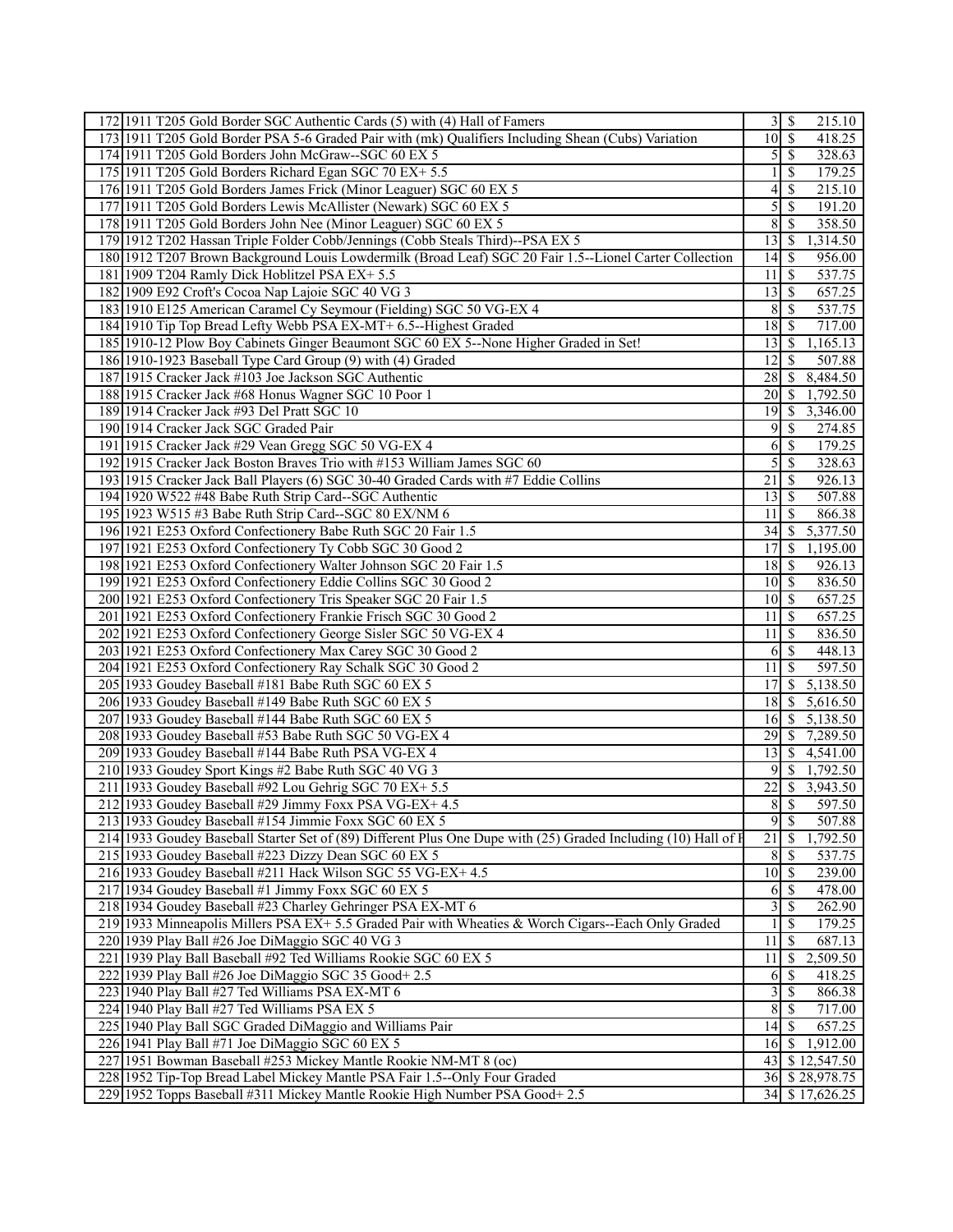| 230 1951 Bowman Baseball #253 Mickey Mantle Rookie SGC 60 EX 5                                                | 24   \$             |               | 7,528.50               |
|---------------------------------------------------------------------------------------------------------------|---------------------|---------------|------------------------|
| 231 1956 Topps Baseball #79 Sandy Koufax (White Back) PSA Mint 9                                              | $\overline{14}$ \$  |               | 3,824.00               |
| 232 1956 Topps Baseball #135 Mickey Mantle (Gray Back) PSA NM-MT 8                                            |                     |               | $11 \mid $ \$ 9,082.00 |
| 233 1968 Topps Baseball #177 Nolan Ryan Rookie PSA NM-MT 8                                                    | 6                   | $\mathcal{S}$ | 5,138.50               |
| 234 1948 Leaf Baseball #3 Babe Ruth PSA VG+ 3.5                                                               | 18                  | <sup>8</sup>  | 1,105.38               |
| 235 1949 Bowman Baseball #84 Roy Campanella Rookie PSA NM-MT 8                                                | 22                  | -S            | 2,151.00               |
| 236 1949 Bowman Baseball #224 Satchel Paige High Number Rookie SGC 80 EX/NM 6                                 | 18                  | - \$          | 2,151.00               |
| 237 1949 Bowman Baseball #50 Jackie Robinson Rookie SGC 60 EX 5                                               | $16 \mid S$         |               | 1,165.13               |
| 238 1951 Bowman Baseball #305 Willie Mays Rookie SGC 50 VG-EX 4                                               | $10\vert S$         |               | 2,270.50               |
| 239 1951 Bowman Baseball #253 Mickey Mantle Rookie SGC 35 Good+ 2.5                                           | $33$ $\sqrt{5}$     |               | 4,182.50               |
| 240 1951 Bowman Baseball #165 Ted Williams PSA NM-MT 8                                                        | $16 \mid$ \$        |               | 1,553.50               |
| 241 1948 Leaf Baseball #76 Ted Williams PSA EX-MT 6                                                           | 3                   | -S            | 717.00                 |
| 242 1948 Leaf Baseball #70 Honus Wagner SGC 80 EX/NM 6                                                        | 2                   | -S            | 203.15                 |
| 243 1948 Leaf Baseball #1 Joe DiMaggio SGC 50 VG-EX 4                                                         | 9                   | -\$           | 657.25                 |
| 244 1949 Bowman Baseball #152 Clarence Maddern High Number SGC 92 NM-MT+ 8.5--Highest Graded by P             | 4                   | -\$           | 215.10                 |
| 245 1950 Bowman Baseball #98 Ted Williams PSA EX-MT 6                                                         | 5                   | -S            | 388.38                 |
| 246 1949 & 1950 Remar Bread Oakland Oaks PSA Graded Cards (22)                                                | 3                   | \$            | 358.50                 |
| 247 1951 Bowman Baseball #165 Ted Williams PSA EX-MT 6                                                        | 14                  | \$            | 537.75                 |
| 248 1951 Bowman Baseball #30 Bob Feller PSA NM-MT 8                                                           | 12                  | -\$           | 358.50                 |
| 249 1951 Bowman Baseball #253 Mickey Mantle Rookie--SGC Authentic                                             | 17                  | -S            | 3,704.50               |
| 250 1951 Bowman Baseball #165 Ted Williams BVG 7.5 NM+                                                        | 6                   | - \$          | 537.75                 |
| 251 1951 Bowman Baseball #165 Ted Williams SGC 80 EX/NM 6                                                     | 11                  | -S            | 358.50                 |
| 252 1951 Bowman Baseball #26 Phil Rizzuto PSA NM-MT 8                                                         | 9                   | -S            | 328.63                 |
| 253 1951 Bowman Baseball #80 Pee Wee Reese PSA NM-MT 8                                                        | 11                  | 8             | 328.63                 |
| 254 1951 Bowman Baseball #134 Warren Spahn PSA NM-MT 8                                                        | 7                   | -S            | 358.50                 |
| 255 1952 Bowman Berra #1 Yogi Berra PSA EX-MT 6                                                               | 5                   | <sup>\$</sup> | 250.95                 |
| 256 1952 Bowman Baseball #196 Stan Musial PSA NM-MT 8                                                         | $16$ $\sqrt{ }$     |               | 1,075.50               |
| 257 1952 Bowman Baseball #101 Mickey Mantle SGC 10 Poor 1                                                     | 14                  | S             | 358.50                 |
| 258 1952 Bowman Baseball PSA Mint 9 Graded Lot of (6) Different with Several Low Pops                         | 21                  | -S            | 1,673.00               |
| 259 1952 Topps Baseball #407 Eddie Mathews Rookie PSA Poor 1                                                  | $19$ $\sqrt{5}$     |               | 1,105.38               |
| 260 1952 Topps Baseball High Number Trio: #312 Jackie Robinson, #314 Roy Campanella & #333 Pee Wee Ree        | 16                  | l \$          | 985.88                 |
| 261 1952 Topps Baseball PSA 3-4 Graded High Numbers (10) with Stars                                           | 101S                |               | 1,195.00               |
| 262 1952 Topps Baseball PSA 2 to 2.5 Graded High Numbers (11) with Many Stars Including Wilhelm RC            | $15$ $\sqrt{5}$     |               | $\overline{1,434.00}$  |
| 263 1952 Topps Baseball Group of (12) Different PSA 1 to 1.5 Graded High Numbers with Several Stars Including | 7                   | $\mathcal{S}$ | 1,015.75               |
| 264 1948-1953 Baseball Hall of Fame & Star PSA 5-6 Graded Stars (5)                                           | 9                   | -S            | 537.75                 |
| 265 1949-1959 Topps & Bowman Baseball PSA Graded Hall of Famers & Stars (5)                                   | 7                   | $\mathcal{S}$ | 926.13                 |
| 266 1953 Topps Baseball #82 Mickey Mantle SGC 60 EX 5                                                         | 22                  | -S            | 2,031.50               |
| 267 1954 Bowman Baseball #66 Ted Williams PSA EX-MT 6                                                         | 11                  | -S            | 1,314.50               |
| 268 1954 Red Heart Mickey Mantle PSA NM-MT 8                                                                  | 15                  | $\sqrt{S}$    | 2,270.50               |
| 269 1954 Topps Baseball #128 Henry Aaron Rookie PSA VG-EX 4                                                   | $\overline{21}$ \$  |               | 1,314.50               |
| 270 1955 Topps Baseball #164 Roberto Clemente Rookie SGC 80 EX/NM 6                                           | 12                  | $\sqrt{S}$    | 3,226.50               |
| 271 1955 Topps Baseball #123 Sandy Koufax Rookie BVG 6 EX-MT                                                  | 24                  | -\$           | 2,270.50               |
| 272 1953 Bowman Color Baseball Mickey Mantle #59 & Bauer/Berra/Mantle #44 Graded Pair                         | 11                  | $\mathbb{S}$  | 866.38                 |
| 273 1953 Bowman Color New York Yankee Multi-Player PSA Graded Pair                                            | $9 \mid \text{\$\}$ |               | 448.13                 |
| 274 1954 & 1955 Bowman Baseball Mickey Mantle PSA EX-MT 6 Graded Cards                                        | 8                   | $\mathcal{S}$ | 1,314.50               |
| 275 1954 Bowman Baseball #66 Ted Williams PSA EX 5                                                            | 17                  | -S            | 1,105.38               |
| 276 1954 Bowman Baseball PSA 4-6 Graded Hall of Famers (6) with Mays & Williams                               | 8                   | \$            | 1,045.63               |
| 277 1954 Topps Baseball Ted Williams Graded Pair                                                              | 17                  | $\mathcal{S}$ | 985.88                 |
| 278 1954 Topps Baseball #250 Ted Williams PSA Good+ 2.5                                                       | $\mathfrak{S}$      | - S           | 179.25                 |
| 279 1955 Topps Double Headers #105 Hank Aaron/106 PSA EX-MT+ 6.5                                              | 6                   | $\sqrt{S}$    | 250.95                 |
| 280 1955 Topps Baseball #164 Roberto Clemente Rookie PSA NM-MT 8 (oc)                                         | 20                  | $\mathcal{S}$ | 3,346.00               |
| 281 1956 Topps Baseball #135 Mickey Mantle (Gray Back) SGC 88 NM-MT 8                                         | 21                  | -S            | 6,094.50               |
| 282(4) 1956 Topps Baseball PSA NM 7 Graded Hall of Famers & Keys with Clemente & Williams                     | 16                  | <b>S</b>      | 1,553.50               |
| 283 1956 Topps Baseball #135 Mickey Mantle (Gray Back) PSA NM 7                                               | 12                  | -S            | 2,509.50               |
| 284 1961 Topps Baseball PSA Mint 9 Graded Cards (22) with (10) None Better                                    | 12                  | -\$           | 1,135.25               |
| 285 1963 Topps Baseball #537 Pete Rose High Number Rookie SGC 84 NM 7                                         |                     |               | 1,912.00               |
| 286 1955 Topps Baseball PSA 8.5 & Mint 9 Graded Pair                                                          | $6\sqrt{3}$         |               | 328.63                 |
| 287 1955 & 1956 Topps Baseball Ted Williams BVG 7-7.5 Graded Pair                                             |                     |               | 657.25                 |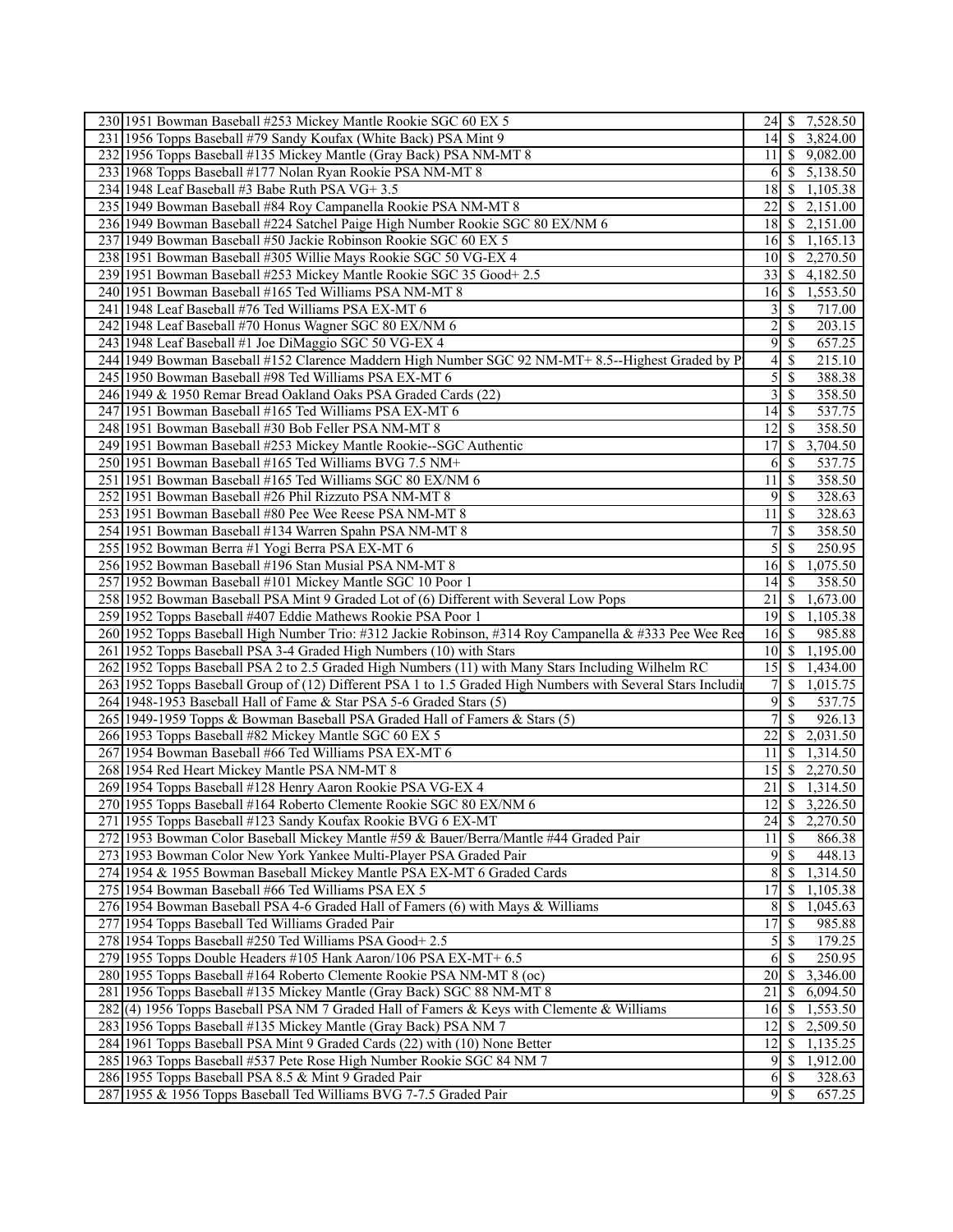|     | 288 1956 Topps Baseball #135 Mickey Mantle (White Back) PSA VG 3                                              |                    |                          | 388.38           |
|-----|---------------------------------------------------------------------------------------------------------------|--------------------|--------------------------|------------------|
|     | 289 1957 Topps Baseball #95 Mickey Mantle SGC 84 NM 7                                                         | 6                  | $\overline{\mathcal{S}}$ | 926.13           |
|     | 290 1957 Topps Baseball #1 Ted Williams PSA NM-MT 8                                                           | 15                 | $\sqrt{S}$               | 1,912.00         |
|     | 291 1957 Topps Baseball #407 Mantle/Berra SGC 86 NM+7.5                                                       | 24                 | ∣\$                      | 1,434.00         |
|     | 292 1957 Topps Baseball #302 Sandy Koufax PSA NM 7                                                            | 5                  | -S                       | 418.25           |
|     | 293 1957 Topps Baseball #1 Ted Williams SGC 84 NM 7                                                           | 9                  | - \$                     | 328.63           |
|     | 294 1957 Topps Baseball PSA NM 7 Graded Collection of (173) Different Including Mays                          | 19                 | -S                       | 3,346.00         |
|     | 295 1957 Topps Baseball Starter Set of (99) Different with Many Hall of Famers & Stars Including #328 Brooks  | 8                  | -\$                      | 985.88           |
|     | 296 1957 Topps Baseball PSA 4 to 6.5 Graded Collection of (93) Different with Hall of Famers Including Koufay | 11                 | <sup>5</sup>             | 1,553.50         |
| 297 | $(31)$ 1957 Topps Baseball PSA NM+ 7.5 to PSA NM-MT 8 Graded Cards with (6) Fourth Series                     | 10                 | 8                        | 956.00           |
|     | 298 1957 Topps Baseball SGC Graded Cards (22) with #328 Brooks Robinson RC                                    | 7                  | $\mathbb{S}$             | 358.50           |
|     | 299(6) 1957 Topps Baseball SGC 80-92 Graded Cards with Mantle                                                 | 14                 | -\$                      | 985.88           |
|     | 300 1958 Topps Baseball SGC Graded Cards (40) with Hall of Famers & Stars Including Clemente & Mays           | 7                  | $\mathcal{S}$            | 388.38           |
|     | 301 1958 Topps Baseball SGC 84-88 Graded Cards Lot of (22)                                                    | 5                  | $\mathcal{S}$            | 328.63           |
|     | 302 1958 Topps Baseball #47 Roger Maris BVG 8 NM-MT                                                           | 18                 | 8                        | 985.88           |
|     | 303 1958 Topps Baseball Ted Williams Graded NM 7 to NM-MT 8 Trio--All Different                               | 9                  | -\$                      | 478.00           |
|     | 304 1958 Topps Baseball #47 Roger Maris Rookie PSA EX-MT 6                                                    | 10                 | -S                       | 328.63           |
|     | 305 1958 & 1962 Topps Baseball Roger Maris SGC 84-86 Graded Pair                                              | 13                 | -S                       | 687.13           |
|     | 306 1959-1961 Topps Baseball Roger Maris High-Grade Cards (4)--All Graded 8 to 8.5                            | 18                 | -S                       | 1,015.75         |
|     | 307 1960-1967 Topps Baseball Roger Maris PSA NM-MT 8 Graded Cards (8)                                         | 8                  | -S                       | 1,105.38         |
|     | 308 1965-1968 Topps/O-Pee-Chee Roger Maris PSA NM-MT 8 & Mint 9 Graded Pair                                   | 8                  | -S                       | 388.38           |
|     | 309 1959 Topps Baseball SGC Graded Cards (48) with Many Hall of Famers & Stars                                | 6                  | $\mathbb{S}$             | 448.13           |
|     | 310 1959 Topps Baseball SGC 80-86 Graded Cards (27) with Many Stars                                           | 5                  | $\mathbb{S}$             | 358.50           |
|     | 311 1959 Topps Baseball #10 Mickey Mantle SGC 86 NM+7.5                                                       | 11                 | - S                      | 1,045.63         |
|     | 312 1960 Topps Baseball #350 Mickey Mantle PSA NM-MT 8                                                        | 28                 | -S                       | 5,258.00         |
|     | 313 1959-1962 Topps Baseball Mickey Mantle PSA NM 7 to NM-MT 8 Graded Cards (4)                               | 12                 | -S                       | 836.50           |
|     | 314 1960 Topps Baseball #350 Mickey Mantle BVG 7.5 NM+                                                        | 18                 | 8                        | 806.63           |
|     | 315 1960 Topps Baseball #300 Hank Aaron SGC 84 NM 7                                                           |                    | $\mathbb{S}$             | 191.20           |
|     | 316 1958-1993 Japanese Baseball PSA Graded Cards (32) with (6) Sadaharu Oh                                    | 4                  | <sup>\$</sup>            | 388.38           |
|     | 317 1961 Topps Baseball #300 Mickey Mantle PSA NM-MT 8                                                        | 31                 | -S                       | 3,943.50         |
|     | 318 1961 Topps Baseball #573 Ken Boyer All-Star PSA GEM MINT 10--1 of 5 Graded                                | 4                  | -\$                      | 687.13           |
|     | 319 1961 Topps Baseball #430 Bill Mazeroski PSA Mint 9 Shortprint                                             | 7                  | $\mathbb{S}$             | 286.80           |
|     | 320 1961 Topps Baseball #553 Bill Fischer PSA Mint 9--Low Pop                                                 | 7                  | <sup>\$</sup>            | 358.50           |
|     | 321 1962 Topps Baseball #200 Mickey Mantle BVG 7.5 NM+                                                        | 14                 | l \$                     | 1,553.50         |
|     | 322 1962 Topps Baseball #1 Roger Maris BVG 8.5 NM-MT+                                                         | 16                 | ∣\$.                     | 1,912.00         |
|     | 323 1963 Topps Baseball #200 Mickey Mantle BVG 7.5 NM+                                                        | 7                  | -S                       | 657.25           |
|     | 324 1964 Topps Baseball #50 Mickey Mantle PSA NM 7                                                            | 7                  | \$                       | 507.88           |
|     | 325 1958-1969 Topps Baseball Multi-Player Specialty Cards (37)—Mostly PSA NM-MT 8--All Different              | 15                 | $\sqrt{S}$               | 1,314.50         |
|     | 326 1957-1969 Topps Baseball Multi-Player Specialty Mostly PSA NM 7 Graded Cards (28)—All Different           | 3                  | -\$                      | 657.25           |
|     | 327 1958-1969 Topps Baseball Multi-Player Specialty Cards (9)--All PSA NM-MT 8                                | $\overline{10}$ \$ |                          | 1,314.50         |
|     | 328   1958-1968 Topps Baseball Mickey Mantle Group of (11) Different PSA NM 7 Graded Cards                    | 17                 | $\sqrt{S}$               | 2,031.50         |
|     | 329 1958-1965 Topps Baseball Mickey Mantle BVG 7-8 Graded Specialty Cards (6)                                 | 10                 | - \$                     | 597.50           |
|     | 330 1964-1967 Topps Baseball Mickey Mantle BVG 7-8 Graded Trio                                                | 19                 | -\$                      | 1,314.50         |
|     | 331 1958-1966 Sandy Koufax Graded NM 7 to NM-MT 8 Graded Cards (12)--All Different                            | 8                  | - \$                     | 1,434.00         |
|     | 332 1963 Topps Baseball #537 Pete Rose High Number Rookie SGC 55 VG-EX+ 4.5                                   | 9                  | $\mathbb{S}$             | 627.38           |
|     | 333 1963 Fleer Baseball PSA Mint 9 Cards (6) with Santo                                                       | 9                  | $\mathbb{S}$             | 657.25           |
|     | 334 1965 Topps Baseball PSA Mint 9 Graded Cards (30) with (7) None Better                                     | 9                  | -\$                      | 1,045.63         |
|     | 335 1965 Topps Baseball PSA Mint 9 Graded Hall of Famers & Stars (5)                                          | 8                  | $\mathcal{S}$            | 388.38           |
|     | 336 1966 Bazooka SGC-Graded Panels Lot (6) with 7 HOFers                                                      | 13                 | 8                        | 657.25           |
|     | 337 1966 Topps Venezuelan SGC 40-60 Graded Cards (13)--All Only Graded                                        | 5                  | -\$                      | 239.00           |
|     | 338 1967 Topps Baseball #581 Tom Seaver Rookie SGC 92 NM-MT+ 8.5                                              | 24                 | -\$                      | 2,270.50         |
|     | 339 1967 Topps Baseball #600 Brooks Robinson High Number--SGC 92 NM-MT+ 8.5                                   | 12                 | <b>S</b>                 | 627.38           |
|     | 340 1968 Topps Baseball PSA GEM MINT 10 Graded Cards (5)                                                      | 8                  | <b>S</b>                 | 388.38           |
|     | 341   1968-1971 Topps Baseball Hall of Fame SGC Graded Trio with Nolan Ryan Rookie                            | $10$   \$          |                          | 567.63           |
|     | 342 1969 Topps Baseball #500 Mickey Mantle PSA NM-MT 8                                                        | 17                 | \$                       | 1,314.50         |
|     | 343 1972 Topps Baseball #309 Roberto Clemente & #310 Roberto Clemente IA Pair--Both PSA Mint 9                | $10$   \$          |                          | 597.50           |
|     | 344 1980 Topps Baseball #482 Rickey Henderson PSA 7-8 Graded Cards Lot of (6)                                 | 12                 | $\mathcal{S}$            | 687.13           |
|     | 345 1951 Bowman Baseball Partial Set of (215/324) PSA NM-MT 8 Cards (No Qualifiers) with Stars                |                    |                          | $9$ \$ 14,340.00 |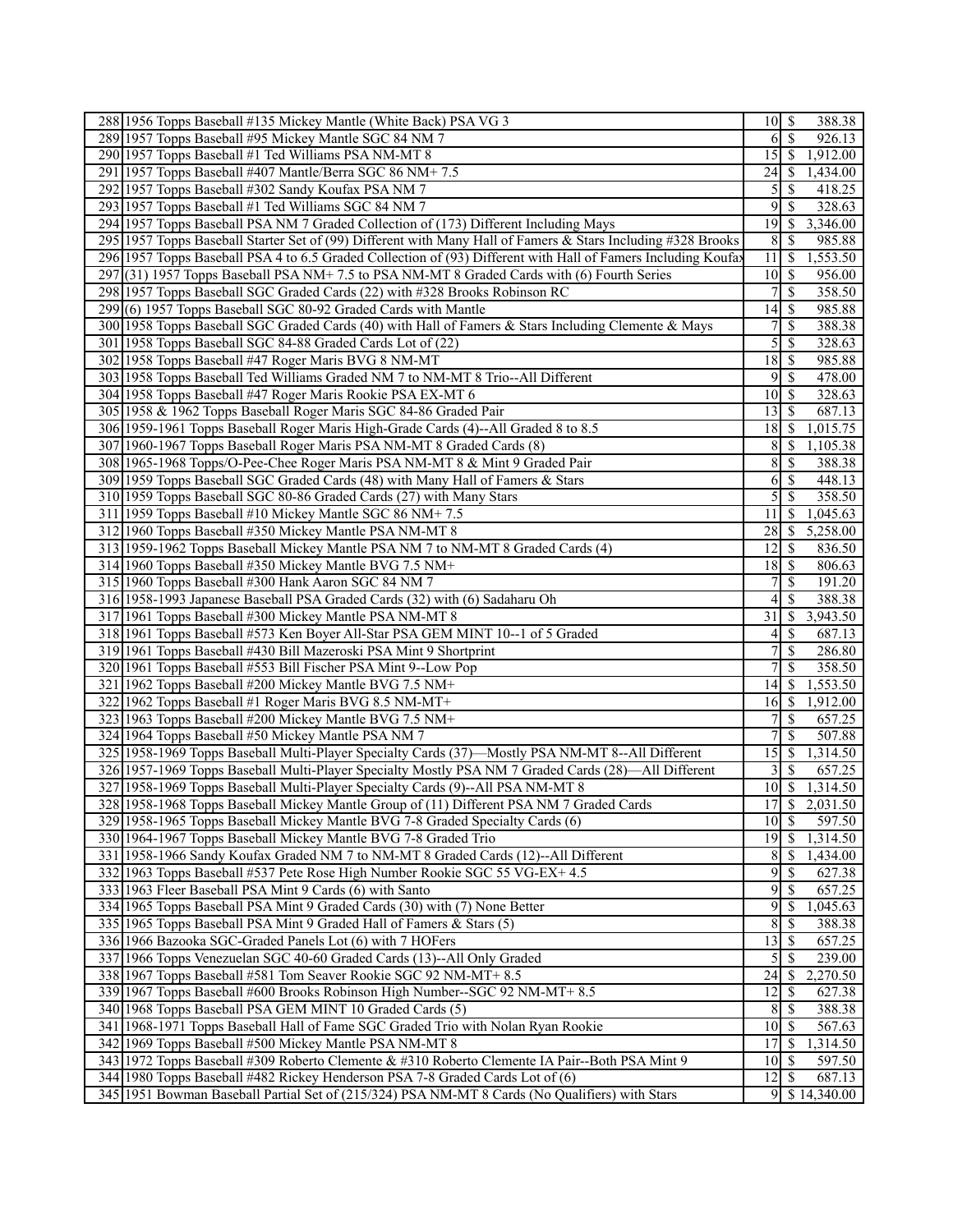| 346 1952 Bowman Baseball Partial Set (184/252) PSA NM-MT 8 Graded Cards (No Qualifiers) with Hall of Fan     | 27 \$ 13,443.75                                       |  |
|--------------------------------------------------------------------------------------------------------------|-------------------------------------------------------|--|
| 347 One-of-a-Kind 1953 Hunter Wieners St. Louis Cardinals Complete Set of (26) Cards with Incredible Provena | 4<br>\$8,962.50                                       |  |
| 348 1956 Topps Baseball Complete PSA Graded Set of (340) Cards Plus Both Checklists--#51 on PSA Registry     | 34 \$17,626.25                                        |  |
| 349 Very High-Grade 1957 Topps Baseball Complete Set (407/407) Plus PSA 7 Lucky Penny Insert Card with (3)   | 40 \ \$ 8,723.50                                      |  |
| 350 1961 Topps Baseball Complete Set (587/587) PSA NM-MT 8 Graded! #24 on Registry                           | 46 \$26,290.00                                        |  |
| 351 1963 Fleer Baseball Complete PSA NM-MT 8 Graded Set of (66) Cards Plus Checklist                         | $\overline{19}$ \$ 4,302.00                           |  |
| 352 High-Grade 1971 Topps Baseball Complete Set (752/752) with (229) PSA/SGC NM 7 to Mint 9 Graded—SI        | 5,855.50<br>27<br><sup>S</sup>                        |  |
| 353 1933 Goudey Baseball Near Set (192/240) with (13) SGC Graded Cards                                       | $15$ \$ 2,629.00                                      |  |
| 354 1935 Goudey Baseball Four-in-One Near Set of (35/36) Cards with Ruth                                     | 14 \$ 1,075.50                                        |  |
| 355 1936 Goudey Baseball Complete Set (25/25) with SGC 60 Klein                                              | 81<br><sup>\$</sup><br>776.75                         |  |
| 356 1939 Play Ball Complete Set (161/161) with (4) SGC Graded Keys Including DiMaggio & Williams RC          | 41 \ \$ 6,214.00                                      |  |
| 357 1949 Bowman Baseball Complete Set (240/240) with (10) PSA Graded Stars                                   | 26 \$ 3,824.00                                        |  |
| 358 1949 Bowman Baseball Near Set of (237/240) with (17) SGC Graded Keys & High Numbers                      | 35 \$ 5,855.50                                        |  |
| 359 1950 Bowman Baseball Complete Set (252/252) with (9) PSA Graded Cards                                    | 27 \$ 2,868.00                                        |  |
| 360 1950 Bowman Baseball Complete Set of (252) Cards with (8) SGC Graded Stars Plus (2) Wrappers             | 28 \$ 2,987.50                                        |  |
| 361 1951 Bowman Baseball Near Set (322/324)                                                                  | 19 \$ 3,226.50                                        |  |
|                                                                                                              |                                                       |  |
| 362 1951 Topps Baseball Connie Mack All-Stars Complete Set of (11) Cards                                     | \$1,195.00<br>51                                      |  |
| 363 1951 Topps Baseball Red & Blue Back Complete Sets Plus (2) Wrappers                                      | $26 \mid$ \$<br>1,135.25                              |  |
| 364 1952 Topps Baseball #1-310 Complete Set with (9) PSA Graded                                              | $\overline{13}$ \ \$ 1,912.00                         |  |
| 365 1952 Bowman Baseball Complete Set (252/252) with (2) Graded Hall of Famers Including PSA 5 Mantle        | 20 \$ 3,585.00                                        |  |
| 366 1953 Topps Baseball Complete Set of (274) Cards                                                          | $8 \quad $1,673.00$                                   |  |
| 367 1953 Bowman Color Baseball Complete Set (160/160) with (8) PSA Graded Stars                              | 13 \$ 2,629.00                                        |  |
| 368 1954 Bowman Baseball Complete Set (224/224) with (3) PSA Graded Stars Including Mantle                   | $\overline{18}$ \ 2,390.00                            |  |
| 369 1955 Johnston Cookies Milwaukee Braves Near Set (34/35) with (5/6) Folders Plus (5) Singles              | 29 \$ 1,075.50                                        |  |
| 370 1956 Topps Baseball Near Set (335/340) Plus (2) Checklists--Sharp!                                       | 30 \ \$ 4,182.50                                      |  |
| 371 1957 Topps Baseball Complete Set (407/407) with (9) PSA 5-7 Graded Stars-Sharp!                          | $\overline{33}$ $\overline{\$}$ $\overline{5,497.00}$ |  |
| 372 1957 Topps Baseball Complete Set of (407/407) Cards                                                      | \$1,165.13<br>17                                      |  |
| 373 1959 Topps Baseball Complete Set (572/572) with (8) Graded                                               | $20 \mid S$<br>4,302.00                               |  |
| 374 1959 Fleer Ted Williams Near Set of (79/80) Cards--Sharp!                                                | 1,912.00                                              |  |
| 375 1959 Topps Baseball Complete Set (572/572) with PSA 4 Mantle                                             | 1,553.50<br>14<br><sup>S</sup>                        |  |
| 376 1960 Topps Baseball Complete Set of (572) Cards                                                          | 16 \$ 1,314.50                                        |  |
| 377 1951-1964 Baseball Oddball Complete Set Trio                                                             | 12<br><sup>\$</sup><br>597.50                         |  |
| 378 1961 Topps Baseball Complete Set of (587/587) Cards                                                      | 2,270.50<br>$21 \mid$ \$                              |  |
| 379 1961 Chemstrand Iron-On Baseball Patches Set (9/9)                                                       | $\mathfrak{S}$<br>-S<br>418.25                        |  |
| 380 1961 Golden Press Baseball Set Lot of (2) with (1) in Original Unpunched Album                           | 12<br>-S<br>358.50                                    |  |
| 381 1961 Post Cereal Baseball High-Grade Complete Set (200) Plus (2) Extras                                  | 1,075.50                                              |  |
| 382 1962 Post Cereal Baseball High-Grade Complete Set (200) Plus Both Mantle and Maris Variations            | 926.13<br>13 <sup>1</sup><br>-S                       |  |
| 383 1963 Post Cereal Baseball High-Grade Complete Set (200)                                                  | $28 \mid$ \$<br>2,748.50                              |  |
| 384 1960-1963 Fleer Baseball Complete Sets (3)                                                               | $11 \mid$ \$<br>836.50                                |  |
| 385 1961 & 1962 Post Cereal Baseball Complete Sets                                                           | $11 \mid$ \$<br>926.13                                |  |
| 386 1963 Bazooka All-Time Greats Complete Set of (41) Cards                                                  | $\overline{10}$ \$<br>448.13                          |  |
| 387 1965 Topps Baseball Complete Set of (598) Cards                                                          | 16 \$ 1,673.00                                        |  |
| 388 1964-1968 Baseball Oddball Complete Sets (4)                                                             | $\mathbb{S}$<br> 12 <br>627.38                        |  |
| 389 1967 Topps Baseball Complete Set of (609) Cards with PSA 4 Carew RC Plus Pin-Ups Partial Set (24/32)     | $\mathbb{S}$<br>2,031.50<br>6I                        |  |
| 390 1968 Topps Baseball Complete Set (598/598)                                                               | 1,912.00<br><sup>\$</sup>                             |  |
|                                                                                                              | 28                                                    |  |
| 391 Very Nice 1968 Topps Baseball Near Set of (597/598) Cards Plus Game Near (32/33)                         | 25<br>1,673.00<br><sup>\$</sup>                       |  |
| 392 1968 Dexter Press Postcards Complete Set (77/77)                                                         | 10 <sup>1</sup><br>448.13<br>-S                       |  |
| 393 1968 Topps Baseball Near Set of (597/598) Cards                                                          | 1,045.63<br><b>16</b><br>-S                           |  |
| 394 1969 Topps Baseball Complete Set of (664/664) Cards                                                      | 17<br>$\mathbb{S}$<br>1,135.25                        |  |
| 395 1969 Topps Baseball Near Set of (660/664) Cards with PSA 7 Seaver                                        | -S<br>14<br>806.63                                    |  |
| 396 1969 Topps Baseball Complete Set of (664) Cards Plus Variation & (67) Deckle Edge Including Set          | 746.88                                                |  |
| 397 1970 Topps Baseball Complete Set of (720) Cards                                                          | 13<br><sup>\$</sup><br>746.88                         |  |
| 398 1970 Topps Baseball Complete Set of (720) Cards                                                          | $\overline{23}$<br>985.88<br>-S                       |  |
| 399 1970 Topps Baseball Complete Set of (720/720) Cards                                                      | 7 <sup>1</sup><br><sup>\$</sup><br>717.00             |  |
| 400 1971 Topps Baseball High-Grade Complete Set (752)                                                        | $\overline{21}$<br>2,151.00<br><sup>\$</sup>          |  |
| 401 1971 Topps Baseball Complete Set (752/752)                                                               | $\mathcal{L}$<br>597.50<br>-S                         |  |
| 402 1971 Topps Baseball Complete Set (752/752)                                                               | 507.88<br>-S<br>$\frac{4}{ }$                         |  |
| 403 1971 Topps Baseball Complete Set Lot of (2)                                                              | $\sqrt{5}$<br>746.88                                  |  |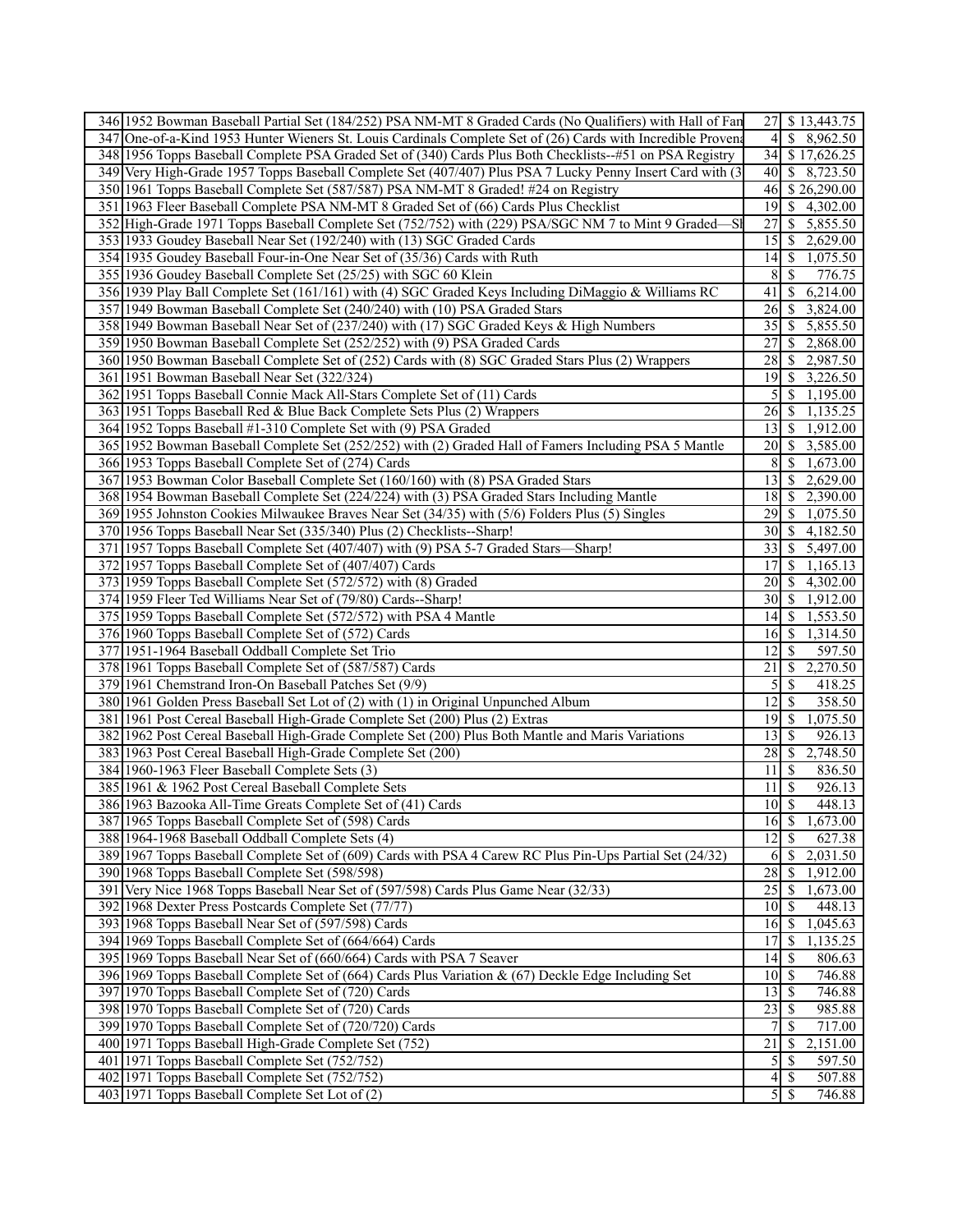| 404 1972 Topps Baseball Complete Set (787/787)                                                                                                                             | 26                                   | \$<br>1,792.50                          |
|----------------------------------------------------------------------------------------------------------------------------------------------------------------------------|--------------------------------------|-----------------------------------------|
| 405 1972 Topps Baseball Complete Set of (787/787) Cards                                                                                                                    | 32                                   | $\overline{\mathcal{S}}$<br>2,151.00    |
| 406 1972 Topps Baseball Complete Set of (787/787) Cards                                                                                                                    | $13 \mid$ \$                         | 746.88                                  |
| 407 1973 Topps Baseball Complete Set of (660/660) Cards                                                                                                                    | $13$ $\sqrt{5}$                      | 687.13                                  |
| 408 1973 & 1974 Topps Baseball Complete Sets                                                                                                                               | 22                                   | -S<br>985.88                            |
| 409 1973-1975 Topps Baseball Complete Set Run                                                                                                                              | $\overline{4}$                       | \$<br>567.63                            |
| 410 1973-1978 Topps Baseball Complete Sets (5) with (13) PSA Graded                                                                                                        | 25                                   | \$<br>1,673.00                          |
| 411 1973-1979 Topps Baseball Complete Set Run                                                                                                                              | 10 <sup> </sup>                      | <sup>\$</sup><br>806.63                 |
| 412 1973-1983 Topps Baseball Complete Set Run                                                                                                                              | $\overline{25}$                      | 2,151.00<br>l \$                        |
| 413 1974 & 1976 Topps Baseball Complete Set Pair                                                                                                                           | $\overline{7}$                       | \$<br>388.38                            |
| 414 1974, 1978 & 1979 Topps Baseball Complete Set Trio                                                                                                                     | 16                                   | 776.75<br>-\$                           |
| 415 1974-1977 Topps Baseball Complete Set Run                                                                                                                              | 5                                    | <sup>\$</sup><br>418.25                 |
| 416 1974-1992 Mostly Baseball Complete Sets Lot of (47) with Many Factory                                                                                                  | $\overline{21}$                      | $\mathbb{S}$<br>1,015.75                |
| 417 1975 Topps Baseball & Mini Complete Set Pair                                                                                                                           | 9                                    | <sup>\$</sup><br>567.63                 |
| 418 1975-1979 Topps Baseball Complete Sets (4)                                                                                                                             | $\overline{28}$                      | 1,434.00<br>$\mathbb{S}$                |
| 419 1976-1979 Topps Baseball Complete Set Run                                                                                                                              | 6                                    | <sup>\$</sup><br>478.00                 |
| 420 1976-1980 Topps Baseball Complete Set Run                                                                                                                              | 20                                   | 866.38<br><sup>\$</sup>                 |
| 421 1980 Topps Baseball Complete Sets Lot of (10) from Vending                                                                                                             | 34                                   | 4,899.50<br><sup>\$</sup>               |
| 422 1981-2001 Baseball Complete, Near & Partial Sets (124) with Factory & Traded/Update                                                                                    | 11                                   | \$<br>687.13                            |
| 423 1982-1988 "Better" Baseball Complete Sets (13) with (5) Topps Tiffany                                                                                                  | $28 \mid$ \$                         | 1,553.50                                |
| 424 1983-2012 Topps Baseball Complete Sets Run (30) with Mostly Factory                                                                                                    | $10 \mid \text{S}$                   | 358.50                                  |
| 425 1984-1990 Topps "Gallery of Immortals/Champions" Complete Sets (10)                                                                                                    | 9                                    | $\mathcal{S}$<br>250.95                 |
| 426 1909-11 T206 White Border Hall of Famers Quartet with Cobb, Mathewson and Johnson                                                                                      | 19                                   | $\mathbb{S}$<br>1,045.63                |
|                                                                                                                                                                            | $\overline{25}$                      | $\mathbb{S}$                            |
| 427 1909-11 T206 White Border Singles (33) with (5) Hall of Famers Including Young                                                                                         |                                      | 1,912.00                                |
| 428 1909-11 T206 White Border Mid-Grade Singles (36)                                                                                                                       | 24                                   | \$<br>1,195.00                          |
| 429 1909-1911 T205 Gold Borders & T206 White Borders (9) with (4) Hall of Famers Including (2) Cobb                                                                        |                                      | 1,792.50                                |
| 430 1911 T205 Gold Border Lot (48) with Marquard and Wallace                                                                                                               | 11                                   | 836.50<br><sup>S</sup>                  |
| 431 1914 B18 Blankets Lot (22) with 3 HOFers                                                                                                                               | 18                                   | 687.13<br>-S                            |
| 432 1911 T201 Mecca Double Folders Lot (12) with 3 HOFers                                                                                                                  | 7                                    | \$<br>286.80                            |
| 433 1912 T207 Brown Background Lot (8)<br>434 1914 T222 Fatima George Chalmers                                                                                             | $\overline{c}$<br>5                  | \$<br>191.20<br>\$<br>167.30            |
| 435 1917-20 M101-6 Felix Mendelsohn Jack Pfeffer                                                                                                                           |                                      | \$                                      |
|                                                                                                                                                                            | 5                                    | 448.13<br>227.05                        |
| 436 1913-1951 Philadelphia Phillies Team Cards (4)                                                                                                                         | $\vert 4 \vert$                      | <sup>\$</sup>                           |
| 437 1928 Harrington's Ice Cream Lot (5) with 3 HOFers<br>438 1932 U.S. Caramel #7 Joe Cronin                                                                               | 3<br>1                               | \$<br>143.40<br><sup>\$</sup><br>119.50 |
|                                                                                                                                                                            | 7                                    |                                         |
| 439 1933-1949 Baseball & Non-Sport Grab Bag of (40) Cards                                                                                                                  |                                      | \$<br>328.63                            |
| 440 1914 Cracker Jack Ball Players Group of (8) Different with Connie Mack & John McGraw<br>441 1915 Cracker Jack Ball Players Group of (85) Including (13) Hall of Famers | 14                                   | <sup>\$</sup><br>717.00                 |
|                                                                                                                                                                            | $26 \mid$ \$                         | 7,767.50<br>$\overline{\mathcal{S}}$    |
| 442 1931 W517 Lot (12) with 5 HOFers<br>443 1932 U.S. Caramel Hall of Famers Lot (5)                                                                                       | $\mathfrak{S}$<br>$\overline{14}$ \$ | 167.30<br>567.63                        |
| 444 1934 Goudey Baseball Partial Set (72/96) with Dean, Foxx & Greenberg                                                                                                   | $22\,$                               | $\overline{\mathcal{S}}$<br>1,434.00    |
| 445 1933-1940 Goudey & Play Ball Hall of Famers & Stars Lot of (10)                                                                                                        | 13                                   | $\mathcal{S}$<br>448.13                 |
| 446 1909-1969 Baseball Card Grab Bag (496) with Several Hall of Famers & Stars with (13) Graded                                                                            | 21                                   | $\mathbb{S}$<br>1,434.00                |
|                                                                                                                                                                            |                                      |                                         |
| 447 1939-1966 Exhibit Baseball Card Lot of (135) with (16) HOFers & Numerous Stars                                                                                         | 12                                   | $\mathcal{S}$<br>388.38                 |
| 448 1943-1956 Baseball Oddball Group (62) with DiMaggio, Mays & Williams                                                                                                   | $10$   \$                            | 866.38                                  |
| 449 1947-1966 Baseball Exhibits Group with Partial Set (185/336) Plus (4) PSA Graded Hall of Famers Includin                                                               | 12                                   | S<br>717.00                             |
| 450 1948-1955 Bowman New York Yankees Collection (589)—Loaded with Hall of Famers & Stars                                                                                  | 14                                   | \$<br>1,553.50                          |
| 451 1948-1978 Topps and Bowman Baseball Collection of (471) Cards with Hall of Famers & Stars                                                                              | 16                                   | \$<br>1,105.38                          |
| 452 1948-1998 Japanese Baseball Card Treasure Chest (389) with Nagashima, Oh & Starffin                                                                                    | $\mathfrak{S}$                       | \$<br>597.50                            |
| 453 1949-1959 Topps & Bowman Baseball Group (168) with Many Hall of Famers & Stars                                                                                         |                                      | 2,031.50                                |
| 454 1950-1955 Bowman Baseball Group (360) with Aaron & Mays                                                                                                                |                                      | 687.13                                  |
| 455 1950-1965 Topps & Bowman Baseball Single Group (436) with Stars                                                                                                        | $\mathfrak{S}$                       | S<br>597.50                             |
| 456 1950-1969 Topps & Bowman Baseball Collection (299)—Loaded with Hall of Famers & Stars                                                                                  | 25                                   | 1,792.50<br>\$                          |
| 457 1951-1969 Baseball Hall of Famers & Stars Collection of (293) Cards—Loaded!                                                                                            | 27                                   | \$<br>3,226.50                          |
| 458 1951-Modern Ted Williams Collection (126) with 1951 Wheaties Complete Box & 1959 Fleer Near Set (79/                                                                   | $10 \mid S$                          | 567.63                                  |
| 459 1952 Tip-Top Bread Label Stars of Baseball Album                                                                                                                       |                                      | 239.00                                  |
| 460 1952 Topps Baseball High Numbers (59)-All Different with Stars                                                                                                         |                                      | $25 \mid$ \$<br>4,302.00                |
| 461 1952-1979 Mostly Topps Baseball Collection (6,547) with Many Hall of Famers & Stars                                                                                    | $19$ $\sqrt{S}$                      | 1,314.50                                |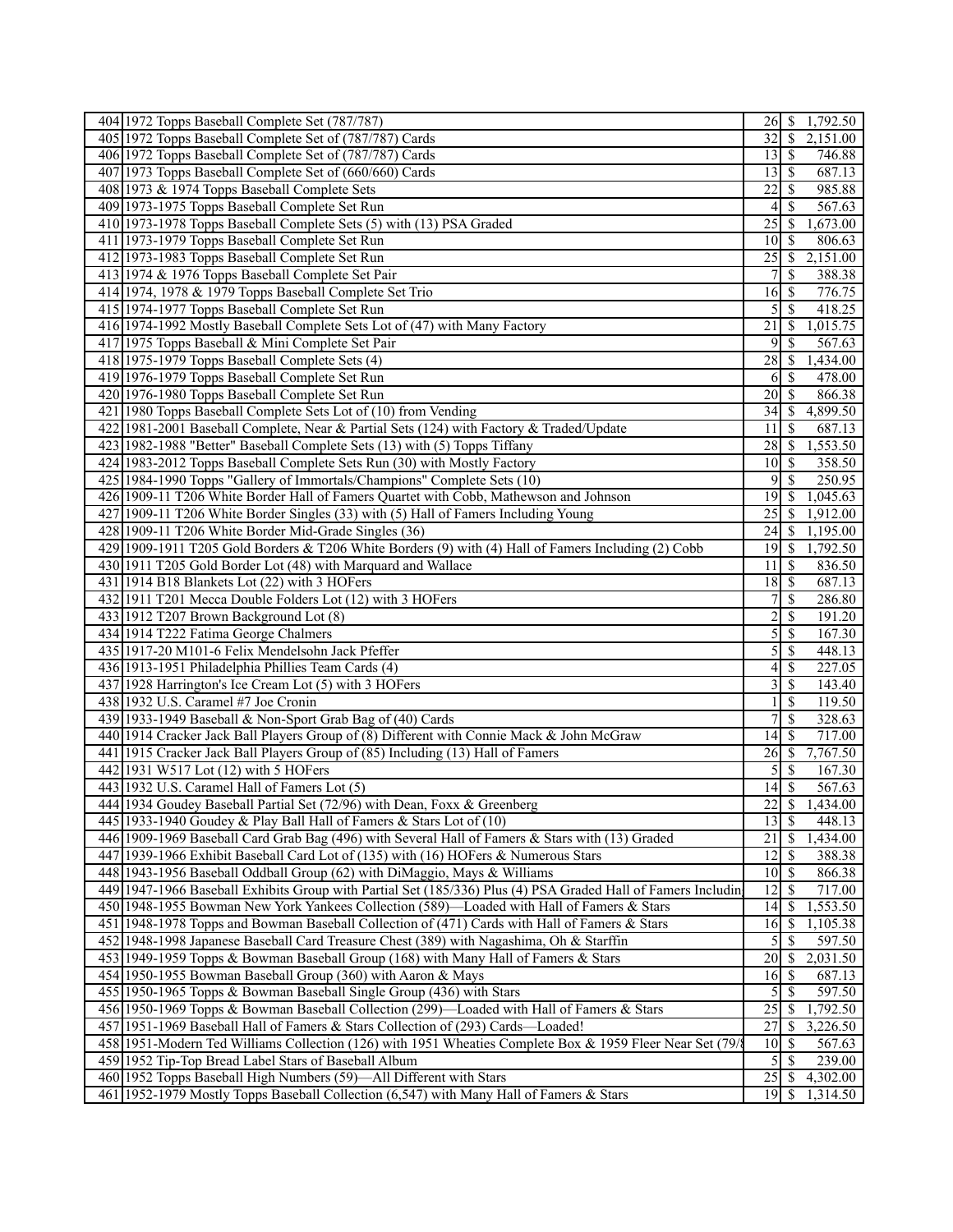| 462 1952-1980 Topps & Bowman Baseball Hoard $(9,100+)$ with Stars                                            |                 |                          | 597.50                        |
|--------------------------------------------------------------------------------------------------------------|-----------------|--------------------------|-------------------------------|
| 463 1953 Bowman Color & 1954 Bowman Baseball Singles (242) with Several Hall of Famers & Stars               | 13              | $\overline{\mathcal{S}}$ | 687.13                        |
| 464 1953-1959 Topps & Bowman Baseball Shoebox Collection (659)—Loaded with Hall of Famers & Stars!           |                 |                          | 2,031.50                      |
| 465 1953-1968 Topps & Bowman Baseball Shoebox Collection of (461) Cards with Many Stars                      | 6               | -S                       | 567.63                        |
| 466 1954 Dan-Dee Potato Chips Mickey Mantle                                                                  | 13              | S                        | 358.50                        |
| 467 1954 & 1955 Bowman Baseball Starter Sets Plus (51) Dupes                                                 | 8               | -S                       | 418.25                        |
| 468 1954-1965 Topps & Bowman Baseball Hall of Famers & Stars (23) with (4) Mantle                            | 24              | S                        | 2,151.00                      |
| 469 1955-1964 Mostly Topps Baseball Shoebox Collection (2,265) with Numerous Hall of Famers & Stars          | 22              | S                        | 2,390.00                      |
| 470 1955 Esskay Meats Chuck Diering Complete Box                                                             | 11              | -S                       | 3,107.00                      |
| 471 1955 Esskay Meats Duane Pillette Complete Box                                                            | 10              | -\$                      | 2,748.50                      |
| 472 1955 Esskay Meats Bob Young Complete Box                                                                 | 12              | <sup>\$</sup>            | 3,107.00                      |
| 473 1955-1978 Topps Baseball Hall of Fame & Star Rookie Cards (36)                                           | 27              | -S                       | 2,390.00                      |
| 474 1955-1980 Baseball Hall of Famers & Stars (28) with Mantle & Several Rookies                             | 17              | \$                       | 1,195.00                      |
| 475 1956 Topps Baseball Collection of (122) Cards with All Major Stars Including Mantle                      | 25              | -S                       | 2,031.50                      |
| 476 1956-1979 Mostly Topps Baseball Shoebox Collection (1,781) with Many Hall of Famers & Stars              | $15$ $\sqrt{5}$ |                          | 806.63                        |
| 477 1956-1991 Boston Red Sox Hall of Fame & Star Card Collection (1,046)—Loaded!                             | 26              | -S                       | 1,553.50                      |
| 478 1957 & 1958 Topps Baseball Group (427) with Aaron, Clemente, Koufax & Maris RC                           | 13              | -S                       | 1,105.38                      |
| 479 1957-1964 Topps Baseball Collection (242) with Many Stars Including Sharp 1957 Topps Starter Set (153/40 | 22              | -S                       | 1,434.00                      |
| 480 1958-1961 Topps Baseball Collection (623) with Many Hall of Famers & Stars                               | 26              | -\$                      | 1,314.50                      |
| 481 1959 Topps Baseball Starter Set (213/572) with Koufax, Mantle & Mays                                     | 20              | -S                       | 806.63                        |
| 482 Extensive 1960-1969 Baseball Shoebox Collection (2,397) with Numerous Hall of Famers, Stars, Shortprints | 34              | -S                       | 6,692.00                      |
| 483 1960-1969 Baseball Shoebox Collection of (727) Cards—Absolutely Loaded with Hall of Famers & Stars       | 39              | -\$                      | 5,736.00                      |
| 484 1960-1984 Mostly Topps Baseball Carl Yastrzemski Cards Lot of (87)                                       | 13              | -S                       | 717.00                        |
| 485 1961-1983 Baseball Treasure Chest of (700+) Cards with (2) 1964 Topps Giant Sets                         | 28              | S                        | 1,314.50                      |
| 486 1961-1990 Baseball Hall of Fame Group of (421) Cards                                                     | $\theta$        | \$                       |                               |
| 487 1962-1968 Baseball Oddball/Insert Collection (299) with 1962 Topps Bucks Partial Set                     | 28              | -\$                      | 1,075.50                      |
| 488 1963-1980 Topps Baseball Shoebox Collection of (2,562) Cards with Ryan Rookie                            | 6               | -S                       | 657.25                        |
| 489 1964 Topps Giants #25 Mickey Mantle Lot (10)                                                             | 9               | \$                       | 448.13                        |
| 490 1964 Topps Giants Large Hoard (1,958) Including Over 1,200 HOFers - Featuring Mantle (46) and Clemente   | 24              | -S                       | 3,465.50                      |
| 491 1964-1975 Pete Rose, Mike Schmidt & Steve Carlton Card Group of (31) Cards—Loaded with Rookies           | 14              | -S                       | 806.63                        |
| 492 Massive 1965-1979 Topps Baseball Collection of (7,580) Cards—Absolutely Loaded with Hall of Famers &     | 54              | -S                       | 5,497.00                      |
| 493 1966 Topps Rub-Offs Large Roll Including 18 Mantle's                                                     | 28              | -\$                      | 1,673.00                      |
| 494 1967 Topps Baseball Partial Set of (432/609) Cards with Many Stars--Sharp!                               | 14              | -\$                      | 1,673.00                      |
| 495 1967 Topps "Who Am I" Baseball Singles (4) with Koufax, Mantle, Mays & Ruth                              | 9               | \$                       | 597.50                        |
| 496 1968-1975 O-Pee-Chee Baseball Collection (1,076) Cards with Partial/Starter Sets—Sharp!                  | 3               | -S                       | 537.75                        |
| 497 1968-1980 Topps Baseball Collection of (710) Cards with Many Hall of Famers & Stars                      | 11              | -\$                      | 478.00                        |
| 498 Large 1970-1972 Topps Baseball Singles Collection (9,000+) with Many Hall of Famers & Stars              | 4               | \$                       | 567.63                        |
| 499 1970-1979 Topps Baseball Singles Collection (844) Plus (22) Wrappers—Loaded with Hall of Famers & Sta    | 18              | -\$                      | 2,151.00                      |
| 500 Huge 1970-1972 Topps Baseball Collection of (14,000+) Cards with Many Hall of Famers & Stars             | 14              | \$                       | 1,075.50                      |
| 501 1970-1979 Topps Baseball Card Collection (6,021) with Numerous Hall of Famers & Stars                    | 21              | \$                       | 1,553.50                      |
| 502 1970-1979 Topps Baseball Singles Collection of (5,650+) with Many Hall of Famers & Stars                 | $\overline{12}$ | $\overline{\mathcal{S}}$ | 836.50                        |
| 503 1971-1991 Modern Baseball Hall of Famers, Stars & Rookie Collection (842)—Loaded!                        |                 |                          | $\overline{15}$ \ \$ 1,434.00 |
| 504 1972-1979 Topps Baseball Card Collection (2,255) with 1972 Topps Partial Set (587/787)                   | 11              | $\overline{\mathcal{S}}$ | 358.50                        |
| 505 1973-1975 Topps Baseball Hoard of (38,500+) Cards with Many Hall of Famers & Stars                       |                 |                          | 2,151.00                      |
| 506 1976-1979 Topps Baseball Card Hoard (58,600+)—Loaded with Hall of Famers and Stars                       | 12              | l \$                     | 926.13                        |
| 507 1981-1982 Cal Ripken Jr. Rookie Cards & Sets with (48) RCs                                               | 12              | -S                       | 746.88                        |
| 508 Mostly 1980s-1990s Baseball Treasure Chest of (25,000+) Cards Including Wax & Many Stars                 | 10              | S                        | 717.00                        |
| 509 1991 Topps Baseball Desert Shield Near Set of (5/6) Uncut Sheets                                         | 20              | <b>S</b>                 | 1,912.00                      |
| 510 1991 Topps Baseball Desert Shield Uncut Sheets Pair                                                      | 14              | 8                        | 717.00                        |
| 511 1994-2002 Ichiro Suzuki Japanese Baseball Inserts, Postcards & Sets Lot of (45)                          | 18              | S                        | 597.50                        |
| 512 1995 IMT T206 Honus Wagner Reprint Near Case with Approximately (9,000) Cards                            | 6               | $\mathcal{S}$            | 239.00                        |
| 513 1993 Topps Finest Baseball Refractor Near Set of (171/199) Cards—All PSA Mint 9                          | 32              |                          | \$10,755.00                   |
| 514 1993 Topps Finest Refractor #107 Nolan Ryan All-Stars - PSA Mint 9                                       | 19              | -S                       | 4,660.50                      |
| 515 1993 Topps Finest Refractor All-Stars #110 Ken Griffey Jr. - PSA Mint 9                                  | 22              | \$                       | 1,792.50                      |
| 516 1993 Topps Finest Refractor #30 Bernie Williams - PSA Mint 9--None Better                                | 11              | -S                       | 926.13                        |
| 517 1993 Topps Finest Refractor #47 Ivan Rodriguez - PSA Mint 9                                              | 8               | - \$                     | 746.88                        |
| 518 1993 Topps Finest Refractor All-Stars #96 Cal Ripken Jr. - PSA Mint 9                                    |                 |                          | 657.25                        |
| 519 1993 Topps Finest Refractor All-Stars #102 Frank Thomas - PSA Mint 9                                     |                 |                          | 418.25                        |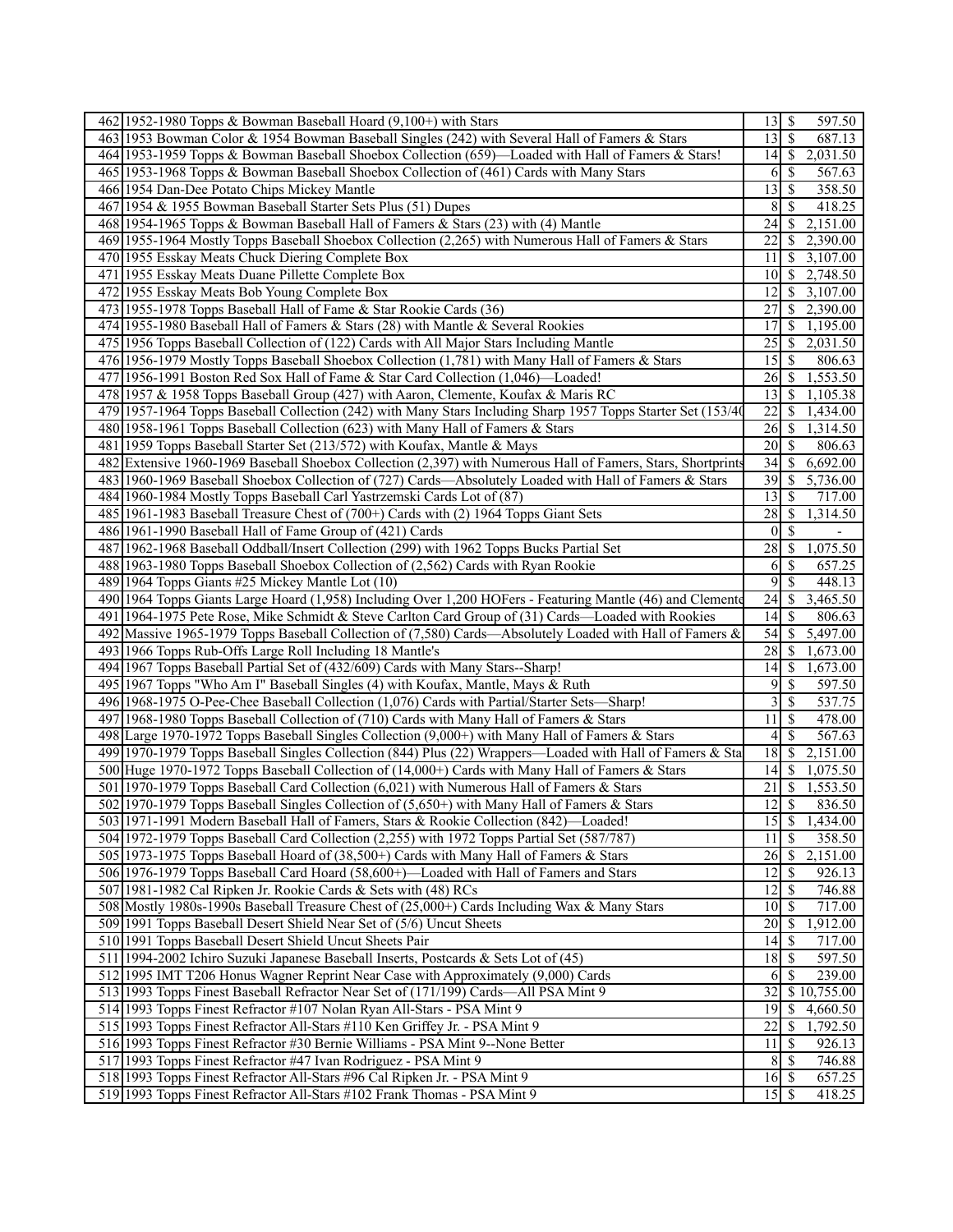| 520 1993 Topps Finest Refractor #63 George Brett - PSA Mint 9                                                                                      | $8 \mid$ \$                         | 286.80                                   |
|----------------------------------------------------------------------------------------------------------------------------------------------------|-------------------------------------|------------------------------------------|
| 521 1993 Topps Finest Refractor #28 Ozzie Smith - PSA Mint 9                                                                                       | 11                                  | $\overline{\mathcal{S}}$<br>657.25       |
| 522 1993 Topps Finest Refractor All-Stars #88 Roberto Alomar - PSA Mint 9                                                                          | 7                                   | $\mathbb{S}$<br>143.40                   |
| 523 1993 Topps Finest Refractor All-Stars #112 Kirby Puckett - PSA Mint 9                                                                          | 9                                   | $\mathcal{S}$<br>298.75                  |
| 524 1993 Topps Finest Refractor #154 Randy Johnson - PSA Mint 9                                                                                    | 12                                  | $\mathbb{S}$<br>537.75                   |
| 525 1993 Topps Finest Refractor #192 Robin Yount - PSA Mint 9                                                                                      | 4                                   | 155.35<br>-S                             |
| 526 1993 Topps Finest Refractor #199 Mike Piazza - PSA Mint 9                                                                                      | 12                                  | -\$<br>478.00                            |
| 527 1993 Topps Finest Refractor All-Stars #103 Barry Bonds - PSA Mint 9                                                                            | 14                                  | $\mathcal{S}$<br>448.13                  |
| 528 1993 Topps Finest Refractor All-Stars #87 Tom Glavine - PSA Mint 9                                                                             | 13                                  | $\mathcal{S}$<br>627.38                  |
| 529 1993 Topps Finest Refractor #184 Orel Hershiser - PSA Mint 9                                                                                   | 12                                  | <sup>\$</sup><br>537.75                  |
| 530 1993 Topps Finest Refractor All-Stars #98 Don Mattingly - PSA Mint 9                                                                           | 7                                   | \$<br>191.20                             |
| 531 1993 Topps Finest Refractor #144 Orestes Destrade - PSA Mint 9                                                                                 | 9                                   | $\mathcal{S}$<br>418.25                  |
| 532 1993 Topps Finest Refractor #153 Harold Baines - PSA Mint 9                                                                                    | 6                                   | -\$<br>203.15                            |
| 533 1993 Topps Finest Refractor #11 Jeff Bagwell - PSA Mint 9                                                                                      | 7                                   | \$<br>262.90                             |
| 534 1993 Topps Finest Refractor #81 Felix Jose - PSA Mint 9                                                                                        | 1                                   | 59.75<br>$\mathcal{S}$                   |
| 535 1993 Topps Finest Refractor #71 Brady Anderson - PSA Mint 9                                                                                    | 12                                  | <sup>\$</sup><br>358.50                  |
| 536 1993 Topps Finest Refractor #10 Curt Schilling - PSA Mint 9                                                                                    | 6                                   | 227.05<br>-S                             |
| 537 1993 Topps Finest Refractor #60 Charlie Hayes - PSA Mint 9                                                                                     | 9                                   | $\mathcal{S}$<br>286.80                  |
| 538 1993 Topps Finest Refractor #143 Howard Johnson - PSA Mint 9                                                                                   | 7                                   | $\mathcal{S}$<br>179.25                  |
| 539 1993 Topps Finest Refractor #123 Wil Cordero - PSA Mint 9                                                                                      | 1                                   | $\mathbb{S}$<br>119.50                   |
| 540 1993 Topps Finest Refractor #174 Jimmy Key - PSA Mint 9                                                                                        | 7                                   | $\mathcal{S}$<br>191.20                  |
| 541 1993 Topps Finest Refractor #148 Willie Greene - PSA Mint 9                                                                                    | 7                                   | \$<br>239.00                             |
| 542 1996 Finest Intimidator Refractor #135 Ken Griffey Jr. with Coating - PSA Gem Mint 10                                                          | 4                                   | $\mathbb{S}$<br>191.20                   |
| 543 1996 Finest Gamers Gold Refractor #25 Cal Ripken Jr. with Coating - PSA Gem Mint 10                                                            |                                     | $\mathbb{S}$<br>119.50                   |
| 544 1996 Finest Gold Refractor Lot of (5) with Gwynn & Sandberg - All PSA Gem Mint 10                                                              | 5                                   | <sup>\$</sup><br>262.90                  |
| 545 1951 Topps Baseball Red Backs Unopened Packs Lot of (20)                                                                                       | 30                                  | 1,553.50<br><b>S</b>                     |
| 546 1951 Bowman Baseball One-Cent & Five-Cent Wrappers                                                                                             | 14                                  | $\sqrt{S}$<br>746.88                     |
| 547 1957 Topps Baseball Series 2 Wax Pack--PSA NM 7 - Mickey Mantle Series                                                                         | 26                                  | 3,824.00<br>-S                           |
| 548 1964 Topps Baseball 10-Cent Cello Pack Unopened Pair with Metal Coins                                                                          | 16                                  | \$<br>1,434.00                           |
| 549 1966 Topps Baseball Unopened Five-Cent Wax Pack Pair                                                                                           | 12                                  | - \$<br>746.88                           |
| 550 1971 Topps Baseball Unopened Rack Pack--GAI 8.5 NM-MT+                                                                                         | 14                                  | - \$<br>836.50                           |
| 551 1970-1980 O-Pee-Chee Baseball Unopened Near Run of (10) Different Packs                                                                        | 17                                  | $\mathcal{S}$<br>657.25                  |
| 552(5) 1975-1979 Topps Baseball Unopened Rack Packs                                                                                                | 20                                  | <b>S</b><br>866.38                       |
| 553 1976 Topps Baseball Unopened Wax Box with Baseball Card Exchange COA                                                                           | 8                                   | $\mathcal{S}$<br>2,629.00                |
| 554 1978 Topps Baseball Vending Box                                                                                                                | 9                                   | S<br>746.88                              |
| 555 1950s-1980s Mostly Japanese Baseball Unopened & Oversized Collection of (16) Items with Menko Uncut                                            | 5                                   | -\$<br>478.00                            |
| 556 1981-1985 Baseball Rack & Wax Packs Lot of (260)                                                                                               | 15                                  | 567.63<br>8                              |
| 557 1982-1989 Baseball Cello & Rack Group of (112) Packs                                                                                           | 4                                   | 215.10<br>-S                             |
| 558 1984-1994 Multi-Sport Wax, Cello & Rack Boxes (80)                                                                                             | 12                                  | 657.25<br>$\mathcal{S}$                  |
| 559 (45) 1987-1991 Baseball Cases, Factory Sets & Vending Boxes                                                                                    | 3                                   | \$<br>262.90                             |
| 560 1993 Upper Deck SP Baseball Unopened Box                                                                                                       | $\overline{30}$ \$                  | 1,434.00                                 |
| 561 1994 Upper Deck SP Baseball Hobby Box Pair                                                                                                     | $11 \mid$ \$                        | 537.75                                   |
| 562 2001 Topps Chrome Baseball Series 2 Hobby Boxes (5)                                                                                            | 7                                   | \$<br>448.13                             |
| 563 Phenomenal Eddie Plank 1910 Philadelphia Athletics World Champions Pendant - From the Plank Estate                                             | 53                                  | \$43,020.00                              |
| 564 1905 Philadelphia Athletics A.L. Champions Pendant - From the Eddie Plank Estate                                                               | 50                                  | 9,679.50<br>-S                           |
| 565 Huge One-of-a-Kind 1935 World Series "Babe Ruth Contest Winner" Banner                                                                         |                                     | \$<br>567.63                             |
|                                                                                                                                                    | 4<br>9                              | \$                                       |
| 566 Circa 1930s Babe Ruth Engraved Silver Cigarette Case                                                                                           | 6                                   | 3,465.50                                 |
| 567 Eli Grba 1993 Phillies N.L. Champs Scout Ring<br>568 1903 Greater New York Baseball Association Highlanders/Yankees Unissued Stock Certificate | $\overline{0}$                      | 2,390.00<br>-S<br>$\mathcal{S}$          |
| 569 Rare 1911 New York Giants Team Composite Postcard with Mathewson and McGraw                                                                    | 23                                  | $\mathcal{S}$<br>1,314.50                |
|                                                                                                                                                    |                                     | $\overline{\mathcal{S}}$                 |
| 570 1911 Chicago Cubs & White Sox Team Schedule Display Pair                                                                                       | $\vert 0 \vert$<br>$\boldsymbol{0}$ | $\overline{\phantom{0}}$<br>$\mathbb{S}$ |
| 571 1913, 1915 Philadelphia Phillies Fatima-Related Advertising Posters Pair                                                                       | 7                                   | $\overline{\phantom{0}}$                 |
| 572 December 7, 1920 Johnny Evers Honors Banquet Invitation including Letter and Part of Envelope                                                  |                                     | $\mathbb{S}$<br>250.95                   |
| 573 Lou Gehrig 1933 "Consecutive Game Streak" Original Newspaper Artwork                                                                           |                                     | $\mathcal{S}$<br>179.25                  |
| 574 1913-1914 Coca-Cola Advertising Page with Huggins, Collins and McGraw                                                                          | 4                                   | $\mathcal{S}$<br>155.35                  |
| 575 1930s "Suffield" Connecticut Baseball Team Uniform                                                                                             | 6                                   | $\mathcal{S}$<br>328.63                  |
| 576 1900s-1960s Baseball Ephemera Lot (19)                                                                                                         |                                     | $\mathcal{S}$<br>239.00                  |
| 577   1930s-1950s Boston Braves Season Pass Books $\overline{(2)}$ and Passes (7)                                                                  | $8 \mid$ \$                         | 328.63                                   |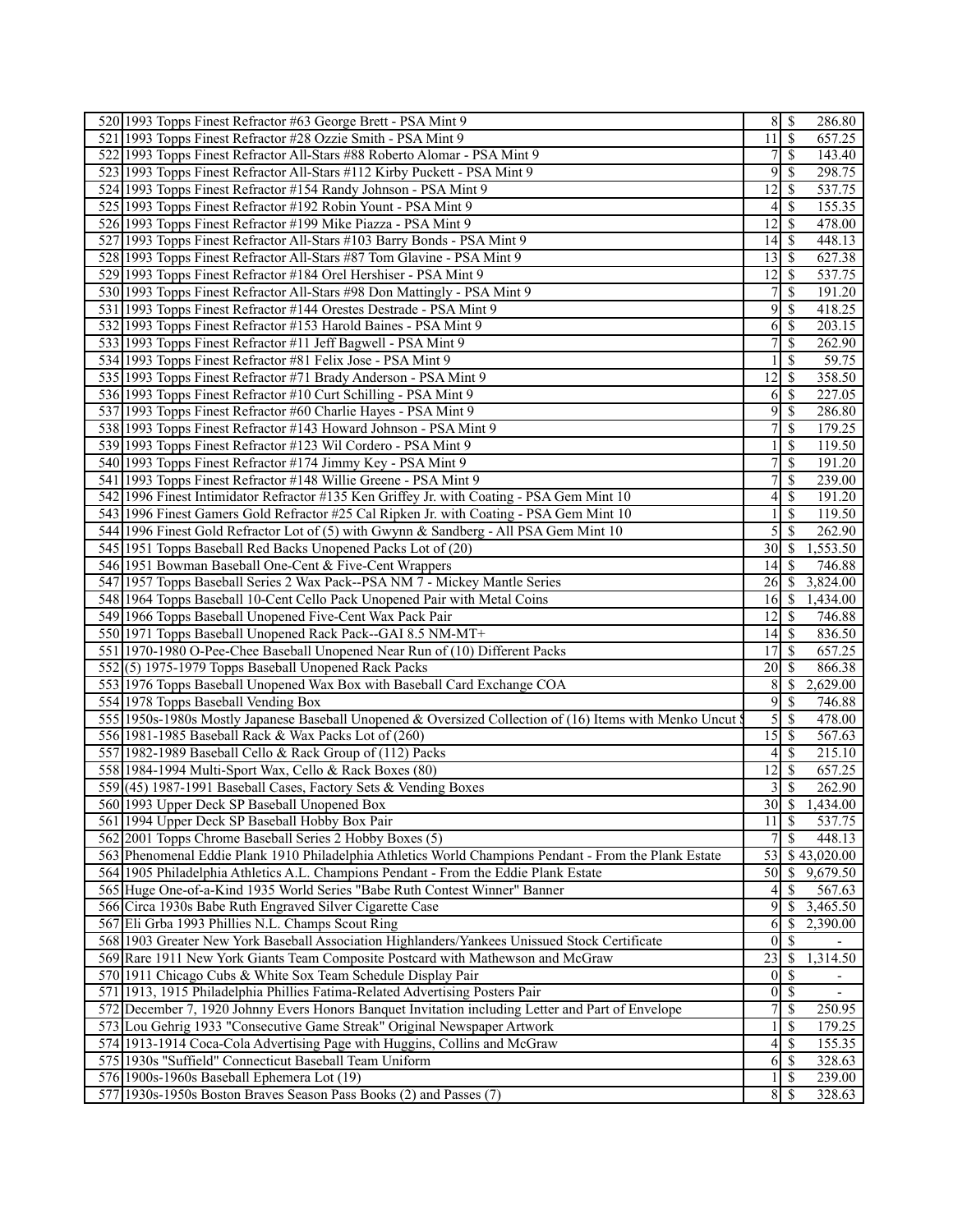| 578 1940s-1950s Boston Red Sox Season Pass Book (1) and Passes (5)                                               | $10$ $\sqrt{5}$    |                          | 227.05                   |
|------------------------------------------------------------------------------------------------------------------|--------------------|--------------------------|--------------------------|
| 579 1860s-1970s Baseball Books, Guides and Related Ephemera (34 Items)                                           | 4                  | $\mathcal{S}$            | 155.35                   |
| 580 1910s-1970s Philadelphia Phillies and Athletics Ephemera Grab-Bag Collection (51 Items)                      | 22                 | $\mathcal{S}$            | 956.00                   |
| 581 1900s-1980s Baseball Ephemera Treasure Chest with 1908 Fan & (3) 1969 Topps Team Posters                     | 8                  | $\mathcal{S}$            | 358.50                   |
| 582 1960 Pittsburgh Pirates Championship Souvenir Foldout Bat Fan                                                | 9                  | $\mathbb{S}$             | 687.13                   |
| 583 1950s-1960s Pennant Lot of (12) with Baseball Concentration                                                  | 4                  | -S                       | 274.85                   |
| 584 Rare 1952 Philadelphia All-Star Game Pennant                                                                 | 8                  | \$                       | 1,015.75                 |
| 585 Exceptional 1940s-1960s Washington Senators Illustrated Pennants Lot (14)                                    | 6                  | $\mathcal{S}$            | 896.25                   |
| 586 Johnnie Orlando's 1946 Boston Red Sox Zippo Lighter w/W.S. Press Pin on Lid                                  | 4                  | $\overline{\mathcal{S}}$ | 239.00                   |
| 587 Philadelphia Phillies 1946 Home Season Schedule Large Broadside                                              | 24                 | \$                       | 567.63                   |
| 588 1950s "Elsie Brand" Brooklyn Dodgers Window Advertising Signs Pair                                           | 7                  | \$                       | 203.15                   |
| 589 1927 Original Baseball Canvas Artwork Piece                                                                  | $\overline{c}$     | $\mathcal{S}$            | $\overline{262.90}$      |
| 590 Eddie Yost, Carlos Paula 1953-54 "The Sporting News" Original Artworks by Lou Darvas                         | $\overline{c}$     |                          | 250.95                   |
|                                                                                                                  |                    | \$                       |                          |
| 591 1953 "Campy - That's What's Holding Him Up" Original Newspaper Artwork by Leo Amelia                         | $\vert 0 \vert$    | $\overline{\mathcal{S}}$ |                          |
| 592 Willard Mullin "Don't Go Home Mad" Original Art Cartoon                                                      | 3                  | $\overline{\mathcal{S}}$ | 286.80                   |
| 593 Burris Jenkins Original "There's No Ignorin' Noren" Art Cartoon                                              | $\mathbf{0}$       | $\mathbb{S}$             |                          |
| 594 Burris Jenkins Original "Tiger By The Tail" Art Cartoon                                                      |                    | $\mathbb{S}$             | 239.00                   |
| 595 Burris Jenkins Original "Pirates Cut Down Giants" Art Cartoon                                                |                    | \$                       | 239.00                   |
| 596 Willard Mullin Original 1957 World Series Cartoon Art                                                        | 4                  | $\mathcal{S}$            | 298.75                   |
| 597 Pittsburgh Press Lefty O'Doul Original Artwork                                                               | 1                  | \$                       | 239.00                   |
| 598 Yogi Berra Original William Feldman Painting                                                                 | $\mathbf{0}$       | $\overline{\mathcal{S}}$ | $\overline{\phantom{0}}$ |
| 599 Reggie Jackson Original William Feldman Painting                                                             | $\boldsymbol{0}$   | \$                       | $\overline{\phantom{a}}$ |
| 600 Mike Schmidt Original RG Mathews Painting                                                                    | $\mathbf{0}$       | $\mathcal{S}$            |                          |
| 601 Ron Guidry Original Janice Kaufman Painting                                                                  | 5                  | $\mathbb{S}$             | 448.13                   |
| 602 Bobby Thomson's 1951 "Shot Heard 'Round the World" Large Original Oil Painting by Andy Jurinko               |                    | \$                       | 1,195.00                 |
| 603 Bill Mazeroski's 1960 World Series "Walk-Off Home Run" Large Original Oil Painting by Andy Jurinko           | $\boldsymbol{0}$   | $\overline{\mathcal{S}}$ |                          |
| 604 1962 World Series "Candlestick Autumn Classic" Very Large Original Oil Painting by William Feldman           | 3                  | \$                       | 956.00                   |
| 605 Warren Spahn in Action Original Oil Painting by Andy Jurinko                                                 | 9                  | $\mathbb{S}$             | 896.25                   |
| 606 Orlando Cepeda Original Oil Painting by Andy Jurinko                                                         | 3                  | $\mathcal{S}$            | 418.25                   |
| 607 Sal Maglie Original Oil Painting by Andy Jurinko                                                             | 4                  | $\mathcal{S}$            | 388.38                   |
| 608 Mickey Mantle Haggar Slacks with Original Mantle Advertising Tag                                             | $\theta$           | $\overline{\mathcal{S}}$ | $\overline{\phantom{a}}$ |
| 609 1982-1983 Baseball Hall of Fame Bat & Pewter Plate Pair                                                      | 4                  | -\$                      | 227.05                   |
| 610 Philadelphia's Veterans Stadium Official Architectural Archive - Literally Hundreds of Plans, Blueprints and | 11                 | $\overline{\mathcal{S}}$ | 358.50                   |
| 611 Wild Horse Baseball Stars/HOFers Commemorative Cachet Lot of (258) with (7) Artist Proofs                    | 10                 | $\sqrt{S}$               | 448.13                   |
| 612 Complete Run of (75) Brown Hall of Fame Induction Bats (1936-2016) with Future Purchase Rights [reserve      | 6                  | $\mathbb{S}$             |                          |
| 613 Circa 1910-1915 A.J. Reach "The Burley" Decal Bat                                                            | 8                  | $\mathcal{S}$            | 328.63                   |
| 614 THIS LOT HAS BEEN WITHDRAWN                                                                                  | $\theta$           | $\overline{\mathcal{S}}$ |                          |
| 615 Lou Gehrig 1940s Louisville Slugger "40 L.G." Store Model Bat                                                | $\overline{c}$     | $\mathcal{S}$            | 191.20                   |
| 616 1943 American League All-Star Team Commemorative Black Bat                                                   | $\mathbf{0}$       | $\overline{\mathcal{S}}$ |                          |
| 617 1959 & 1968 Hall of Fame Induction Limited Edition Bats Pair                                                 |                    | $\mathbb{S}$             | 119.50                   |
| 618 1958-1962 Mickey Mantle Original Hartland Statue with Box, Tag & Catalog Brochure                            | $\overline{14}$ \$ |                          | 776.75                   |
| 619 1958-1962 Warren Spahn Original Hartland Statue with Box, Tag & Catalog Brochure                             | $10 \mid S$        |                          | 507.88                   |
| 620 Maris, Williams and Aparicio Hartland Statues Trio                                                           | 14                 | $\mathsf{S}$             | 388.38                   |
| 621 Exceptional 1962 Mickey Mantle and New York Yankee Bobbin' Head Pair                                         | $10$ $\sqrt{5}$    |                          | 627.38                   |
| 622 1963-65 Washington Senators Green Base Bobbin' Heads Pair                                                    | 7                  | <sup>\$</sup>            | 388.38                   |
| 623 1988-2006 Hartland Statue Baseball Collection of (49) with 1988 Complete Set                                 | 3                  | \$                       | 537.75                   |
| 624 1910s-1930s Baseball Tobacco, Gum and Bakery Pinbacks (50 Diff.) w/1933 "Mrs. Sherlock's Bread" Exam         | 5                  | -\$                      | 191.20                   |
| 625 1950 New York Yankees World Series Press Pin                                                                 | 6                  | -\$                      | 239.00                   |
| 626 1950s Mickey Mantle PM10 Name at Top Rare Pin with Ribbon                                                    |                    | \$                       | 179.25                   |
| 627 1954 Cleveland Indians A.L. Champions Jumbo Team Pin                                                         | 13                 | $\mathcal{S}$            | 298.75                   |
| 628 1950s Philadelphia Phillies Pinbacks Lot (22)                                                                | 40                 | $\mathbb{S}$             | 2,151.00                 |
| 629 1950s Baseball Player Pinbacks Lot (20)                                                                      |                    | \$                       | 119.50                   |
| 630 1961 New York Yankees Four-in-One Pin with Mantle, Maris, Berra & Skowron                                    | $\overline{c}$     | <sup>\$</sup>            | 328.63                   |
| 631 Circa 1908 "Union Printers Baseball League" 11x14 Photo of Annual Gathering                                  | $\overline{c}$     | $\mathcal{S}$            | 203.15                   |
| 632 1924 Washington Senators Player Photos (23) - Used in World Series Program                                   | 6                  | $\mathcal{S}$            | 388.38                   |
| 633 Walter Johnson News Service Photos Trio                                                                      |                    | -S                       | 179.25                   |
| 634 1920s-1930s Babe Ruth News Service Photos Lot (8)                                                            |                    | \$                       | 239.00                   |
| 635 1940s-1950s Ted Williams News Service Photos (4) with One Signed                                             | 1                  | S                        | 119.50                   |
|                                                                                                                  |                    |                          |                          |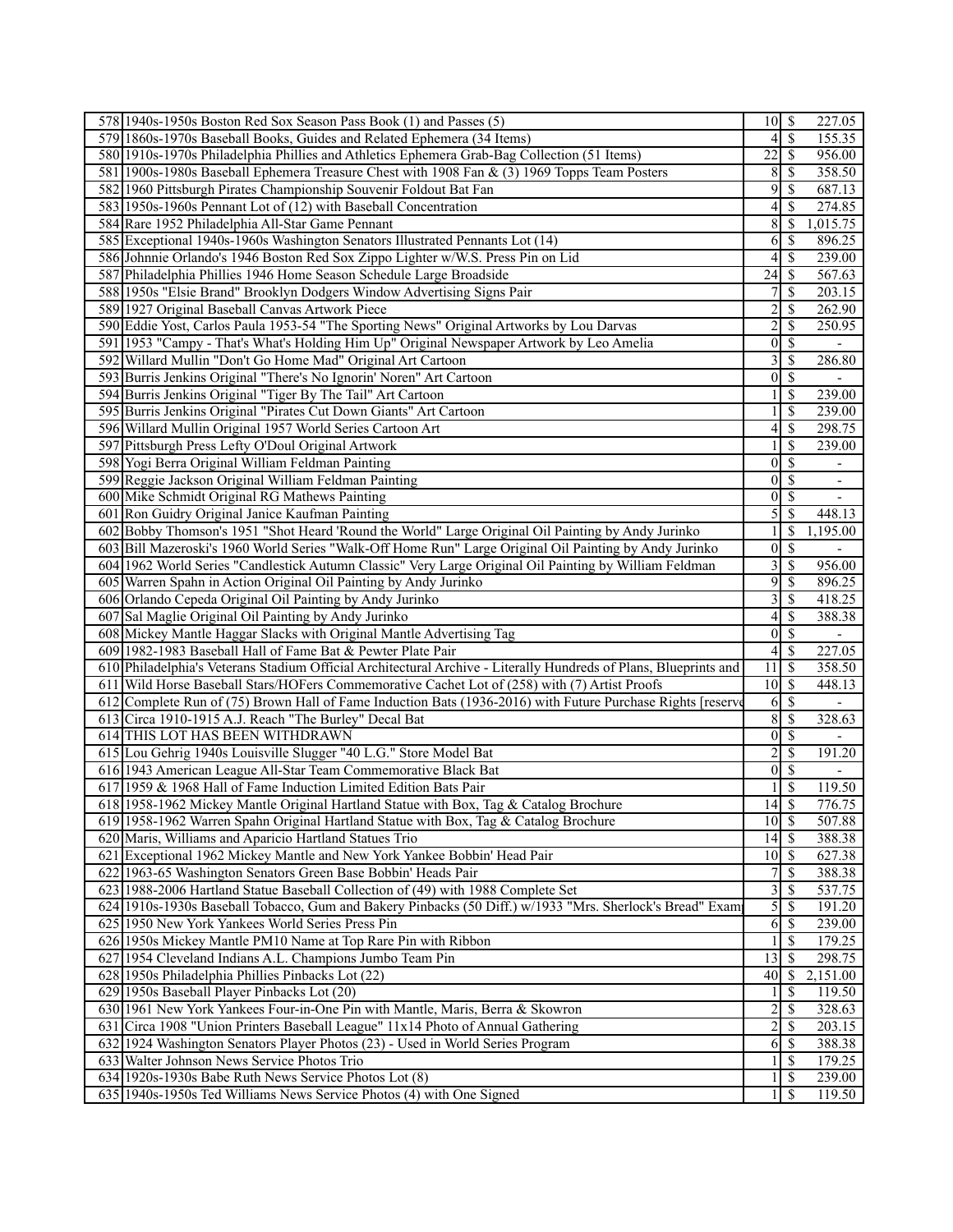| 636 1920s-1960s Washington Senators News Service Photos Lot (7)                                                                                                          |                  | $0 \mid S$               |                          |
|--------------------------------------------------------------------------------------------------------------------------------------------------------------------------|------------------|--------------------------|--------------------------|
| 637 1889 "Athletic Sports in America, England and Australia" Illustrated Hardbound Book                                                                                  |                  | $\mathcal{S}$            | 179.25                   |
| 638 1907 Detroit Tigers A.L. Champions Team Postcard with Ty Cobb                                                                                                        | 12               | -\$                      | 388.38                   |
| 639 1907 & 1915 Chicago White Sox Team Postcards Pair                                                                                                                    | 4                | \$                       | 298.75                   |
| 640 1948-1968 Player and Team Postcards (32) with Mantle, Maris and Mays                                                                                                 | 4                | <sup>\$</sup>            | 215.10                   |
| 641 1953-1955 Dormand Postcards Lot (32)                                                                                                                                 | 10               | - \$                     | 418.25                   |
| 642 Perez-Steele Baseball Postcard Singles Lot of (903)                                                                                                                  | $\overline{2}$   | \$                       | 328.63                   |
| 643 1880s Philadelphia Base Ball Club Scorecards Pair - vs. Athletics and Metropolitans                                                                                  | 5                | -\$                      | 286.80                   |
| 644 Scarce 1885 Washington Nationals vs. Newark Domestics Eastern League Scorecard                                                                                       | 3                | -\$                      | 215.10                   |
| 645 1897 National League Scorebook Scored for 18 Games in Boston - Featuring Anson and Wagner                                                                            | 4                | $\mathcal{S}$            | 507.88                   |
| 646 1926 World Series Yankees vs. Cardinals Program                                                                                                                      | 3                | <sup>\$</sup>            | 262.90                   |
| 647 1933-1999 Major League Baseball All-Star Game Program Run of (70) [reserve not met]                                                                                  |                  | -S                       | $\overline{\phantom{a}}$ |
| 648 1961 New York Mets Upcoming Season Ticket Solicitation & Information Sheet Picturing Aaron, Clemente                                                                 | $\overline{c}$   | $\mathcal{S}$            | 328.63                   |
| 649 1907 Cleveland at Philadelphia Scorecard Featuring Rube Waddell                                                                                                      | 6                | $\mathcal{S}$            | 239.00                   |
| 650 1916-1921 Babe Ruth Content Newspaper Collection of (3)                                                                                                              | $\vert 0 \vert$  | -\$                      |                          |
| 651 1934-1939 Washington Senators Game Scorecards Lot (5) with Four Signatures                                                                                           |                  | \$                       | 119.50                   |
| 652 1875-1976 Baseball Publication Lot of (13) with 1942 World Series Program & 1954 Sports Illustrated #2                                                               | 5                | S                        | 250.95                   |
|                                                                                                                                                                          | 15               | -\$                      |                          |
| 653 1936-1963 Baseball Scorecard Lot of (38)                                                                                                                             |                  |                          | 418.25                   |
| 654 1935-1973 New York Yankee Scorecard Lot of (36)                                                                                                                      | 7<br>14          | \$<br>-\$                | 328.63                   |
| 655 Scarce 1964 Philadelphia Phillies Handmade Press Guide                                                                                                               |                  |                          | 746.88                   |
| 656 1931-1966 Philadelphia Phillies Scorecards (17) and Media Guides (22)                                                                                                | 14               | 8                        | 896.25                   |
| 657 1930s World Series Ticket Stubs Lot (4)                                                                                                                              | 7                | $\mathbb{S}$             | 328.63                   |
| 658 1935 World Series Game 4 at Chicago Full Ticket                                                                                                                      | 3                | \$                       | 262.90                   |
| 659 1940 World Series Ticket Stubs Trio                                                                                                                                  | 4                | -\$                      | 274.85                   |
| 660 1941 Lou Gehrig Memorial Ticket Stub                                                                                                                                 | 13               | -\$                      | 388.38                   |
| 661 1940s-1950s World Series Ticket Stubs Lot (10) Including Don Larsen's 1956 Game 5 "Perfecto"                                                                         | 13               | S                        | 866.38                   |
| 662 Scarce 1947 Negro League World Series Game 2 at Yankee Stadium Full Ticket Proof                                                                                     | 6                | - \$                     | 537.75                   |
| 663 1948 Negro League All-Star Game at Yankee Stadium Full Ticket                                                                                                        | 12               | \$                       | 657.25                   |
| 664 1956 World Series Game 5 at Yankee Stadium Full Stub - Larsen's Perfect Game and Mantle HR                                                                           | 9                | <sup>\$</sup>            | 358.50                   |
| 665 1940s-1980s All-Star Game Ticket Stubs Lot (6)                                                                                                                       | 7                | -S                       | 250.95                   |
| 666 1930s-1980s Baseball Ticket & Stub Collection with Postseason                                                                                                        | 13               | -\$                      | 286.80                   |
| 667 1954 World Series Game 2 at New York Full Ticket Proof                                                                                                               | $\vert 0 \vert$  | $\overline{\mathcal{S}}$ |                          |
| 668 1957 World Series Game 5 at Milwaukee Full Ticket                                                                                                                    | 6                | -\$                      | 274.85                   |
| 669 1960-1990 World Series Ticket Stubs and Press Passes Lot (20)                                                                                                        | 11               | $\mathcal{S}$            | 478.00                   |
| 670 1970s-1990s ALCS and NLCS Tickets Lot (16)                                                                                                                           | 3                | $\mathcal{S}$            | 83.65                    |
| 671 Mike Schmidt 4/18/87 500th HR Full Ticket                                                                                                                            | 8                | -S                       | 262.90                   |
| 672 1998 Mark McGwire 70 HR Season Complete Stub/Ticket Run of (57) with All 70 HR Games                                                                                 | 4                | $\mathcal{S}$            | 328.63                   |
| 673 1930s "Bat-A-Ball" Coin-Op Baseball Game [reserve not met]                                                                                                           | $\vert 0 \vert$  | $\overline{\mathcal{S}}$ |                          |
| 674 1948 Williams "Yanks" Pinball Machine [reserve not met]                                                                                                              | $\boldsymbol{0}$ | $\mathcal{S}$            | $\overline{\phantom{a}}$ |
| 675 1958 Williams "Deluxe Short Stop" Pinball Machine [reserve not met]                                                                                                  | $\overline{0}$   | $\overline{\mathcal{S}}$ |                          |
| 676 1940s-1950s Exhibit Supply Company Three-Tiered Arcade Card Wooden Vending Machine                                                                                   | 1                | $\overline{\mathcal{S}}$ | 597.50                   |
| 677 Circa 1940 Victor "Home Run" Baseball Arcade Gum Ball Dispenser                                                                                                      | 15               | - \$                     | 746.88                   |
| 678 1940s "Play Ball" Baseball Coin-Op Gumball Machine                                                                                                                   | 11               | -\$                      | 926.13                   |
| 679 1950s Baseball and Exhibit Cards Two-Tiered Vending Machine                                                                                                          |                  |                          | 418.25                   |
| 680 1940s-1950s Exhibit Card Vending Machine on Metal Stand                                                                                                              | 4                | <sup>\$</sup>            | 388.38                   |
| 681 Circa 1957 Oak Manufacturing Baseball Card Gumball Machine                                                                                                           | 11               | $\mathbb{S}$             | 687.13                   |
| 682 Amazing 1931 Jackie Hayes Game Used Washington Senators Road Jersey - MEARS A 8.5                                                                                    |                  | -S                       | 2,987.50                 |
| 683 1938 Wes Ferrell Game-Used Washington Senators Home Jersey                                                                                                           | 18               | \$                       | 2,151.00                 |
| 684 Jim Gentile 1960/1961 Baltimore Orioles Signed Game Worn Road Jersey - Phil Wood LOA                                                                                 | 14               | -\$                      | 1,434.00                 |
| 685 1962 Orlando Cepeda San Francisco Giants Game Used Away Jersey                                                                                                       | 14               | $\mathsf{I}$             | 1,553.50                 |
| 686 1961 Joey Amalfitano San Francisco Giants Game Used Jersey                                                                                                           | 14               | -\$                      | 537.75                   |
| 687 Milt Pappas 1962 Baltimore Orioles Signed Game Worn Home Jersey - Phil Wood LOA<br>688 Wes Stock 1963 Baltimore Orioles Signed Game Used Road Jersey - Phil Wood LOA | 11<br>16         | -S<br>8                  | 776.75<br>1,045.63       |
|                                                                                                                                                                          | 17               | -S                       |                          |
| 689 Dick Allen Mid-1960s Philadelphia Phillies Signed Game Worn Road Flannel Jersey<br>690 THIS LOT HAS BEEN WITHDRAWN                                                   | $\vert 0 \vert$  | $\mathbb{S}$             | 746.88                   |
| 691 John Vukovich and Andy Seminick 1976 Philadelphia Phillies Signed Game Worn Home Jerseys                                                                             |                  | -\$                      | 298.75                   |
| 692 Mike Flanagan 1976 Baltimore Orioles Game Worn Home Jersey - Phil Wood LOA                                                                                           | 11               | $\mathbb{S}$             | 776.75                   |
| 693 1979 Earl Weaver Signed & Game-Used Baltimore Orioles Away Jersey                                                                                                    |                  |                          | 2,509.50                 |
|                                                                                                                                                                          |                  |                          |                          |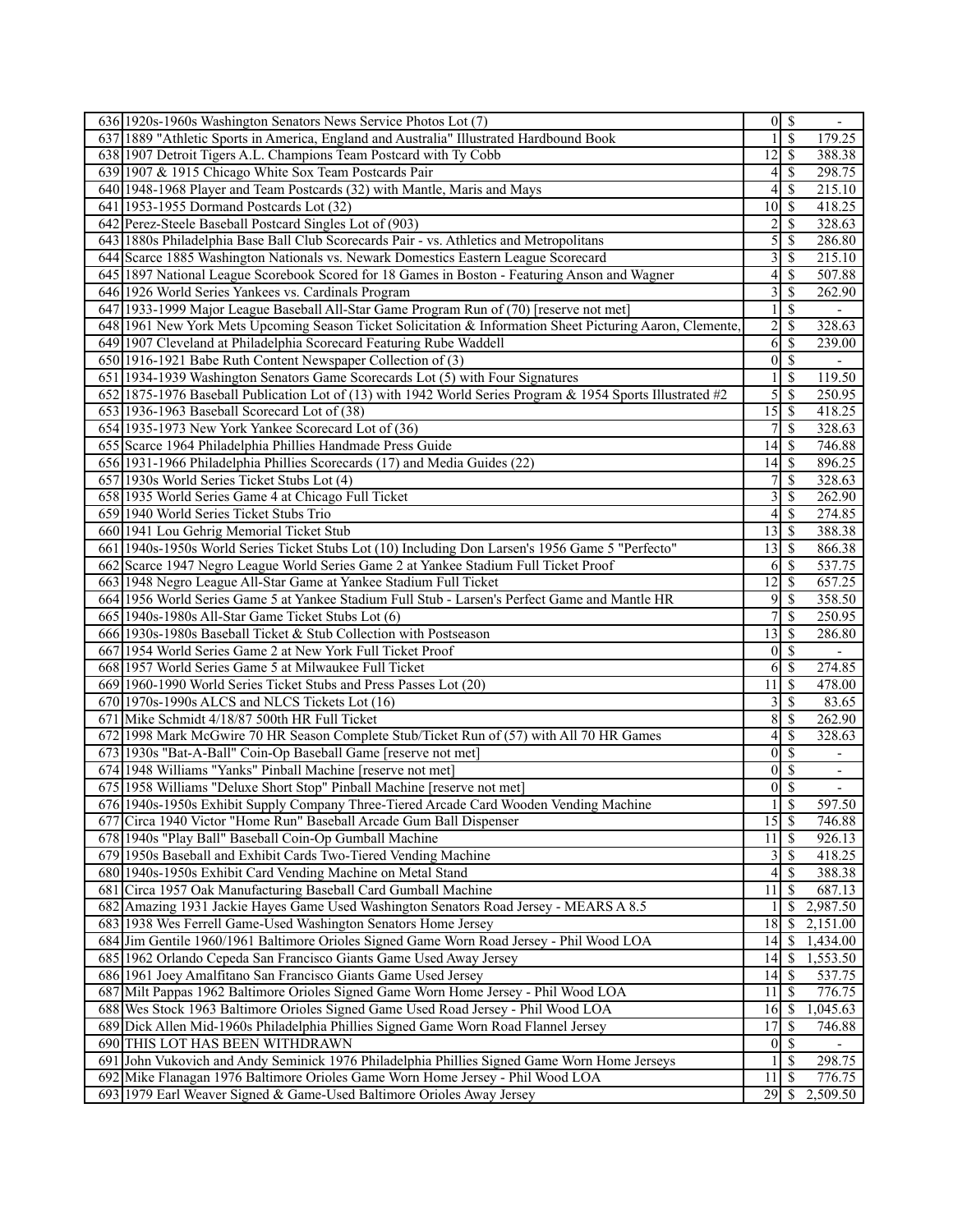| 694 Nolan Ryan 1980 Houston Astros Spring Training Game Worn Home Jersey - Lou Lampson LOA                   | \$<br>$\overline{2}$<br>926.13            |
|--------------------------------------------------------------------------------------------------------------|-------------------------------------------|
| 695 Pete Rose 1983 Philadelphia Phillies N.L. Champions Signed Game Worn Road Jersey - Attributed to Post-S  | 13<br>$\mathbb{S}$<br>2,868.00            |
| 696 Frank Robinson 1978 Baltimore Orioles Game Worn Home Coach's Jersey - Phil Wood LOA                      | 16<br>985.88<br>-S                        |
| 697 1979 Terry Crowley Signed & Game-Used Baltimore Orioles Home Jersey                                      | 7<br><sup>\$</sup><br>358.50              |
| 698 1980 Frank Robinson Signed & Game-Used Baltimore Orioles Alternative Jersey                              | 11<br>S<br>746.88                         |
| 699 Gary Matthews 1983 Philadelphia Phillies N.L. Champions Signed Game Worn Home Jersey                     | 14<br>$\mathbb{S}$<br>2,270.50            |
| 700 Joe Morgan 1987 Philadelphia Phillies Post-Career Road Uniform                                           | 25<br>\$<br>687.13                        |
| 701 1990s Baseball Game Used Warm-Up Mesh Jersey Lot of (5)                                                  | <sup>\$</sup><br>119.50                   |
| 702 Jimmie Foxx Professional Model Bat with Full PSA/DNA LOA                                                 | $\overline{7}$<br>\$<br>806.63            |
| 703 Tremendous Cal Ripken Jr. 1986 Louisville Slugger Game Used Bat - PSA/DNA GU 10                          | 25<br>\$<br>5,138.50                      |
| 704 1990 Ken Griffey Jr. Rookie-Era Game Used Bat with "The Kid" Stamp & Signed Game Used Batting Glove      | 24<br>\$<br>2,031.50                      |
| 705 2003-04 David Ortiz Signed & Game Used Professional Model Bat - Full PSA/DNA                             | 15<br>$\mathbb{S}$<br>896.25              |
| 706 1920s Lew Fonseca and George Grantham Professional Model Spalding Bats Pair                              | $\mathbb{S}$<br>12<br>418.25              |
| 707 Greg Luzinski Signed Game-Used Bat with (3) Signatures including Stargell                                | <sup>\$</sup><br>250.95<br>6              |
| Bobby Bonds 1978-1979 H&B Game Used Bat - PSA/DNA GU 8.5<br>708                                              | 13<br>$\mathbb{S}$<br>262.90              |
| 709 Alan Trammell & Lou Whitaker Game Used Bat Pair - Both PSA/DNA                                           | <sup>\$</sup><br>478.00<br>11             |
| 710 Eddie Murray 1983-1986 Louisville Slugger Game Used Bat - PSA/DNA GU 8                                   | \$<br>537.75                              |
| 711 1983-1986 Tim "Rock" Raines Signed Game Used Bat - PSA/DNA GU 8.5                                        | 18<br><sup>\$</sup><br>358.50             |
| 712 Jim Rice 1986-1989 Louisville Slugger Game Used Bat - PSA/DNA GU 9                                       | 8<br><sup>\$</sup><br>328.63              |
| 713 Frank Thomas Signed/Game Used Professional Model Bat with Signed/Game Used Batting Glove - PSA/DN        | 24<br>\$<br>985.88                        |
| 714 Mike Piazza Rookie Year Signed/Game Issued Bat - Full PSA/DNA & Full JSA                                 | 8<br>$\mathbb{S}$<br>388.38               |
| 715 1988-1989 Brady Anderson Game Used Bat - PSA/DNA 8                                                       | 8<br>$\mathbb{S}$<br>262.90               |
| 716 2008 Game Used/Signed Ryan Zimmerman Professional Model Bat - PSA/DNA GU 9.5                             | \$<br>8<br>448.13                         |
| 717 2014 Ryan Howard Signed/Game Used Bat - PSA/DNA GU 10                                                    | \$<br>358.50                              |
| 718 1930s-1950s Philadelphia Athletics Game Used Caps Lot (5) Including Rare 1954 Carl Scheib Example - Ed   | 1,912.00<br>20<br><sup>\$</sup>           |
| 719 1956 San Antonio Missions Brooks Robinson Cap—Earliest Known Professional Game-Used Item!                | 31<br>5,258.00<br>\$.                     |
| 720 Pete Rose Circa 1960s Cincinnati Reds Signed Game Used Cap                                               | $\overline{2}$<br><sup>\$</sup><br>507.88 |
| 721 1970s-1990s Philadelphia Phillies Star Players Game Worn Caps (14 w/8 signed) Including Rose, Bowa, Luz  | \$<br>1,553.50<br>$\overline{4}$          |
| 722 1950s-1960s Kansas City A's Caps Lot (5) Including Ned Garver Game Used Example - Ed Dolan Collection    | 13<br><sup>\$</sup><br>806.63             |
| 723 Paul Waner 1965 Philadelphia Phillies Game Worn Coach's Cap - Ex-Halper Collection                       | 9<br>\$<br>537.75                         |
| 724 Reggie Jackson 1960s-1970s Oakland A's Signed Game Used Cap - Ed Dolan Collection                        | $\mathbb{S}$<br>567.63<br>6               |
| 725 1970s-2000s Oakland A's Caps Lot (9) Including Henderson, Giambi and Isringhausen Game Used Example      | 13<br>\$<br>926.13                        |
| 726 Rare Kent Tekulve 1970s-1980s Pittsburgh Pirates "Stargell Stars" Signed Game Worn Pillbox Cap - Ed Dola | 12<br><sup>\$</sup><br>627.38             |
| Cal Ripken Jr. 1980s Baltimore Orioles Game Worn Batting Helmet - Tremendous Use!<br>727                     | 23<br>7,528.50<br>$\mathbb{S}$            |
| 728 Johnny Callison 1969 Philadelphia Phillies Signed Game Worn Cap - Ed Dolan Collection                    | 14<br>\$<br>1,314.50                      |
| 729 Dick Allen 1970s-1980s Phillies and Rangers Player and Coach's Caps Trio - Ed Dolan Collection           | \$<br>179.25                              |
| 730 Eddie Murray and Earl Weaver Signed Game Worn Caps Pair - Ed Dolan Collection                            | $\mathbb{S}$<br>448.13<br>14              |
| 731 Kirby Puckett 1980s-1990s Minnesota Twins Signed Game Worn Spring Training Cap plus Batting Gloves       | 12<br>\$<br>328.63                        |
| 732 Wade Boggs 1980s-1990s Red Sox and Yankees Signed Game Worn Caps Pair - Ed Dolan Collection              | \$<br>358.50<br>8                         |
| 733 Nolan Ryan 1990s Texas Rangers Signed Game Worn Cap                                                      | $\overline{21}$ \$<br>,075.50             |
| 734 1980s-2000s Philadelphia Phillies Game Worn Caps (21 w/9 Signed) Including Rose, Burrell, Daulton, Myer  | $\overline{\mathcal{S}}$<br>19<br>836.50  |
| 735 Billy Ripken 1980s-1990s Baltimore Orioles Game Worn Batting Helmet                                      | 15<br>-S<br>926.13                        |
| 736 Rare 1936 All-Star Game National League Team Jacket Patch                                                | $\mathbb{S}$<br>$\overline{0}$            |
| 737 1942 "HEALTH" Major League Baseball Uniform Patch                                                        | $\mathbb{S}$<br>191.20<br>4               |
| 738 1940s-1950s "Ruptured Duck" Baseball Uniform Patch                                                       | $\mathbb{S}$<br>$\vert 0 \vert$           |
| 739 Early 1950s St. Louis Browns Game-Used Cap                                                               | 12 <br>-S<br>537.75                       |
| 740 June 4, 2009 Randy Johnson 300th Win Game Baseball & Ticket Stub                                         | $\mathfrak{S}$<br>179.25<br><sup>\$</sup> |
| 741 1980s-2000s MLB Warm-Up Jacket Lot of (4) with 1998 Diamondbacks Inaugural Season                        | $\overline{3}$<br>\$<br>143.40            |
| 742 1980s MLB Warm Up Jacket Lot of (4) with Brewers, Cardinals, Indians & Reds                              | $\overline{2}$<br><sup>\$</sup><br>131.45 |
| 743 1990s-2000s Baseball Game Used Warm Up Jacket Lot of (4)                                                 | $\overline{5}$<br>$\mathcal{S}$<br>167.30 |
| 744 1980s-1990s Oakland Athletics Game-Used Jackets Lot of (4)                                               | S<br>119.50                               |
| 745 1980s-90s California Angels Game Used Jacket Lot of (4)                                                  | \$<br>119.50                              |
| 746 1980s-1990s Seattle Mariners Warm-Up Jersey/Jacket Lot of (4)                                            | $\overline{c}$<br>\$<br>131.45            |
| 747 1980s-2000s Pittsburgh Pirates Game-Used Warm-Up Jersey & Jacket Lot of (4)                              | 8 <sup>1</sup><br><sup>\$</sup><br>215.10 |
| 748 1980s-2000s Texas Rangers Game-Used Jacket Lot of (4)                                                    | $\mathfrak{S}$<br>\$<br>179.25            |
| 749 Tampa Bay Rays Game Used Jacket Collection of (4)                                                        | $\overline{\mathbf{3}}$<br>167.30<br>-S   |
| 750 1980s-2000s Minnesota Twins Game Used Jacket Lot of (4)                                                  | <sup>\$</sup><br>119.50                   |
| 751 1980s-1990s San Diego Padres & Atlanta Braves Jacket Pair                                                | <sup>\$</sup><br>119.50<br>1              |
|                                                                                                              |                                           |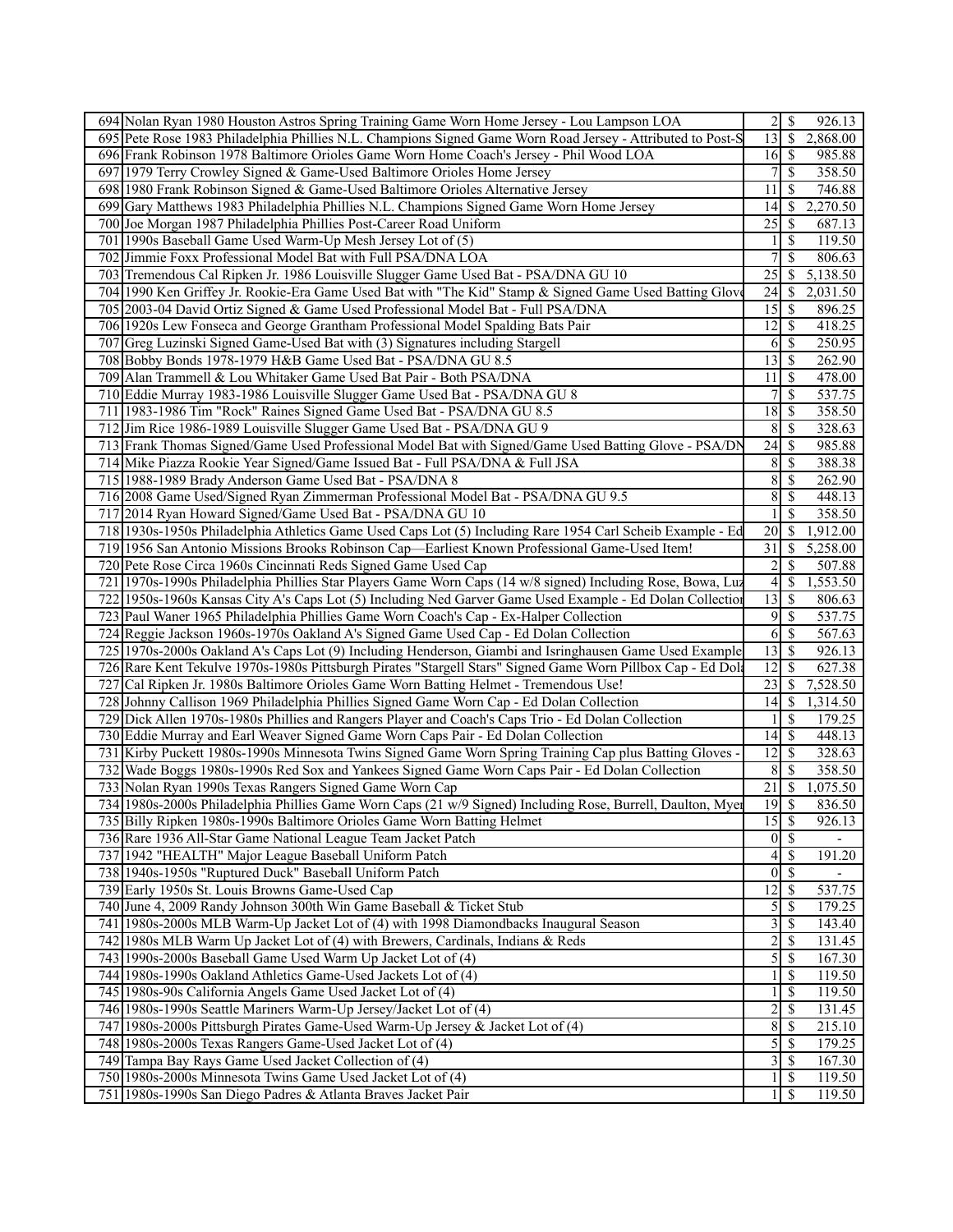| 752 Spectacular 1928 Babe Ruth and Lou Gehrig Dual-Signed Official League Ball - Full JSA LOA [reserve not     | $11 \mid S$                       |                           |
|----------------------------------------------------------------------------------------------------------------|-----------------------------------|---------------------------|
| 753 Babe Ruth Single-Signed OAL Harridge - PSA/DNA 5.5 & Full JSA                                              |                                   | 31 \$11,950.00            |
| 754 Striking Babe Ruth 1926 Single Signed Ball - Full JSA LOA [reserve not met]                                | 8<br><sup>\$</sup>                |                           |
| 755 1931 Joe McCarthy Dinner Program with (23) Exceptional Signatures including Bennett, Dickey, Gehrig, Gd    | 30                                | \$4,899.50                |
| 756 Babe Ruth Single-Signed OAL/Harridge Baseball with Dynamic Sweet Spot Signature-Full JSA                   | 32 <sup>1</sup>                   | \$10,874.50               |
| 757 Babe Ruth 1940 Signed Personal Check - Full JSA LOA                                                        |                                   | $14$ \$ 3,346.00          |
| 758 Extremely Rare Alexander Cartwright 1879 Signed Receipt - Full JSA LOA                                     | 5 <sub>l</sub>                    | \$2,390.00                |
| 759 Stunning Babe Ruth Signed Art Brewster Cardboard Cartoon Sketch - Full JSA                                 | 9                                 | \$<br>2,987.50            |
| 760 Lou Gehrig Boldly Signed Large Cut - PSA/DNA MINT 9                                                        |                                   | 5,019.00                  |
| 761 1935 New York Yankees Spring Training Team Signed Photograph with Gehrig, Gomez, Lazzeri, McCarthy         | 23<br>-S                          | 4,063.00                  |
| 762 Near Impossible 1997 Perez-Steele Great Moments #98 Richie Ashburn Signed Card—PSA Gem Mint 10 (A          |                                   | <sup>\$</sup>             |
| 763 Babe Ruth Single-Signed 1917-1918 Spalding ONL Baseball with Full JSA                                      | 6<br>-S                           | 4,182.50                  |
| 764 Extremely Rare 1913 Giants/White Sox World Tour Signed Ball (27 Signatures) Including McGraw, Comisk       | $3 \mid$ \$                       | 3,465.50                  |
| 765 1933 Giants vs. Senators World Series Baseball with (27) Signatures including Cronin, Goslin, Hubbell, Mar | 0 <br>\$                          |                           |
| 766 Babe Ruth Single-Signed Baseball with Full JSA [reserve not met]                                           | 3                                 | \$<br>$\blacksquare$      |
| 767 Rare 1925 New York Giants Team Signed Ball (18 Signatures) with Jennings, Southworth and Frisch            | 22                                | S<br>1,792.50             |
| 768 Rare 1927 New York Giants Team Signed Ball (28 Signatures) with Bresnahan, Hornsby and Ott                 | 16I                               | 1,912.00<br>-S            |
| 769 Rare 1928 New York Giants Team Signed Ball (22 Signatures) with Ott, Hubbell and Terry                     | 12 <sup>1</sup>                   | S<br>1,553.50             |
| 770 Rare 1929 New York Giants Team Signed Ball (22 Signatures) with Mel Ott and John McGraw                    | 13                                | <sup>\$</sup><br>1,673.00 |
| 771 Rare 1930 New York Giants Team Signed Ball (28 Signatures) with Mel Ott and John McGraw                    | 25                                | <sup>\$</sup><br>2,748.50 |
| 772 Scarce 1931 New York Giants Team Signed Ball (21 Signatures) with Ott, Bender and McGraw                   | 8                                 | S<br>836.50               |
| 773 Rare 1932 New York Giants Team Signed Ball (21 Signatures) with Ott, Terry and Hubbell                     | 17                                | <sup>\$</sup><br>1,314.50 |
| 774 1934 New York Giants Team Signed Ball (24 Signatures) with Ott, Hubbell and Terry                          | $\overline{0}$<br>-S              |                           |
| 775 1935 New York Giants Team Signed Ball (24 Signatures) with Ott, Hubbell and Terry                          | 8<br>-S                           | $\overline{926.13}$       |
| 776 1937 New York Giants N.L. Champions Team Signed Ball (23 Signatures) with Ott, Hubbell and Terry           | 21<br>-S                          | 1,015.75                  |
| 777 1938 New York Giants Team Signed Ball (22 Signatures) with Ott and Jackson                                 | $10\vert S$                       | 627.38                    |
| 778 1939 New York Giants Team Signed Ball (24 Signatures) with Ott, Hubbell and Terry                          | $13 \mid S$                       | 1,075.50                  |
| 779 1927 New York Giants Signed Ball with (13) Autos including Bresnahan, Hornsby, Lindstrom, McGraw, Ter      | 4 <sup>1</sup>                    | S<br>746.88               |
| 780 1930 Philadelphia Athletics Team Signed Ball with (16) Signatures including Cochrane, Collins, Foxx, Gleas | $\overline{8}$<br><sup>\$</sup>   | 896.25                    |
| 781 1931 New York Yankees Team Signed Ball (19 Signatures) with Ruth, Gehrig and Lazzeri                       |                                   | 4,899.50                  |
| 782 1932 Washington Senators Team-Signed Baseball with (24) Autographs Including Johnson & Berg—Full JS.       | 11<br>-S                          | 896.25                    |
| 783 1937 New York Giants Team-Signed Ball with (22) Signatures including Hubbell, Ott, Terry                   | $\overline{2}$<br>$\mathcal{S}$   | 358.50                    |
| 784 1937 St. Louis Cardinals Team-Signed Ball with (13) Signatures including Dean, Durocher, Haines, Medwic    | $10$   \$                         | 717.00                    |
| 785 1941 New York Giants Team Signed Ball (25 Signatures) with Ott and Hartnett                                | 7 <sup>1</sup><br><sup>\$</sup>   | 597.50                    |
| 786 Circa 1946 Satchel Paige "Kansas City Monarchs" Signed Barnstorming Ball and Accompanying Program (        | $11 \mid$ \$                      | 1,015.75                  |
| 787 Rogers Hornsby and Lefty O'Doul Dual-Signed Ball - Displays as a Hornsby Single [reserve not met]          | $\overline{2}$<br>-S              |                           |
| 788 1948 World Champion Cleveland Indians Team Signed Ball with (25) Autographs Including Paige—Full JS/       |                                   |                           |
| 789 1948 Brooklyn Dodgers ONL Frick Team-Signed Ball with (26) Signatures Including Reese, Robinson & Va       |                                   | 806.63                    |
| 790 1951 New York Giants N.L. Champions Team Signed Ball (23 Signatures) with Rookie Willie Mays               | -S<br><sup>6</sup>                | 250.95                    |
| 791 Casey Stengel Single-Signed Baseball - Full JSA                                                            |                                   | \$<br>298.75              |
| 792 1953 New York Yankees World Champions Team Signed Ball (29 Signatures) with Mantle, Ford and Berra         | $13 \mid$ \$                      | 776.75                    |
| 793 1955 Washington Senators Team-Signed Baseball with Rookie Killebrew--Full JSA                              | 5S                                | 448.13                    |
| 794 1958 Pittsburgh Pirates Team-Signed Baseball with (26) Signatures including Clemente - Full JSA            | $10 \overline{\smash{\big)} }$ \$ | 687.13                    |
| 795 1964 San Francisco Giants Team-Signed Baseball with Mays, McCovey & Snider--Full PSA/DNA                   | $1\overline{3}$                   | 179.25                    |
| 796 1967 Pittsburgh Pirates Team-Signed Ball with (15) Signatures including (2) Clemente, Stargell - Full JSA  | $\overline{0}$ \ $\overline{\$}$  |                           |
| 797 1951 Boston Braves Team Signed Ball (25 Signatures) with Spahn and Southworth                              | 4<br><sup>\$</sup>                | 167.30                    |
| 798 Rare Willie Jones Signed Ball - Presents as a Single                                                       |                                   | 119.50                    |
| 799 Travis Jackson Single-Signed ONL Feeney Baseball - Full JSA                                                | $11 \mid$ \$                      | 328.63                    |
| 800   1971 New York Yankees Team-Signed Baseball with (16) Signatures including Munson - Full JSA              | $16 \mid$ \$                      | 956.00                    |
| 801 1974-75 Reach OAL MacPhail Multi-Signed Ball with (14) Signatures including Herman & Mize                  | 4S                                | 179.25                    |
| 802 DiMaggio Brothers Signed Ball - Joe, Dom and Vince                                                         |                                   | 1,015.75                  |
| 803 Jean Yawkey Single-Signed OAL Brown Baseball - Full JSA                                                    | 3  <br>-S                         | 203.15                    |
| 804 Sadaharu Oh Double-Signed Ball - Japanese and English                                                      | 4S                                | 215.10                    |
| 805   "3,000 K Club" Limited Edition Multi-Signed Ball (11 Signatures)                                         |                                   | 298.75                    |
| 806 Billy Martin and George Steinbrenner Single Signed Balls Pair                                              | 8S                                | 448.13                    |
| 807 Tough Single-Signed Baseball Lot of (6) with Dickey, Durocher, Furillo, Gomez, Hubbell & Terry - All Full  |                                   | 926.13                    |
| 808 Single/Multi-Signed Baseball Lot of (10) with DiMaggio/Mantle & Griffeys                                   |                                   | 866.38                    |
| 809 1920s-1980s Toledo Area Team-Signed Baseball Lot of (15)                                                   |                                   | 2,151.00                  |
|                                                                                                                |                                   |                           |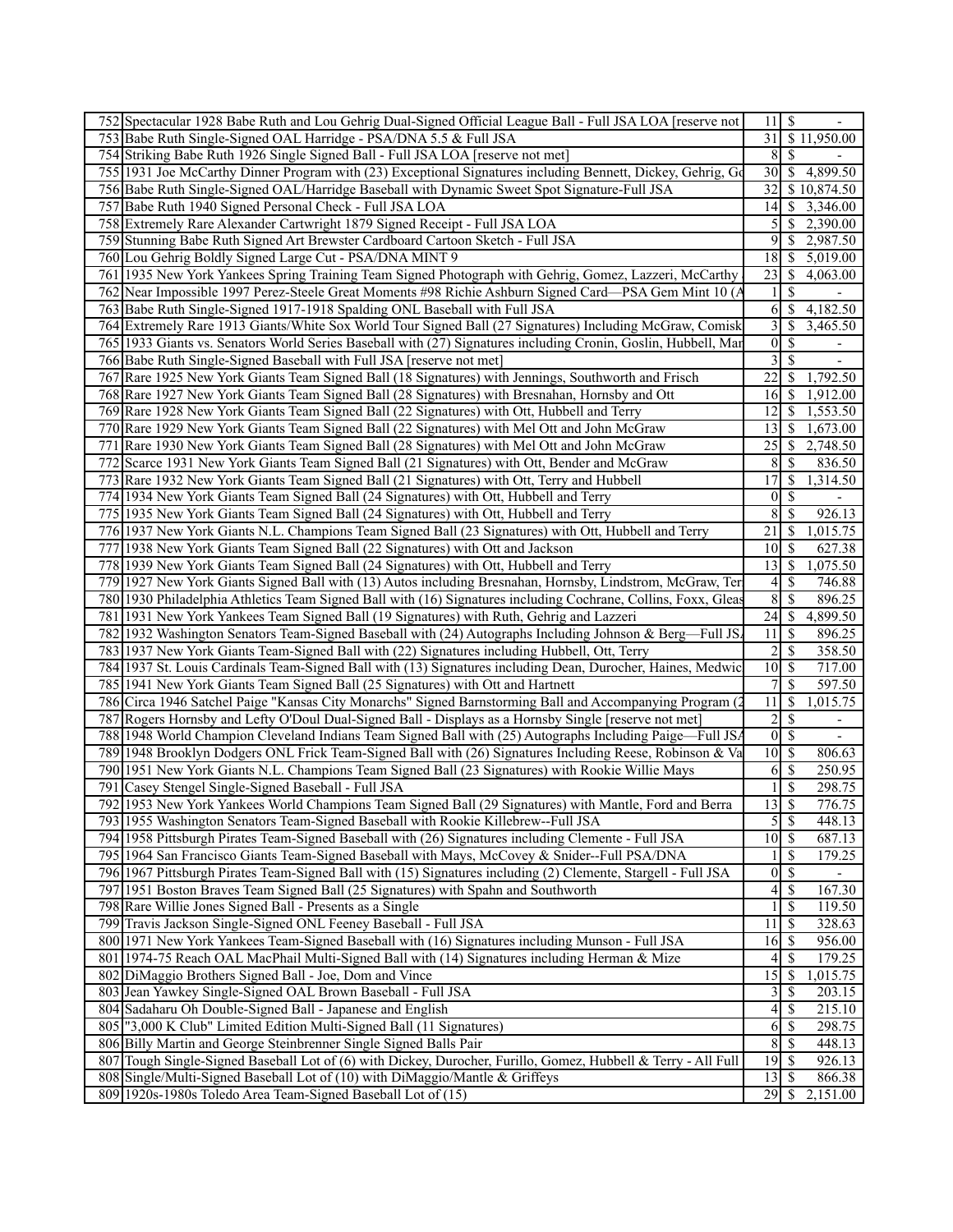| 810 Single/Multi-Signed "New York Yankees" Baseball Lot of (23) with Rizzuto                                                                       |                         | $13 \mid S$                | 776.75                      |  |
|----------------------------------------------------------------------------------------------------------------------------------------------------|-------------------------|----------------------------|-----------------------------|--|
| 811 Roberto Alomar "10x Gold Glove" Single Signed Balls (24)                                                                                       | 11 <sup>1</sup>         | $\sqrt{S}$                 | 866.38                      |  |
| 812 Washington Nationals Signed & Game Used Baseball Lot of (24) with Strasburg & Zimmerman                                                        |                         | $5 \overline{\smash{)}\,}$ | 286.80                      |  |
| 813 Single-Signed Baseball Hall of Famer Lot of (30) with Aaron, Koufax, Mantle & T. Williams                                                      | 22                      | $\mathbb{S}$               | 2,031.50                    |  |
| 814 Single-Signed Baseball HOFers & Stars Lot of (33) with Ford, Irvin, Palmer & Roberts,                                                          | 7                       | \$                         | 567.63                      |  |
| 815 Tom Lasorda Single Signed Balls Lot (35)                                                                                                       | 7                       | \$                         | 926.13                      |  |
| 816 Single/Multi-Signed Hall of Famer & Star Baseball Lot of (36) with Rizzuto, Reese & Ryan,                                                      | 17                      | \$                         | 1,045.63                    |  |
| 817 Single-Signed HOF Baseball Lot of (38) with Koufax, Mize, Reese, Rizzuto & Thomas                                                              | 26                      | $\mathbb{S}$               | 1,434.00                    |  |
| 818 Single-Signed Baseball HOFer Baseball Lot of (45) with Herman, Reese, Ripken Jr., Rizzuto, Ryan & T. Wil                                       | 20                      | $\sqrt{S}$                 | 1,434.00                    |  |
| 819 New York Yankees Single-Signed Baseball Lot of (56) with Clemens, Ford, Gomez, Mize, Posada & Rizzuto                                          | 17                      | \$                         | 985.88                      |  |
| 820 Single-Signed Baseball HOF Lot of (66) with C.P. Bell, Hunter, Mantle, Puckett, Ripken Jr. & Ryan                                              | 22                      |                            | \$2,270.50                  |  |
| 821 Single-Signed Baseball Collection of (82) with Berra, G. Carter, Ford, Longoria, Musial & Reese                                                | 19                      |                            | \$1,105.38                  |  |
|                                                                                                                                                    |                         |                            | \$1,673.00                  |  |
| 822 Single-Signed HOFer & Stars Lot of (89) Baseballs with Holliday, Tulowitzki, Votto, Wright                                                     | 22                      |                            |                             |  |
| 823 Single-Signed Baseball HOF & Star Lot of (95) with Clemens & Piazza                                                                            | 24                      |                            | \$2,031.50                  |  |
| 824 1922 New York Giants World Champions Team Signed Ball (16 Signatures)                                                                          | 5 <sub>l</sub>          | $\sqrt{S}$                 | 746.88                      |  |
| 825 1924 Washington Senators World Champions Team Signed Ball (20 Signatures) with Johnson, Goslin and Je                                          | 11                      | \$                         | 896.25                      |  |
| 826 Tremendous 1925 Pittsburgh Pirates World Champions Team Signed Ball (24 Signatures) with Clarke, Trayn                                         | 13                      | \$                         |                             |  |
| 827 Rare 1926 St. Louis Cardinals World Champions Team Signed Ball (24 Signatures) with Alexander and Horr                                         |                         |                            | $\overline{30}$ \$ 5,019.00 |  |
| 828 1927 New York Yankees World Champions Team Signed Ball (22 Signatures) with Ruth, Gehrig and Lazzeri                                           |                         |                            | 30 \$26,887.50              |  |
| 829 Exceptional 1928 New York Yankees World Champions Team Signed Ball (17 Signatures) with Ruth, Gehrig                                           | 22                      |                            | \$17,925.00                 |  |
| 830 1929 Philadelphia Athletics World Champions Team Signed Ball (22 Signatures) with Collins, Foxx and Sim                                        | 18                      |                            | \$1,015.75                  |  |
| 831 1930 Philadelphia Athletics World Champions Team Signed Ball (18 Signatures) with Mack, Collins, Foxx a                                        | 6                       | $\mathbb{S}$               | 717.00                      |  |
| 832 1931 St. Louis Cardinals World Champions Team Signed Ball (20+ Signatures) with Frisch, Bottomley, Grin                                        | 19                      | $\mathbb{S}$               | 866.38                      |  |
| 833 1933 New York Giants World Champions Team Signed Ball (24 Signatures) with Ott, Terry and Hubbell                                              | 15                      | $\mathbb{S}$               | 836.50                      |  |
| 834 1935 Detroit Tigers World Champions Team Signed Ball (24 Signatures) with Goslin, Greenberg and Cochra                                         | 29                      | $\mathbb{S}$               | 4,063.00                    |  |
| 835 1936 New York Yankees World Champions Team Signed Ball (27 Signatures) with Gehrig and Lazzeri                                                 | $\overline{23}$         |                            | \$1,195.00                  |  |
| 836 1937 New York Yankees World Champions Team Signed Ball (25 Signatures) with Gehrig and Lazzeri                                                 | 27                      |                            | \$2,270.50                  |  |
| 837 1938 New York Yankees World Champions Team Signed Ball (23 Signatures) with DiMaggio                                                           | $\vert 0 \vert$         | \$                         |                             |  |
| 838 October 9, 1936 Babe Ruth "GH Ruth" Signed Check                                                                                               | 16                      |                            | \$2,270.50                  |  |
| 839 Ty Cobb Signed Check Dated June 28, 1930 - Full JSA                                                                                            | 11                      | <sup>\$</sup>              | 746.88                      |  |
| 840 Walter Johnson 1940 Signed Check - Full JSA LOA                                                                                                | 14                      | $\mathbb{S}$               | 1,434.00                    |  |
| 841 Hack Wilson 1946 Signed Check - Full JSA LOA                                                                                                   | 19                      |                            | \$3,107.00                  |  |
| 842 Jackie Robinson 1959 Signed Personal Check - Full JSA LOA                                                                                      | 17                      |                            | $\overline{S}$ 1,075.50     |  |
| 843 HOFers Signed Checks Lot (39) with Traynor, Frisch, Simmons and Stengel                                                                        | 26                      | $\mathbb{S}$               | 2,031.50                    |  |
| 844 1909 New York Highlanders Game Pass Signed by George Stallings                                                                                 | 12                      | S                          | 388.38                      |  |
| 845 Walter Johnson Signed 50th Birthday Dinner Program - Full JSA                                                                                  | 11                      | $\mathbb{S}$               | 1,165.13                    |  |
| 846 Mike McNally 1924 New York Yankees Player's Contract Signed by Johnson and Ruppert                                                             | 2                       | \$                         | 388.38                      |  |
| 847 Eddie Collins 1933 Signed Player Transfer Document                                                                                             | $\vert 4 \vert$         | $\mathbb{S}$               | 298.75                      |  |
| 848 Herb Pennock Signed Check and Index Card (2 Items)                                                                                             | 13                      | <sup>\$</sup>              | 567.63                      |  |
| 849 1972 Joe McCarthy Signed Check—SGC Authentic                                                                                                   | $\vert 0 \vert$         | \$                         |                             |  |
|                                                                                                                                                    | $\mathbf{1}$            | $\mathbf S$                | 119.50                      |  |
| 850 Original Art Brewster Cartoon Sketch Lot of (5) with Rolfe Signed (Full JSA)<br>851 Johnny Callison 1964 Philadelphia Phillies Signed Contract |                         |                            |                             |  |
|                                                                                                                                                    | 21                      |                            | \$1,135.25                  |  |
| 852 HOFers Newspaper and Magazine Photos Signed Lot (15) with Ott, Maranville, Paige, Dean and Jackie Rob                                          | 16                      | $\overline{\mathcal{S}}$   | 1,792.50                    |  |
| 853 Baseball Autographed Collection of (50+) with DiMaggio & Aaron/Mays Baseballs                                                                  |                         |                            | $14 \quad $1,673.00$        |  |
| 854 Autographed Baseball Flats/PCs Lot of (71) with Mantle, Mays, Ripken Jr., T. Williams                                                          | $\overline{12}$         | <sup>\$</sup>              | 896.25                      |  |
| 855 Negro League Memorabilia Collection of (79) Items with (75) Signed including Aaron, Dandridge, Day, J. Jo                                      | 8                       | \$                         | 478.00                      |  |
| 856 Baseball Hall of Famer Signed Lithographs & 16x20 Photographs Lot of (27) with Gomez, Herman, Hubbell                                          | 12                      | \$                         | 478.00                      |  |
| 857 Multi-Signed Baseball HOF Bat with (69) Autographs & "Pacific Greats" Signed Card Display with (25) Per                                        | $\overline{13}$         | \$                         | 926.13                      |  |
| 858 Mantle, Mays & DiMaggio Lot of (3) with Mantle Signed Program                                                                                  | 1                       | \$                         | 239.00                      |  |
| 859 Autographed Baseball Trio with T. Williams Signed Display & Aaron/Mathews Baseball                                                             | $\overline{\mathbf{3}}$ | $\mathbb{S}$               | 418.25                      |  |
| 860 Lefty Gomez Single-Signed Baseball & HOF Plaque Postcard Pair                                                                                  | $\overline{c}$          | \$                         | 215.10                      |  |
| 861 1975-1984 EPSCC Show Programs (20) and Signed Show Cards (104 w/189 Signatures) Including 20 HOFe                                              | 6                       | $\mathbb{S}$               | 179.25                      |  |
| 862 Sandy Koufax Signed Trio                                                                                                                       | $\overline{8}$          | \$                         | 250.95                      |  |
| 863 Hank Aaron Signed & Inscribed Mini-Home Plate with Full JSA                                                                                    | 5                       | $\mathbb{S}$               | 179.25                      |  |
| 864 St. Louis Cardinals Collection of (9) Items with 1950 Team-Signed Baseball                                                                     | 3                       | \$                         | 215.10                      |  |
| 865 St. Louis Cardinals Multi-Signed Pair including (76) Signatures with HOF Photo Display and Cooperstown (                                       |                         | $14 \mid$ \$               | 537.75                      |  |
| 866 Yogi Berra, Mariano Rivera & Phil Rizzuto Signed New York Yankee Replica Jersey Trio                                                           |                         | $10 \mid$ \$               | 478.00                      |  |
| 867 Brooks Robinson Baltimore Orioles Signed Replica Jersey                                                                                        |                         |                            | 143.40                      |  |
|                                                                                                                                                    |                         |                            |                             |  |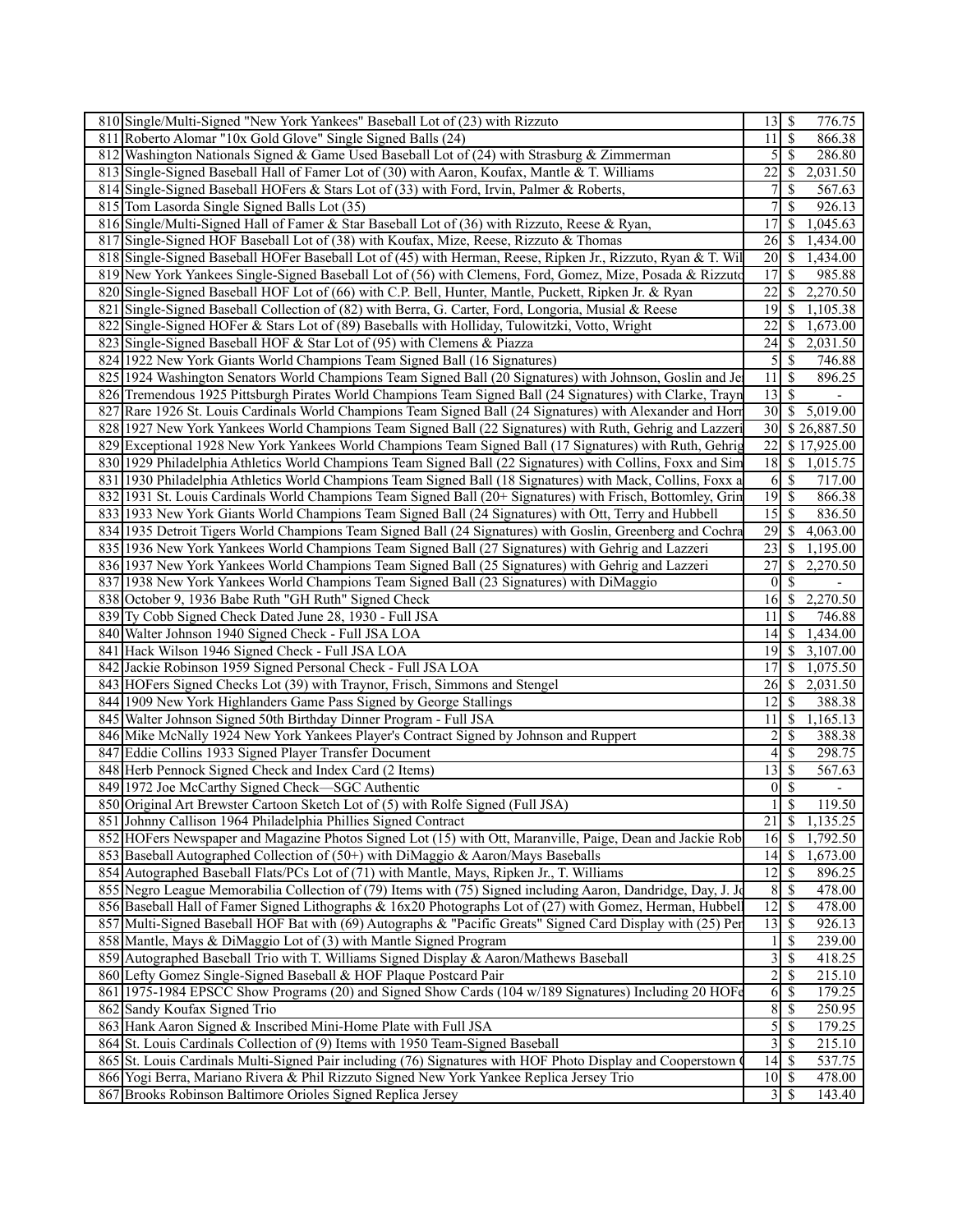|     | 868 Stan Musial and Pete Rose Signed Jerseys Pair                                                              |                                    | $9 \mid$ \$              | 388.38           |
|-----|----------------------------------------------------------------------------------------------------------------|------------------------------------|--------------------------|------------------|
|     | 869 1972 Washington Senators Frank Howard Signed Prototype Jersey                                              | 5                                  | $\overline{\mathcal{S}}$ | 286.80           |
|     | 870 Pete Rose Signed Stat Jersey with Inscriptions - Full JSA                                                  | 13                                 | $\mathbf{\hat{s}}$       | 358.50           |
| 871 | Philadelphia Phillies Autograph Treasure Chest with (2) Jerseys & 1980 Team Display                            | 23                                 | $\mathcal{S}$            | 985.88           |
|     | 872 Ken Griffey Jr. Signed Seattle Mariners Replica Jersey                                                     | 5                                  | -S                       | 418.25           |
|     | 873 Ken Griffey Jr. UDA Autograph Lot of (5) with Cincinnati Reds Jersey                                       | 10                                 | $\sqrt{S}$               | 448.13           |
|     | 874 Baseball Autograph Lot of (16) with Large New York Concentration including Mays Jersey                     | 9                                  | $\overline{\mathcal{S}}$ | 358.50           |
|     | 875 The Shot Heard Round the World" Autographed Duo with Hat & Bat                                             |                                    | $\mathbb{S}$             | 179.25           |
|     | 876 New York Yankees Game Used/Signed Lot of (16) Items including Cano, Rivera Baseballs                       | 3                                  | $\mathbb{S}$             | 358.50           |
| 877 | Derek Jeter Signed 1996 World Series Champion New York Yankees Hat - Full JSA                                  | 3                                  | $\overline{\mathcal{S}}$ | 274.85           |
|     | 878 Derek Jeter Signed Pair with 2008 All-Star Game Display & 2009 World Series Bat                            | 13                                 | $\mathbb{S}$             | 687.13           |
|     | 879 Philadelphia Phillies Retired Number Players Autograph Lot of (7) with (2) Multi-Signed Bats & (4) Single- | 9                                  | $\sqrt{3}$               | 687.13           |
|     | 880 Cal Ripken Jr. Autographed Collection of (15) with Ball and Tickets including (3) Signed 2,131 Game Ticket | 11                                 | -\$                      | 627.38           |
|     | 881 Stephen Strasburg Washington Nationals Lot of (4) Items with Signed Jersey, Signed Card & Game Used Ba     | 3                                  | $\mathbb{S}$             | 418.25           |
| 882 | Washington Nationals Memorabilia Treasure Chest Of (51) Including (47) Signed Items with Strasburg and 1       | $\overline{8}$                     | $\overline{\mathcal{S}}$ | 478.00           |
|     | 883 Rare Harry Wright Signed Cut - Full JSA LOA                                                                | 21                                 | $\mathbb{S}$             | 3,107.00         |
|     | 884 Babe Ruth Boldly Signed Large Cut - Full JSA LOA                                                           | 24                                 | -S                       | 3,465.50         |
|     | 885 Lou Gehrig Signed Album Page - Full JSA LOA                                                                | 11                                 | -\$                      | 2,151.00         |
|     | 886 J.J. McGraw Signed Cut - Full JSA LOA                                                                      | 17                                 | $\mathcal{S}$            | 956.00           |
|     | 887 Kenesaw Landis 1919 Large Signed Cut in Framed Display                                                     | 8                                  | $\mathcal{S}$            | 657.25           |
|     | 888 Cy Young Boldly Signed Cut - Full JSA LOA                                                                  | 21                                 | $\mathcal{S}$            | 985.88           |
|     | 889 Grover Cleveland Alexander 1950 "Am Sorry For the Phillies" Signed GPC - Full JSA LOA                      | 28                                 | $\mathcal{S}$            | 2,987.50         |
|     | 890 Cy Young 1951 Signed GPC - Full JSA LOA                                                                    | 16                                 | \$                       | 1,045.63         |
|     | 891 Ty Cobb 1954 Signed GPC - Full JSA LOA                                                                     | 19                                 | S                        | 985.88           |
|     | 892 1927 New York Yankees Autographed GPC Lot of (2)                                                           |                                    | $\mathcal{S}$            | 239.00           |
|     | 893 Mel Ott 1953 Signed GPC - Full JSA LOA                                                                     | 13                                 | -\$                      | 806.63           |
|     | 894 Rare Arky Vaughan 1951 Signed GPC - Full JSA LOA                                                           | 16                                 | $\sqrt{S}$               | 1,195.00         |
|     | 895 Significant HOFers Signed GPC's Lot (6) with Vance, Maranville, Nichols and Duffy                          | 23                                 | $\mathcal{S}$            | 4,780.00         |
|     | 896 1941 Harry Davis Signed GPC with Full JSA                                                                  | 17                                 | $\mathbb{S}$             | 657.25           |
|     | 897 1941 Ken Williams Signed GPC with Full JSA                                                                 | 3                                  | -\$                      | 227.05           |
|     | 898 1949 Bill Dinneen Signed GPC with Full JSA                                                                 |                                    | $\mathcal{S}$            | 239.00           |
|     | 899 Harry Agganis Signed 1952 GPC                                                                              | 8                                  | $\mathcal{S}$            | 298.75           |
|     | 900 Tougher Baseball Signed GPC Lot of (11) with McInnis & Waitkus                                             | 11                                 | -\$                      | 657.25           |
| 901 | Honus Wagner Signed Index Card - Full JSA LOA                                                                  | 13                                 | $\mathbb{S}$             | 836.50           |
|     | 902 Joe Tinker Signed Index Card with "Cubs 06" Inscription - Full JSA LOA                                     | 14                                 | $\mathbb{S}$             | 985.88           |
|     | 903 Kenesaw M. Landis Signed Index Card                                                                        | 7                                  | $\mathcal{S}$            | 627.38           |
|     | 904 Walter Johnson Signed Index Card - Full JSA LOA                                                            | 18                                 | $\mathcal{S}$            | 1,105.38         |
|     | 905 Grover Alexander Signed Index Card - Full JSA LOA                                                          |                                    |                          | 1,673.00         |
|     | 906 Eddie Collins Signed Index Card - Full JSA LOA                                                             | 8                                  | $\mathcal{S}$            | 597.50           |
|     | 907   "Chief" Bender Signed Index Card                                                                         | $\overline{8}$                     | $\overline{\mathcal{S}}$ | 388.38           |
|     | 908 Rogers Hornsby Signed Index Card                                                                           | 12                                 | $\overline{\mathcal{S}}$ | 597.50           |
|     | 909 Chuck Klein Signed Index Card                                                                              | 15                                 | l \$                     | 956.00           |
|     | 910 Larry Lajoie Signed Index Card - Full JSA LOA                                                              | 12                                 | $\sqrt{S}$               | 687.13           |
|     | 911 Jimmie Foxx Signed Index Card - Full JSA LOA                                                               | 8                                  | -\$                      | 567.63           |
|     | 912 HOFers Signed Index Cards Lot (21) with Clarke, Goslin, P. Waner and Cuyler                                | 24                                 | $\mathcal{S}$            | 3,107.00         |
|     | 913 Baseball Signed Index Card Lot of (30) Players From T206 Set with Marquard                                 | 14                                 | - \$                     | 1,314.50         |
|     | 914 Baseball Signed Index Card Lot of (78) Players in 1933 Goudey Set with Gomez, Grimes, Lyons & Terry        | 2                                  | -S                       | 627.38           |
|     | 915 Baseball HOF Signed Index Card/Cut Lot of (9) with Baker, Mack                                             | $\,$ $\,$                          | -\$                      | 418.25           |
|     | 916 Baseball Autographed Index Card & GPC Lot of (162) All Different with Majority Deceased                    | 3                                  | -\$                      | 418.25           |
|     | 917 1940s-1960s Baseball Player Signed Index Card Lot of (145)                                                 | 3                                  | $\sqrt{S}$               | 358.50           |
|     | 918 Index Cards (61) and Postcards (18) Signed Lot with Greenberg, Dean and Hartnett                           |                                    |                          | 657.25           |
|     | 919 Jimmie Foxx & Mel Ott Cut Signatures - Both Full JSA                                                       | 24                                 | S                        | 866.38           |
|     | 920 Tony Lazzeri Large Signed Cut                                                                              | $\overline{7}$                     | $\mathcal{S}$            | 448.13           |
| 921 | Baseball Signed Flats Lot of (3) with Barrow, Pennock & Raschi--All PSA                                        | $10$ $\sqrt{5}$                    |                          | 478.00           |
|     | 922 HOFers Signed Cuts Lot (5) with Evers and Comiskey                                                         | 21                                 | 8                        | 1,553.50         |
|     | 923 Bill Klem and Tom Connolly HOF Umpires Signed Index Card and GPC Pair                                      | 15<br>$18 \overline{\smash{)}\,5}$ | l \$                     | 627.38           |
|     | 924 Honus Wagner Signed Business Card in Framed Display - Full JSA LOA                                         |                                    |                          | 836.50<br>537.75 |
|     | 925 Turkey Stearnes Cut Signature Display with Inscription - Full JSA                                          |                                    |                          |                  |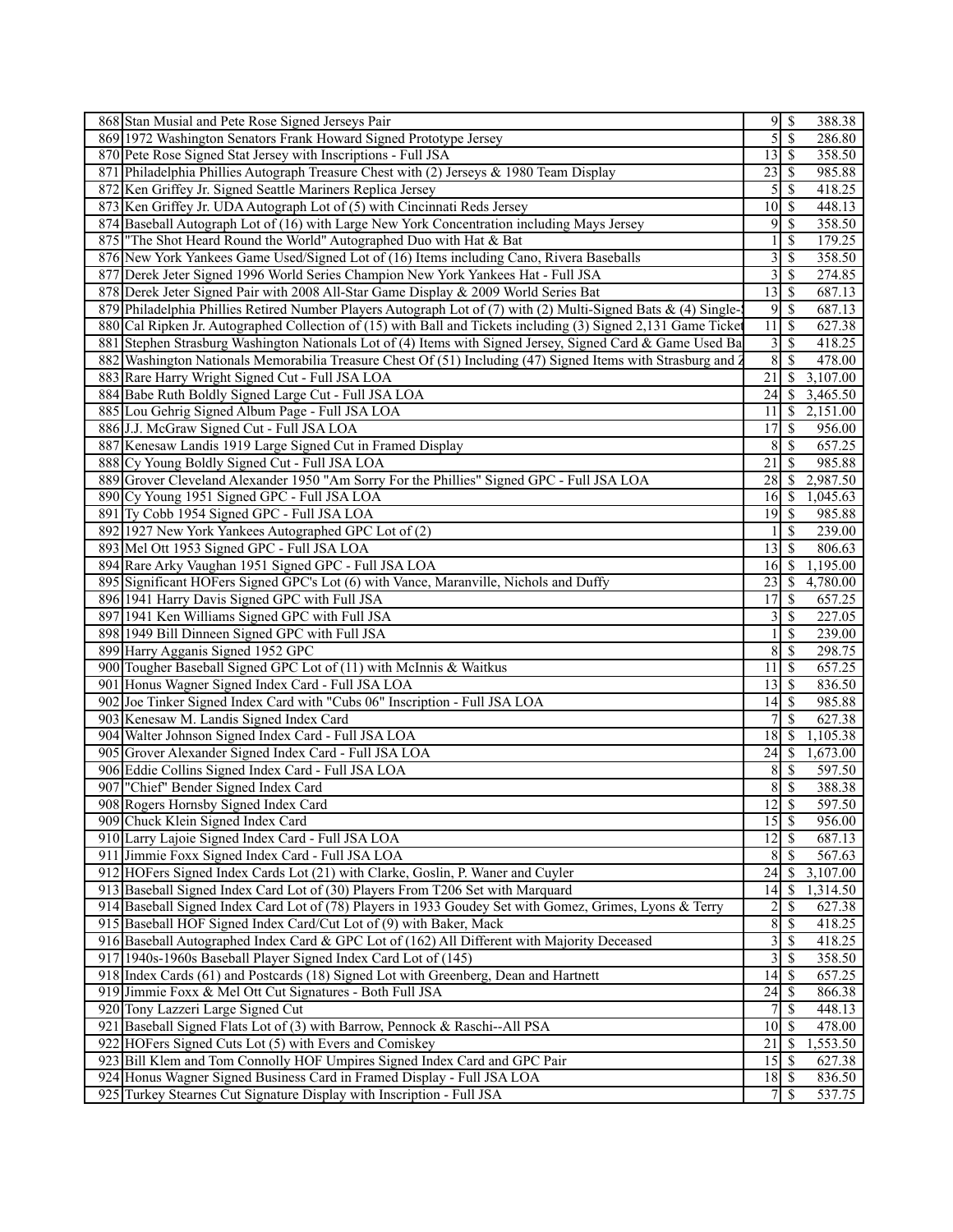|     | 926 Roy Campanella Cut Signature Display with "Pre-Stroke" Signature - Full JSA                                                                | 9                     | \$                           | 657.25                |
|-----|------------------------------------------------------------------------------------------------------------------------------------------------|-----------------------|------------------------------|-----------------------|
|     | 927 Eddie Collins Signed Postcard - Full JSA                                                                                                   | $\overline{3}$        | $\overline{\mathcal{S}}$     | 203.15                |
|     | 928 1950s-1960s Baseball Signed Photograph PC Lot of (45)                                                                                      | 11                    | $\mathcal{S}$                | 478.00                |
|     | 929 Baseball Autographed Postcard & Photo Lot of (215) Different with Majority Deceased                                                        | 12                    | \$                           | 657.25                |
|     | 930 Baseball HOFer Signed Flats Lot of (40) with Hubbell & Terry                                                                               | 2                     | \$                           | 131.45                |
|     | 931 Baseball HOF Autographed Flats Lot of (13) with Aaron, Mantle, T. Williams                                                                 | $\overline{10}$       | $\mathbb{S}$                 | 657.25                |
|     | 932 Baseball Hall of Famer Cut Signature Display Pair: Baker & Fox - Both Full JSA                                                             | 4                     | \$                           | 286.80                |
|     | 933 Jackie Robinson Signed Index Card - Full JSA LOA                                                                                           | 14                    | $\mathbb{S}$                 | 1,314.50              |
|     | 934 Roger Maris Signed Index Card                                                                                                              | $\mathfrak{S}$        | $\mathcal{S}$                | 328.63                |
|     | 935 Roger Maris Signed Cut in Framed Display                                                                                                   | 10                    | $\mathcal{S}$                | 250.95                |
|     | 936 Scarce Dave Bancroft Signed Yellow HOF Plaque Postcard - Full JSA LOA                                                                      | 20                    | \$                           | 4,182.50              |
|     | 937 Old Timers Signed Yellow Hall of Fame Plaque Postcards Lot (10) with Dean, Hartnett, Paige and Wheat                                       | 20                    | $\sqrt{S}$                   | 3,824.00              |
|     | 938 Baseball Signed HOF Yellow Plaque Postcard Lot of (43) with DiMaggio & T. Williams                                                         | $10 \mid$ \$          |                              | 657.25                |
|     | 939 Yellow Hall of Fame Plaque Postcards Large Signed Lot (92 Different) with Mantle, DiMaggio and Williams                                    | 19                    | $\mathbb{S}$                 | 3,226.50              |
|     | 940 Yellow Hall of Fame Postcard Set with (126) Signed including DiMaggio, Mantle, Paige & T. Williams                                         | $\overline{25}$       | $\mathbb{S}$                 | 2,509.50              |
|     | 941 Baseball HOF Signed Perez-Steele & Yellow Plaque Postcard Lot of (30) with Aaron, Campanella, Hunter &                                     | 13                    | $\mathbb{S}$                 | 507.88                |
|     | 942 Pie Traynor Signed Yellow HOF Plaque Postcard - Full JSA LOA                                                                               | 23                    | \$                           | 2,151.00              |
|     | 943 Hank Aaron Signed Yellow Hall of Fame Plaque Postcards Lot (25)                                                                            | 19                    | \$                           | 1,434.00              |
|     | 944 Sparky Anderson Signed Yellow Hall of Fame Plaque Postcards Lot (20)                                                                       |                       |                              | 448.13                |
|     | 945 Luis Aparicio Signed Yellow Hall of Fame Plaque Postcards Lot (16)                                                                         | 4                     | $\mathbf{\$}$                | 215.10                |
|     | 946 Ernie Banks Signed Yellow Hall of Fame Plaque Postcards Lot (25)                                                                           | 10 <sup>1</sup>       | $\sqrt{3}$                   | 567.63                |
|     | 947 Yogi Berra Signed Yellow Hall of Fame Plaque Postcards Lot (30)                                                                            | 15                    | $\mathbb{S}$                 | 896.25                |
|     | 948 Jim Bunning Signed Yellow Hall of Fame Plaque Postcards Lot (33)                                                                           | 2                     | \$                           | 328.63                |
|     | 949 Rod Carew Signed Yellow Hall of Fame Plaque Postcards Lot (20)                                                                             | 8 <sup>1</sup>        | $\mathbb{S}$                 | 448.13                |
|     | 950 Gary Carter Signed Yellow Hall of Fame Plaque Postcards Lot (23)                                                                           | $\overline{16}$ \$    |                              | 926.13                |
|     | 951 Andre Dawson Signed Yellow Hall of Fame Plaque Postcards Lot (30)                                                                          | 6                     | $\mathcal{S}$                | 286.80                |
|     | 952 Whitey Ford Signed Yellow Hall of Fame Plaque Postcards Lot (29)                                                                           | $\overline{10}$ \$    |                              | 687.13                |
|     | 953 Al Kaline Signed Yellow Hall of Fame Plaque Postcards Lot (21)                                                                             | 5                     | $\mathbb{S}$                 | 388.38                |
|     | 954 Tom Lasorda Signed Yellow Hall of Fame Plaque Postcards Lot (25)                                                                           | 9                     | $\mathbb{S}$                 | 448.13                |
|     | 955 Bill Mazeroski Signed Yellow Hall of Fame Plaque Postcards Lot (33)                                                                        | 6                     | $\mathbb{S}$                 | 537.75                |
|     | 956 Willie McCovey Signed Yellow Hall of Fame Plaque Postcards Lot (25)                                                                        | 9                     | $\overline{\mathcal{S}}$     | 627.38                |
|     | 957 Tony Perez Signed Yellow Hall of Fame Plaque Postcards Lot (25)                                                                            | 4                     | $\mathbb{S}$                 | 328.63                |
|     | 958 Frank Robinson Signed Yellow Hall of Fame Plaque Postcards Lot (17)                                                                        | 5                     | $\mathbb{S}$                 | 448.13                |
|     | 959 Nolan Ryan Signed Yellow Hall of Fame Plaque Postcards Lot (17)                                                                            | 10 <sup>1</sup><br>14 | $\mathbb{S}$<br>$\mathbb{S}$ | 597.50                |
|     | 960 Mike Schmidt Signed Yellow Hall of Fame Plaque Postcards Lot (20)                                                                          |                       |                              | 687.13                |
|     | 961 Ozzie Smith Signed Yellow Hall of Fame Plaque Postcards Lot (16)                                                                           | 6<br>6                | \$<br>$\mathbf{\$}$          | 388.38                |
|     | 962 Earl Weaver Signed Yellow Hall of Fame Plaque Postcards Lot (25)<br>963 Dick Williams Signed Yellow Hall of Fame Plaque Postcards Lot (25) | 2                     | $\mathbb{S}$                 | 358.50<br>191.20      |
|     | 964 Robin Yount Signed Yellow Hall of Fame Plaque Postcards Lot (15)                                                                           | $\sqrt{8}$            | $\overline{\mathcal{S}}$     | 448.13                |
|     | 965 1984-1997 Perez-Steele "Great Moments" Signed/Unsigned Series 1-9 Sets Lot of (108) Cards with (67) Sig                                    | $\overline{21}$ \$    |                              | 2,270.50              |
|     | 966 1980s Perez-Steele Signed Hall of Fame Postcards Lot (92) with Mantle, DiMaggio and Williams                                               | 35                    | $\overline{\$}$              | 6,214.00              |
|     | 967 Perez-Steele Hall of Fame Postcard Complete Set with (92) Signed including George H.W. Bush, DiMaggio,                                     | 31                    | $\sqrt{3}$                   | 3,107.00              |
|     | 968 1989 Perez-Steele "Celebration" Signed Cards (39) with Aaron, Campanella, Mantle and Williams in Present                                   | 15                    | $\overline{\mathcal{S}}$     | 956.00                |
|     | 969 Perez-Steele "Master Works" Complete Set with (46) Signed Including Mantle & T. Williams                                                   | 24                    | $\mathbb{S}$                 | 1,673.00              |
|     | 970 Perez-Steele Greatest Moments Complete Series 1-9 Set with (27) Signed including Koufax, Mays & T. Will                                    | 13                    | \$                           | 687.13                |
| 971 | "Pitching Feats" Signed Cachets Lot (46) with Nolan Ryan (7)                                                                                   | 7                     | \$                           | 657.25                |
| 972 | "Hitting Feats" Signed Cachets Lot (21) with Mantle and Williams                                                                               | 12                    | \$                           | 507.88                |
|     | 973 Hall of Famers Signed Cachets Lot (67 Different)                                                                                           |                       |                              | 985.88                |
|     | 974 First Day Cover Baseball Lot of (123) with (107) Signed including Aaron, Gomez, Mantle & Paige                                             | 28                    | \$                           | 2,031.50              |
|     | 975 Negro League Postcard Sets with (101) Signatures including Dandridge, Day, Leonard & Mays                                                  | $10 \mid S$           |                              | 537.75                |
|     | 976 Perez-Steele Great Moments Uncut Sheet Lot of (13) with (78) Cards & (33) Signed including Mathews, Sta                                    | 11                    | \$                           | 418.25                |
|     | 977 Richie Ashburn Signed 1996 Perez-Steele Postcard - Full JSA                                                                                | 11                    | \$                           | 448.13                |
|     | 978 Babe Ruth Signed Baseball HOF Centennial FDC                                                                                               | 26                    | $\mathbb{S}$                 | $\overline{5,019.00}$ |
|     | 979 Johnny Evers Signed Baseball HOF Centennial FDC                                                                                            | 16                    | <sup>\$</sup>                | 926.13                |
|     | 980 Honus Wagner Signed Baseball HOF Centennial FDC                                                                                            | 21                    | <sup>\$</sup>                | 1,673.00              |
|     | 981 Walter Johnson Signed Baseball Hall of Fame Centennial FDC                                                                                 | 34                    | $\mathbb S$                  | 2,629.00              |
|     | 982 Grover Cleveland Alexander Signed Baseball HOF Centennial FDC                                                                              | 24                    | \$                           | 1,553.50              |
|     | 983 Ty Cobb Signed Baseball HOF Centennial FDC                                                                                                 | 21                    | \$                           | 1,314.50              |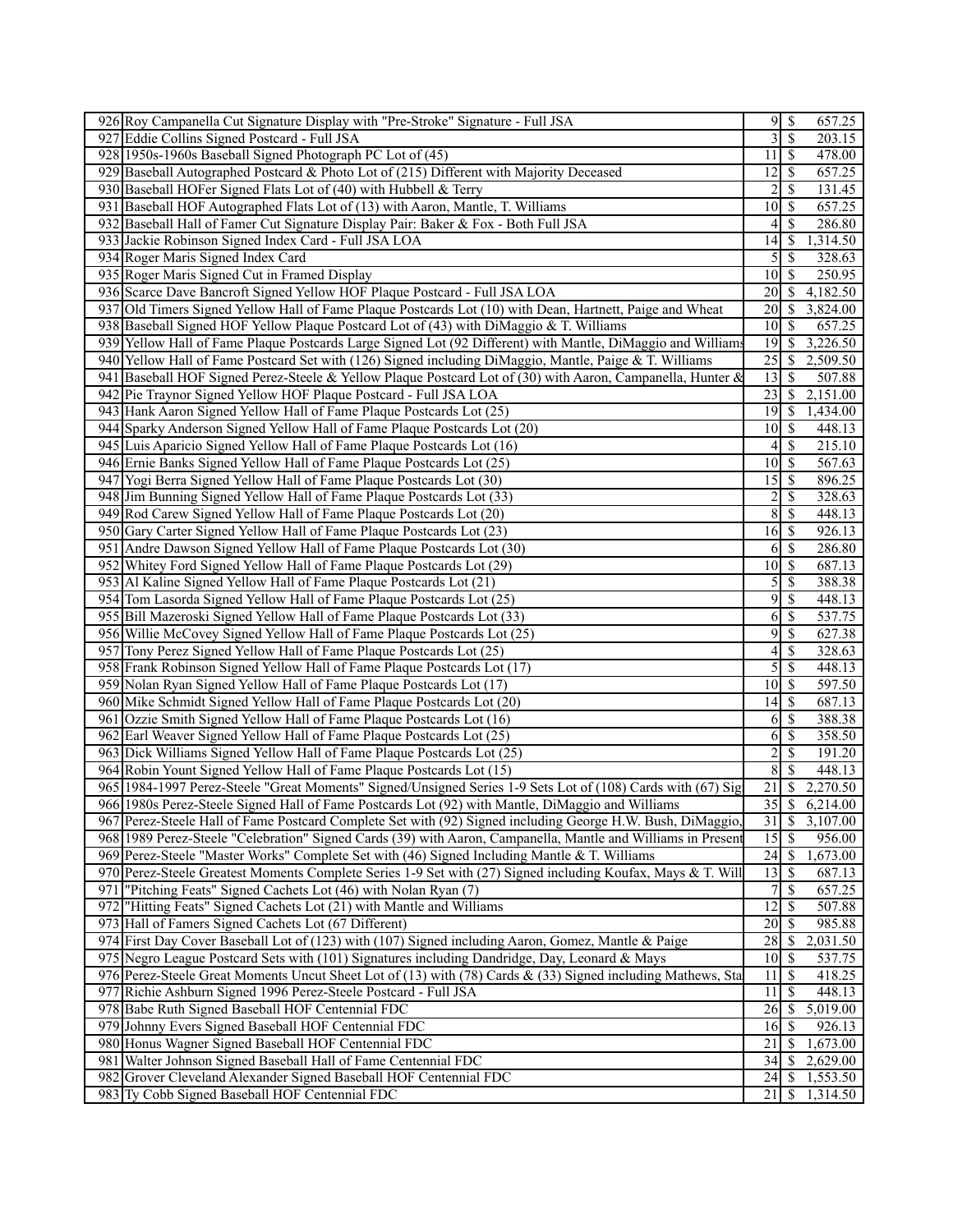| 984 Joe Tinker Signed Baseball HOF Centennial FDC                                                          | 21               | -S                       | 1,195.00 |
|------------------------------------------------------------------------------------------------------------|------------------|--------------------------|----------|
| 985 Cy Young Signed Baseball HOF Centennial FDC                                                            | 20               | $\sqrt{S}$               | 1,912.00 |
| 986 Rogers Hornsby Signed Baseball HOF Centennial FDC                                                      | 17               | -S                       | 1,434.00 |
| 987 Mel Ott Signed Baseball HOF Centennial FDC                                                             | 13               | -S                       | 776.75   |
| 988 Jimmie Foxx Signed Baseball HOF Centennial FDC                                                         | 13               | $\sqrt{S}$               | 1,045.63 |
| 989 Kenesaw Mountain Landis Signed Baseball HOF Centennial FDC                                             | 10               | - \$                     | 537.75   |
| 990 Kid Nichols Signed Baseball HOF Centennial FDC                                                         | 21               | -\$                      | 1,195.00 |
| 991 Eddie Collins Signed Baseball HOF Centennial FDC                                                       | 20               | -S                       | 985.88   |
| 992 Larry Lajoie Signed Baseball HOF Centennial FDC                                                        | 11               | 8                        | 597.50   |
| 993 Frank "Home Run" Baker Signed Baseball HOF Centennial FDC                                              | 15               | 8                        | 896.25   |
| 994 Waner Brothers Signed Baseball HOF Centennial FDC                                                      | 10               | -S                       | 627.38   |
| 995 Tris Speaker Signed Baseball HOF FDC                                                                   | 30               | 8                        | 1,434.00 |
| 996 Al Simmons Signed Baseball HOF Centennial FDC                                                          | 4                | -\$                      | 215.10   |
|                                                                                                            | 22               | -\$                      |          |
| 997 Dazzy Vance Signed Baseball HOF Centennial FDC                                                         |                  |                          | 866.38   |
| 998 Clark Griffith Signed Baseball HOF Centennial FDC                                                      | 11               | - \$                     | 298.75   |
| 999 Wahoo Sam Crawford Signed Baseball HOF Centennial FDC                                                  | 2                | <sup>\$</sup>            | 191.20   |
| 1000 Elmer Flick Signed Baseball HOF Centennial FDC                                                        | 3                | <sup>\$</sup>            | 143.40   |
| 1001 Joe DiMaggio Signed Baseball HOF Centennial FDC                                                       | 10 <sup>1</sup>  | S                        | 448.13   |
| 1002 Lou Gehrig Wife Signed 1939 Cooperstown FDC                                                           |                  | $\mathbb{S}$             | 119.50   |
| 1003 Baseball Umpire & Executive Signed FDC Cover Lot of (6)                                               | 8                | -\$                      | 567.63   |
| 1004 Baseball HOF Manager Signed Centennial FDC Lot of (6) with Mack & Stengel                             | 13               | $\mathcal{S}$            | 776.75   |
| 1005 Baseball HOF Signed Centennial FDC Pitchers & Catchers Lot of (12) with Cochrane, Dean, Dickey & Grov | 14               | $\mathcal{S}$            | 866.38   |
| 1006 Baseball HOF Signed Centennial FDC Lot of (13) with Hoyt & Lindstrom                                  | 3                | \$                       | 358.50   |
| 1007 Baseball HOF Signed Centennial FDC Lot of (17) with Greenberg, Sisler, Terry & T. Williams            | 20               | 8                        | 1,105.38 |
| 1008 Baseball HOF Signed Centennial FDC Lot of (20) with Berra, Hunter, Mize & Stargell                    | 3                | <sup>\$</sup>            | 537.75   |
| 1009 Baseball HOF Signed Centennial FDC Lot of (21) with Drysdale, Gomez, Mays & Reese                     | $\boldsymbol{0}$ | $\mathbb{S}$             |          |
| 1010 Paul Waner 1934-36 Diamond Stars #83 Signed Card                                                      | 9                | -S                       | 418.25   |
| 1011 Outstanding Eddie Collins Signed 1948 Exhibit Card - Full JSA LOA                                     | 8                | $\mathbb{S}$             | 836.50   |
| 1012 Jackie Robinson Signed 1947-1966 Exhibit Card - Full JSA LOA                                          | 32               | -S                       | 1,314.50 |
| 1013 1952 Topps Baseball #261 Willie Mays Signed Card - PSA/DNA Authentic                                  | 15               | ∣\$.                     | 1,135.25 |
| 1014 1957 Topps Baseball #328 Brooks Robinson Signed Rookie Card--SGC/JSA Authentic                        | 8                | $\mathcal{S}$            | 358.50   |
| 1015 1957 Topps Baseball Signed Card Pair with #18 Drysdale & #302 Koufax - Both PSA/DNA Authentic         | 13               | -S                       | 537.75   |
| 1016 Sandy Koufax Card Lot of (2) with 1955 Topps RC & Signed 1982 K-Mart (PSA/DNA Authentic)              | 9                | -\$                      | 448.13   |
| 1017 Sandy Koufax & Gil Hodges Signed Card Pair-Both Authentic                                             | 10               | -\$                      | 448.13   |
| 1018 Dean, Lombardi and Grimes 1960s-70s Signed Cards Trio                                                 | 8                | -S                       | 203.15   |
| 1019 1968-1980 Nolan Ryan Autographed Card Lot of (4) with 1968 Topps #177 RC                              | 8                | -S                       | 597.50   |
| 1020 1960-1982 Topps Baseball Autographed HOF Rookie Card Lot of (5)                                       | 14               | - \$                     | 1,075.50 |
| 1021 1930s-1960s Signed Cards (6) with Grove and Sisler                                                    | 3                | -\$                      | 203.15   |
|                                                                                                            |                  |                          |          |
| 1022 1988 Home Run Derby Signed Reprint Cards (6) with Aaron & Mays                                        | 10               | $\mathcal{S}$            | 262.90   |
| 1023 1949-72 Autographed Baseball Card Lot of (14) with Gomez, Hunter & Rizzuto - All Authentic            |                  | $4 \overline{\sqrt{}}$   | 418.25   |
| 1024 1950s Bowman and Topps Baseball Signed Cards Lot (75)                                                 | 11               | $\overline{\mathcal{S}}$ | 358.50   |
| 1025 1960-1964 Topps and Fleer Baseball Signed Cards Lot (157) with 18 HOFers                              | 5                | $\mathcal{S}$            | 418.25   |
| 1026 1965-1977 Topps Baseball Signed Cards Lot (244) with 12 HOFers                                        | 9                | $\mathbb{S}$             | 298.75   |
| 1027 1970s-1990s Baseball HOFers (388) and Star Players (315) Signed Cards Lot                             | 17               | <sup>\$</sup>            | 2,031.50 |
| 1028 Babe Ruth 1937 "Merry Xmas" Signed 8x10 Photo - Full JSA LOA [reserve not met]                        | 8                | $\mathbb{S}$             |          |
| 1029 Tremendous Jimmie Foxx Signed 4x6 Geo. Burke Photo - Full JSA LOA                                     | 14               | $\mathcal{S}$            | 985.88   |
| 1030 HOFers Signed 4x6 Geo. Burke Photos Lot (11) with Traynor, Crawford, Manush, Sisler and Wheat         | 12               | -S                       | 1,075.50 |
| 1031 Mel Ott Signed Newspaper Photo - PSA/DNA Authentic                                                    | 7                | \$                       | 298.75   |
| 1032 Ty Cobb Signed Display with Full JSA                                                                  | 22               | \$                       | 1,015.75 |
| 1033 Ken Hubbs Signed 5x7 Photo                                                                            | 4                | - \$                     | 286.80   |
| 1034 Striking Mantle, DiMaggio, Williams Signed 8x10 Photo - Full JSA LOA                                  | 9                | \$                       | 746.88   |
| 1035 Mickey Mantle Signed 16x20 Photo                                                                      | 14               | -S                       | 597.50   |
| 1036 DiMaggio, Mantle & Williams Single-Signed 8x10 Photograph Trio                                        | 8                | -S                       | 507.88   |
| 1037 DiMaggio/Mantle/Williams Signed 8x10 Photograph - Full JSA                                            | 6                | $\mathcal{S}$            | 866.38   |
| 1038 New York Yankees Autographed Display Pair with Mantle & DiMaggio                                      | 6                | - \$                     | 478.00   |
| 1039 New York Baseball Centerfielders Multi-Signed 8x10 Photograph with DiMaggio, Mantle & Mays - Full JS. | 3                | - \$                     | 358.50   |
| 1040 Ted Williams Signed "Ted Williams with Babe Ruth" Display                                             | 5                | $\mathbb{S}$             | 418.25   |
| 1041   1942 Boston Red Sox Team Signed Photo and Player Postcards (3 w/one signed)                         | $11 \mid S$      |                          | 358.50   |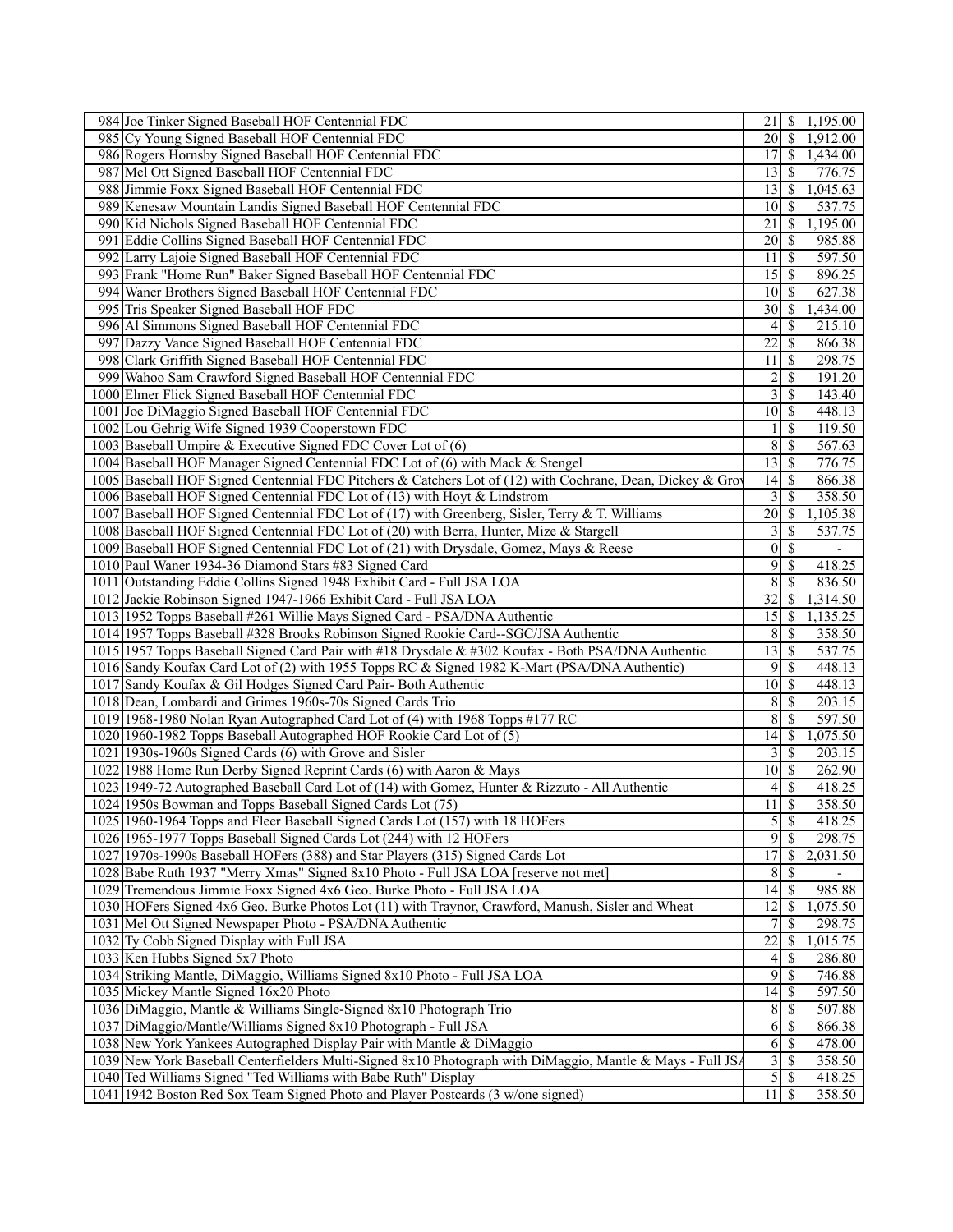| 1042 HOFers Signed Real Photo Postcards Lot (20) with Speaker and Greenberg                                    |                 |                          | 507.88              |
|----------------------------------------------------------------------------------------------------------------|-----------------|--------------------------|---------------------|
| 1043 Autographed Vintage Baseball Photo Lot of (17) with Lu Blue & (2) HOFers                                  | 3               | -\$                      | 203.15              |
| 1044 New York Baseball Legends Single-Signed Photograph Trio with Mantle (full JSA), Maris (full JSA) & Hoy    | 12              | $\mathcal{S}$            | 448.13              |
| 1045 New York Yankees Multi-Signed Pair with (28) Signatures including Hunter, Maris                           | 8               | \$                       | 358.50              |
| 1046 Single/Multi-Signed New York Yankee 8x10 Photograph Lot of (24) with Ford & Rizzuto                       | 5               | $\mathbb{S}$             | 227.05              |
| 1047 New York Yankees Signed Photograph Displays/Flats Lot of (26) with Boggs, Winfield                        | 12              | -S                       | 328.63              |
| 1048 New York Yankees Signed/Game Used Display Lot of (7) with Yankee Captains display including Jeter         | 5               | $\overline{\mathcal{S}}$ | 478.00              |
| 1049 Derek Jeter Signed "The Dive" Autographed Limited Edition Display                                         | 9               | $\mathbb{S}$             | 418.25              |
| 1050 Single/Multi-Signed Baseball Hall of Famer Photo Lot of (10) with Cronin, Lyons & T. Williams             | 4               | $\mathcal{S}$            | 227.05              |
| 1051 Autographed Baseball Hall of Fame Display Lot of (8) with (2) Ripken Jr., Ryan                            | 14              | $\mathcal{S}$            | 567.63              |
| 1052 Dual/Multi-Signed 16x20 Lot of (15) with Berra/Snider & T. Williams                                       | 8               | $\mathbb{S}$             | 597.50              |
| 1053 Single-Signed Displays/Flats Lot of (20) All Inscribed with Snider                                        | 8               | -\$                      | 448.13              |
|                                                                                                                | 12              |                          | 657.25              |
| 1054 Single-Signed Baseball 8x10 Lot of (64) with DiMaggio, Mathews, Rizzuto, F. Thomas                        |                 | -\$                      |                     |
| 1055 1990s-2000s Baseball Stars Signed 8x10 Baseball Photograph Lot of (124)                                   | 13              | $\sqrt{3}$               | 687.13              |
| 1056 Single/Multi-Signed Baseball 8x10 Photograph Lot of (125+) with Gehringer, Gomez, Mantle, Ripken Jr., R   | 15              | -\$                      | 836.50              |
| 1057 Signed 8x10 Photos Lot (160) with 20 Hall of Famers                                                       | 9               | $\mathbb{S}$             | 627.38              |
| 1058 Babe Ruth Replica Bat with (97) Signatures including Aaron, Drysdale, Koufax, Mays, Ripken Jr., Rizzuto & | 3               | \$                       | 1,673.00            |
| 1059 Nolan Ryan Signed Cooperstown Bat Lot of (4) with Multiple Inscriptions                                   | 7               | \$                       | 687.13              |
| 1060 Cooperstown Silver "Orioles 50th Anniversary" Signed Hall of Fame Bat Lot of (6) with Ripken Jr.          | 12              | $\mathcal{S}$            | 926.13              |
| 1061 Autographed Baseball Commemorative & Professional Model Bat Lot of (12) with Cano, Ford, Seaver, Snid     | 16              | -\$                      | 478.00              |
| 1062 Barry Bonds/Alex Rodriguez Dual Signed "Sam Bat" - Full JSA                                               | 14              | $\sqrt{S}$               | 507.88              |
| 1063 500 Home Run Ron Lewis Lithograph Signed by (11) with Full JSA                                            | 22              | \$                       | 1,075.50            |
| 1064 Multi-Signed New York Yankees 16x20 Poster with (80+) Signatures including DiMaggio, Jeter, Mantle & R    | $\theta$        | <sup>\$</sup>            |                     |
| 1065 Mickey Mantle Signed Limited Edition Print by Danny Day                                                   | 11              | -S                       | 298.75              |
| 1066 Mickey Mantle Signed Bob Dorsey Limited Edition Lithograph - Full JSA                                     | 12              | $\mathcal{S}$            | 478.00              |
| 1067 Thurman Munson Teammates Multi-Signed Large Print (33 Signatures)                                         | 4               | $\mathcal{S}$            | 239.00              |
| 1068 3000 Hit Club (Ron Lewis) Multi-Signed Lithograph with (12) Signatures including Aaron & Mays             | 11              | $\mathcal{S}$            | $\overline{567.63}$ |
| 1069 3000 K & 300 Win Multi-Signed HOF Pitcher Posters with (18) Signatures                                    | 10              | $\mathcal{S}$            | 418.25              |
| 1070 The Big Red Machine" Limited Edition Lithograph Signed by (12) Members including Bench, Morgan & R        | $\overline{7}$  | \$                       | 239.00              |
| 1071 1935 NFL Championship New York Giants vs. Detroit Lions Program with (25) Signatures including Badgro     | 10              | -S                       | 2,390.00            |
| 1072 1948 Cleveland Browns Team-Signed Football with (36) Signatures including Gatski, Graham, Groza & Mo      | 15              | \$                       | 1,015.75            |
| 1073 Tom Brookshier Circa 1960-1961 Philadelphia Eagles Game Worn Road Jersey                                  | 19              | $\mathbb{S}$             | 1,553.50            |
| 1074 1961-1963 Philadelphia Eagles Black Face Bobbin' Head                                                     |                 | <sup>\$</sup>            | 478.00              |
| 1075 1989-2015 Goal Line Art Complete Set Run with (225) Signed including Elway, Marino, Rice & E. Smith       | 29              | $\mathcal{S}$            | 5,855.50            |
| 1076 1948-1967 Football Singles Collection (364) with (5) PSA Graded Keys & 1954 Bowman Near Set (117/128      | 13              | -S                       | 866.38              |
| 1077 1935-1936 Wheaties Football Panel Lot of (20)                                                             | $\overline{12}$ | -\$                      | 478.00              |
| 1078 1935-1949 National Chicle & Leaf Football Card Collection (46) with (5) PSA Graded                        | 17              | $\mathbb{S}$             | 537.75              |
| 1079 1948-1952 W468 Football Exhibits Near (58/59) Plus (47) Duplicates                                        | 15              | -S                       | 1,673.00            |
| 1080 1948-1955 Bowman Football Starter Set Run                                                                 | 16              | -S                       | 1,314.50            |
| 1081 1954 & 1955 Bowman Football Near/Partial Set Pair Plus (210) Dupes-Sharp!                                 | 24              | -S                       | 2,509.50            |
| 1082 1956 Topps Football Complete Set (120/120)                                                                | 11              | $\overline{\mathcal{S}}$ | 537.75              |
| 1083 1956 Topps Football Near Set (118/120) Plus (167) Dupes & (26) 1955 Topps All-American—Sharp!             | 37              | $\overline{\mathcal{S}}$ | 2,509.50            |
| 1084 1956 & 1957 Topps Football Unmarked Checklists                                                            | 12              | $\overline{\mathcal{S}}$ | 298.75              |
| 1085 1955-1959 Topps Football Near, Partial & Starter Set Run with Unitas RC                                   |                 |                          | 836.50              |
| 1086 1954-1966 Football PSA NM-MT 8 to GEM MINT 10 Graded Cards (10)                                           | 6               | $\mathcal{S}$            | 478.00              |
| 1087 1952-1966 Football Hall of Fame & Star Rookie Cards (5)                                                   | 9               | $\mathbb{S}$             | 328.63              |
| 1088 1957 Topps Football #138 Johnny Unitas Rookie PSA EX-MT 6                                                 | 13              | -\$                      | 657.25              |
| 1089 1958 Topps Football Complete Set (132)                                                                    | 13              | -\$                      | 627.38              |
| 1090 1959 Topps Football Complete Set of (176) Cards                                                           | 10              | -\$                      | 507.88              |
| 1091 1960 Fleer Football Complete Set (132/132) with (2) SGC Graded                                            | 7               | <sup>\$</sup>            | 358.50              |
| 1092 1962 Post Cereal & Topps Football Starter & Near Set Pair--Sharp!                                         | 28              | <sup>\$</sup>            | 2,390.00            |
| 1093 1960-1969 Topps Football Partial & Starter Sets Lot of (6)                                                | 15              | -S                       | 657.25              |
| 1094 1964 Philadelphia Gum Football Complete Set (198/198)                                                     | 25              | -\$                      | 1,045.63            |
| 1095 1957-1974 Johnny Unitas Graded Collection (21) Plus Signed PSA/DNA Authentic Index Card                   | 24              | -S                       | 1,314.50            |
| 1096 1948-1979 Topps & Bowman Football Singles (669) with Stars                                                | 8               | -\$                      | 358.50              |
| 1097 1950-1978 Football Shoebox Collection (1,103) with 1959 Topps CFL Near Set (84/88)                        | 22              | $\mathbb{S}$             | 1,195.00            |
| 1098 1967 Topps Football Complete Set (132)                                                                    | 18              | $\sqrt{S}$               | 836.50              |
| 1099 1965 Topps Football #122 Joe Namath Rookie Shortprint--PSA EX-MT 6                                        | 21              | -S                       | 3,465.50            |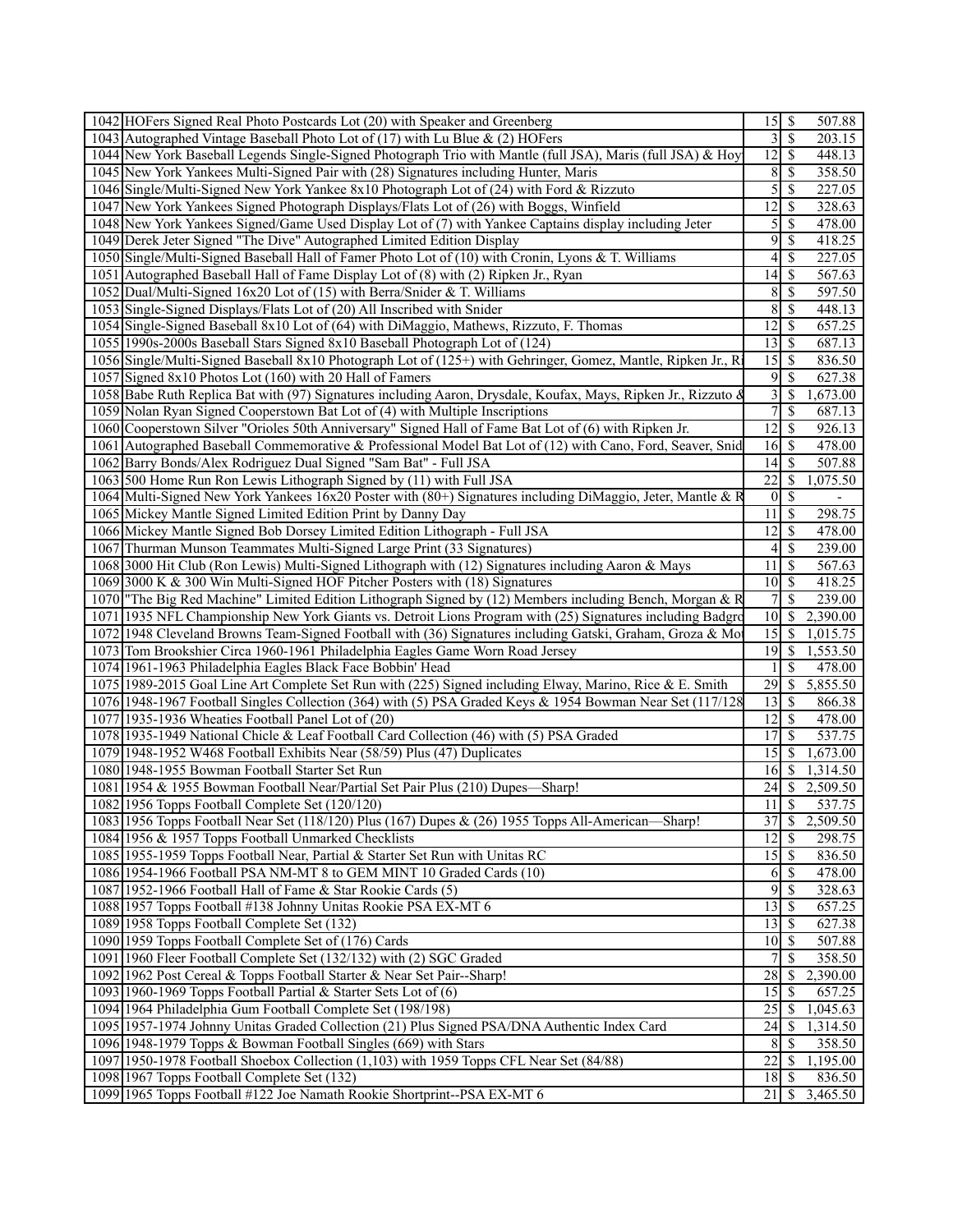| 1100 1965 Topps Football #76 Freddy Glick PSA Mint 9--None Higher!                                                                                                                      |                  | 328.63                                          |
|-----------------------------------------------------------------------------------------------------------------------------------------------------------------------------------------|------------------|-------------------------------------------------|
| 1101 1965 Topps Football #124 Gerry Philbin Shortprint PSA Mint 9--None Better                                                                                                          | 8 <sup>1</sup>   | $\mathcal{S}$<br>388.38                         |
| 1102 1965 Topps Football #138 Cotton Davidson Shortprint--PSA Mint 9                                                                                                                    | 7                | \$<br>358.50                                    |
| 1103 1968 & 1970 Topps Football Complete Sets                                                                                                                                           | 21               | 806.63<br>-S                                    |
| 1104 1969 Topps Football Four-in-One Near Set (65/66) & Albums Set (26/26) Plus Wrapper—Sharp!                                                                                          | $\overline{25}$  | 1,105.38<br><sup>\$</sup>                       |
| 1105 1971 & 1972 O-Pee-Chee Football Complete Sets                                                                                                                                      | 11               | <sup>\$</sup><br>388.38                         |
| 1106 1972 Topps Football #200 Roger Staubach Rookie PSA NM-MT 8                                                                                                                         | 4                | 2,031.50<br><sup>\$</sup>                       |
| 1107 1961-1980 Football Oddball Collection (480) with Complete/Partial Sets & Wrappers                                                                                                  | 13               | <sup>\$</sup><br>507.88                         |
| 1108 1970-1980 Topps Football Card Collection (2,824) with (4) 1973-1980 Complete & Partial Sets                                                                                        | 16               | 507.88<br>-S                                    |
| 1109 1981 Topps Football #216 Joe Montana Rookie PSA Mint 9                                                                                                                             | 6                | -S<br>926.13                                    |
| 1110 1981 Topps Football & 1984 Topps USFL Complete Sets                                                                                                                                | $\vert 5 \vert$  | <sup>\$</sup><br>358.50                         |
|                                                                                                                                                                                         |                  |                                                 |
| 1111 1954 Bowman Football One-Cent Wax Packs (3) with PSA NM-MT 8                                                                                                                       | 8                | -S<br>328.63                                    |
| $1112(5)$ 1974-1979 Topps Football Unopened Rack Packs                                                                                                                                  | 8                | 507.88<br>-S                                    |
| 1113 (72) 1949-1980 Vintage Football Card Wrappers with Topps, Bowman, Fleer, Leaf & Philadelphia Gum                                                                                   | 26               | $\mathbb{S}$<br>1,553.50                        |
| 1114 1984 Topps Football Unopened Wax Box--Baseball Card Exchange Wrapped                                                                                                               | 16               | <sup>\$</sup><br>1,434.00                       |
| 1115 1984 Topps Football Grocery Rack Packs (10)                                                                                                                                        | 22               | 1,165.13<br><sup>\$</sup>                       |
| 1116 1998 SP Authentic #14 Peyton Manning Rookie #/2000--BGS Mint 9                                                                                                                     | 10 <sup>1</sup>  | -S<br>597.50                                    |
| 1117 2004-2009 Peyton Manning Dual Certified Autograph Group of (4) Different with Only Hall of Famers--All                                                                             | 11               | -S<br>956.00                                    |
| 1118 2005 Topps Finest #24 Peyton Manning Certified Autograph #1/1--BGS 9.5 Gem Mint/Auto 10                                                                                            | 8                | -S<br>478.00                                    |
| 1119 Peyton Manning & Andrew Luck Graded Modern Inserts (5) with (2) Certified Autographs--All Graded Gen                                                                               | $\overline{12}$  | \$<br>537.75                                    |
| 1120 2011 Exquisite Collection Football #152 Cam Newton Auto/Logo Patch #/99--PSA Gem Mint 10                                                                                           | $\left 4\right $ | $\mathbb{S}$<br>1,105.38                        |
| 1121 2011 Panini Contenders #228 Cam Newton Certified Autograph Pair--Each Gem Mint 10                                                                                                  | 9                | \$<br>985.88                                    |
| 1122 2012 Panini Contenders #225 Russell Wilson Rookie Certified Autograph Pair--Both PSA Gem Mint 10                                                                                   | 10 <sup>1</sup>  | 1,135.25<br>\$                                  |
| 1123 2012 Panini Contenders #201A Andrew Luck Rookie Certified Autograph BGS 9.5 Gem Mint/Auto 10                                                                                       | 13               | <sup>\$</sup><br>1,165.13                       |
| 1124 2012 Panini Contenders #201 Andrew Luck Rookie Certified Autograph Playoff Ticket--BGS Mint 9/Autogr                                                                               | 12               | <sup>\$</sup><br>776.75                         |
| 1125 2012 Andrew Luck Rookie Certified Autograph Pair--Both BGS 9.5 Gem Mint or PSA Gem Mint 10                                                                                         | $\overline{7}$   | <sup>\$</sup><br>358.50                         |
| 1126 2012 Panini Gridiron Gear Football #322 Andrew Luck Certified Auto/Jersey #1/49                                                                                                    | $\overline{2}$   | \$<br>131.45                                    |
| 1127 Signed 1948-1952 W468 Football Exhibit Lot of (14) with Baugh, Graham, Hirsch, Turner                                                                                              | 8                | \$<br>215.10                                    |
| 1128 Dan Reeves Cut Signature - Full JSA                                                                                                                                                |                  | 478.00<br><sup>\$</sup>                         |
| 1129 Fritz Pollard Signed & Dated Index Card - Full JSA                                                                                                                                 | 12               | 1,912.00<br><sup>\$</sup>                       |
| 1130 1951-1976 Autographed Football Card Lot of (8) - All PSA/DNA Authentic                                                                                                             | 14               | 985.88<br><sup>\$</sup>                         |
|                                                                                                                                                                                         |                  |                                                 |
| 1131 1951-1974 Football Autographed Card Lot of (31)                                                                                                                                    | 11               | $\mathcal{S}$<br>746.88                         |
| 1132 1950s-1970s NFL Signed Cards Lot (70) with 59 HOFers                                                                                                                               | 7                | <sup>\$</sup><br>597.50                         |
| 1133 1980s-1990s NFL HOFers (144) and Star Players (46) Signed Cards Lot                                                                                                                | 8                | \$<br>806.63                                    |
| 1134 Incredible Football Autographed Index Card Collection of (450+) with (128) HOFers including Grange, Hala                                                                           | 17               | \$<br>2,031.50                                  |
| 1135 Football Players Signed Index Cards Lot (355)                                                                                                                                      | $\left 4\right $ | <sup>\$</sup><br>627.38                         |
| 1136 Red Grange & Bronko Nagurski Signed Item Pair - Both PSA/DNA Authentic                                                                                                             | 6                | <sup>\$</sup><br>191.20                         |
| 1137 1930s-1940s Bert Bell Philadelphia Eagles Signed Check and Stock Certificate (2 Items)                                                                                             | 6                | -S<br>328.63                                    |
| 1138 Vintage Football Coach-Player Correspondence Lot of (4) with Rooney                                                                                                                | 17               | <sup>\$</sup><br>866.38                         |
| 1139 Tougher Football Signed Cut Trio: Marshall, Neale & Herber                                                                                                                         | 16               | 597.50<br>-S                                    |
| 1140 Tougher Football Autograph Lot of (6) with Halas & Nitschke                                                                                                                        | 5 <sup>1</sup>   | $\mathbf{\$}$<br>167.30                         |
| 1141 Signed Football 8x10 Magazine Cut Lot of (175+) with Baugh, Namath & Unitas                                                                                                        |                  | 507.88                                          |
| 1142 Football Autographed 8x10s, Flats & Cuts Lot of (105)                                                                                                                              | 10               | $\overline{\mathcal{S}}$<br>448.13              |
| 1143 Autographed Football Flats, Postcards & Cuts Lot of (100+) wth J. Brown, Unitas                                                                                                    |                  | 418.25                                          |
| 1144 Signed Football 8x10 Magazine Cutout Lot of (90) with Payton, Simpson, Starr                                                                                                       | 12               | $\boldsymbol{\mathsf{S}}$<br>388.38             |
| 1145 Signed Vintage Football 8x10 Photograph Lot of (18) with Namath, Nitschke, Shula & Unitas                                                                                          | $\overline{2}$   | \$<br>131.45                                    |
| 1146 Football Autographed Flats Lot of (65) with Baugh, (2) H. Jordan & Montana                                                                                                         | 7                | <sup>\$</sup><br>203.15                         |
| 1147 1950 Washington Redskins Autograph Book (27 Sigs) - Full JSA                                                                                                                       |                  | <sup>\$</sup><br>119.50                         |
| 1148 1953 Cleveland Browns vs. Philadelphia Eagles Multi-Signed Program with (35) Autographs Including Brov                                                                             | $\mathbf{1}$     | <sup>\$</sup><br>239.00                         |
| 1149 1963 NFL Championship New York Giants vs. Chicago Bears Program Signed by MVP Larry Morris - Full                                                                                  |                  | \$<br>179.25                                    |
| 1150 Multi-Signed Football Benefit Program Pair with (16) Total Signatures including J. Brown, Nagurski, Namat                                                                          |                  | <sup>\$</sup><br>239.00                         |
| 1151 Single-Signed Football 8x10s Lot of (90) with HOFers including Butkus, Graham, Hornung, Trippi                                                                                     | 24               | \$<br>866.38                                    |
|                                                                                                                                                                                         |                  |                                                 |
|                                                                                                                                                                                         |                  |                                                 |
| 1152 Walter Payton Signed 20x16 Photograph Pair with (2) Inscriptions - Steiner                                                                                                         | 16               | 806.63<br>\$                                    |
| 1153 Walter Payton Signed & Inscribed 8x10 Photo Lot of (10)—All Steiner                                                                                                                | 23               | 1,045.63<br><sup>\$</sup>                       |
| 1154 Walter Payton Signed Index Card Lot of (10) - All PSA/DNA Authentic                                                                                                                | $\overline{9}$   | <sup>\$</sup><br>567.63                         |
| 1155 1951 Washington Redskins Team-Signed "The Duke" Football                                                                                                                           | 6                | -S<br>358.50                                    |
| 1156 1959 Philadelphia Eagles Team-Signed Football with (36) Signatures including Bednarik, Jurgensen, Van Br<br>1157 1967 Los Angeles Rams Team-Signed Yellow & Black Painted Football | $\overline{9}$   | $\mathbb{S}$<br>836.50<br>$1 \mid$ \$<br>119.50 |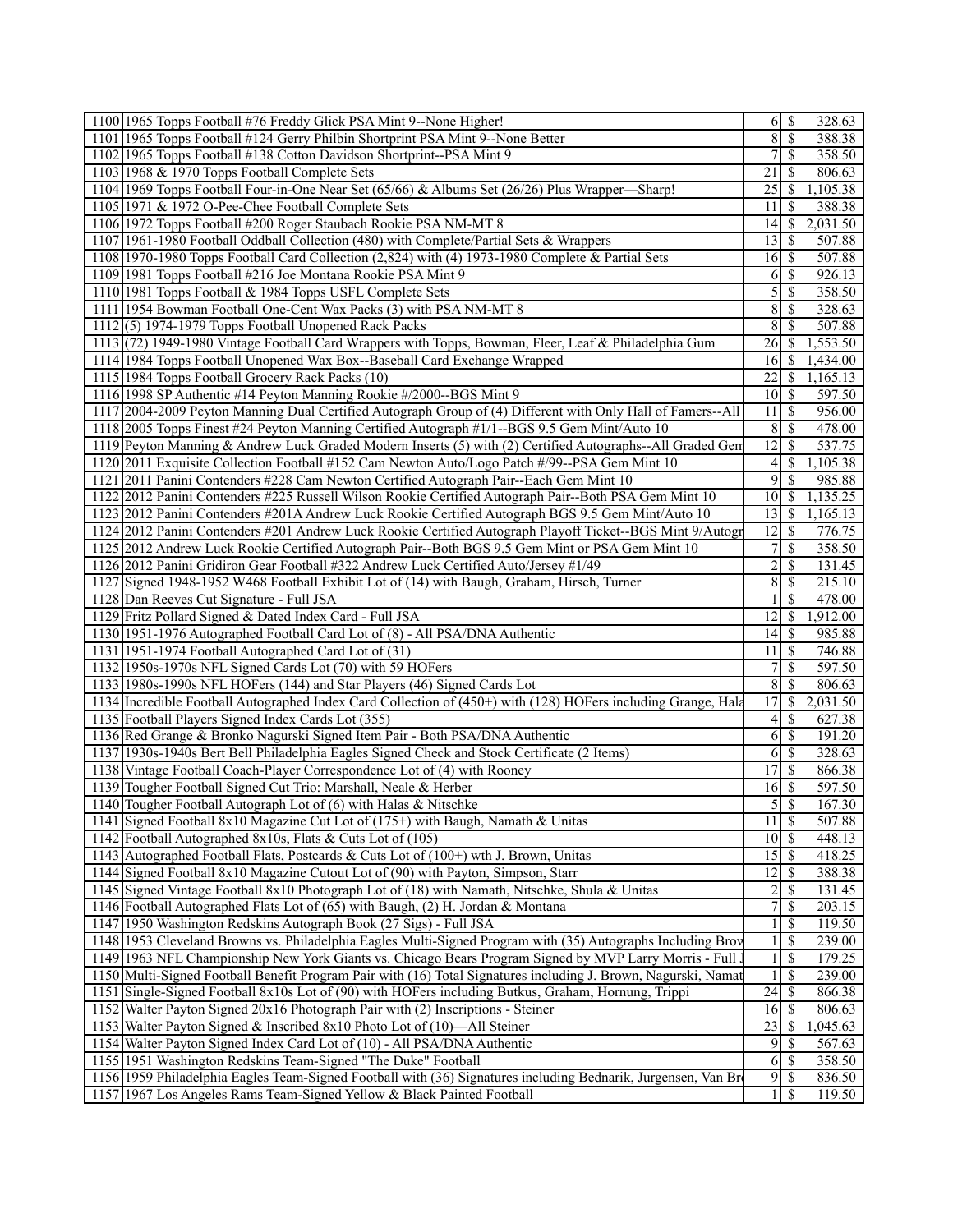| 1158 Multi-Signed NFL Hall of Famer Football with (44) Signatures including Graham, Webster - Full PSA         | 61                                            | <sup>\$</sup>             | 239.00                |  |
|----------------------------------------------------------------------------------------------------------------|-----------------------------------------------|---------------------------|-----------------------|--|
| 1159 Hunt Family Multi-Signed "Super Ball" Trio - Full JSA                                                     |                                               | \$                        | 59.75                 |  |
| 1160 Bart Starr Single-Signed Vintage Football - Full JSA                                                      | 11                                            | -S                        | 418.25                |  |
| 1161 Domanick Davis Game Ball with "1st Texan to Rush For 1000 Yards" Artwork                                  | 11                                            | -S                        | 262.90                |  |
| 1162 Football Hall of Famers & Stars Signed Riddell Mini-Helmet Lot of (75) with Montana, Sayers, Starr & Unit | 20                                            | $\mathbb{S}$              | 2,390.00              |  |
| 1163 Washington Redskins Autographed Lot of (3) with Signed Helmet & Riggins Display                           | 4                                             | \$                        | 215.10                |  |
| 1164 Dan Marino Signed Photograph Display Lot of (5) with Mini Helmet In Display                               | 7                                             | $\mathcal{S}$             | 418.25                |  |
| 1165 New York Giants Autographed Lot of (4) with "Giants Legends" Display and Manning Photo                    | $\overline{c}$                                | $\mathcal{S}$             | 250.95                |  |
| 1166 Joe Namath New York Jets Signed Replica Jersey                                                            | 8                                             | -S                        | 274.85                |  |
| 1167 Brett Favre Signed & Inscribed Green Bay Packers Jersey with Favre Authentic COA                          | 5                                             | -S                        | 179.25                |  |
| 1168 Reggie White & Brett Favre Signed Green Bay Packers 8x10 Photograph Pair                                  | 10                                            | -\$                       | 262.90                |  |
| 1169 Brian Urlacher Dual-Signed Display Duo with Favre & P. Manning                                            | 6                                             | -S                        | 358.50                |  |
|                                                                                                                |                                               |                           |                       |  |
| 1170 1950s-1960s Sonny Jurgensen Game-Used Rawling RR-X Shoulder Pads                                          | $\overline{2}$<br>$\overline{9}$              | \$                        | 926.13                |  |
| 1171 Sonny Jurgensen Signed/Game-Used Cleats - Full JSA                                                        |                                               | $\mathcal{S}$             | 717.00                |  |
| 1172 Sonny Jurgensen 1951 American Legion Baseball MVP Cup Trophy                                              | $\overline{c}$                                | -S                        | 191.20                |  |
| 1173 1953 Sonny Jurgensen Charles B. Parmele Cup Trophy                                                        | $\overline{3}$                                | -S                        | 143.40                |  |
| 1174 September 30, 1973 Redskins Player Of The Week Award Given To Sonny Jurgensen                             | 15                                            | -S                        | 1,553.50              |  |
| 1175 Sonny Jurgensen Signed "Career Progression" Helmet Lot of (8) & Signed Cleats                             | 6                                             | \$                        | 657.25                |  |
| 1176 October 13, 1956 Duke vs. SMU Sonny Jurgensen Trophy Ball                                                 |                                               | <sup>\$</sup>             | 239.00                |  |
| 1177 October 22, 1961 Sonny Jurgensen "Five TD" Eagles vs. Cowboys Trophy Ball                                 | 28                                            | -S                        | 1,195.00              |  |
| 1178 1968 Washington Redskins Team-Signed Redskins vs. Steelers Trophy Ball with (37) Signatures - Full JSA    | 12                                            | -S                        | 567.63                |  |
| 1179 December 7, 1969 Redskins vs. Eagles Sonny Jurgensen Commemorative Ball                                   | 19                                            | -\$                       | 866.38                |  |
| 1180 1971 Redskins Trophy Ball Presented to Sonny Jurgensen - 1st Year Redskins Beat All Three Division Foes   | $\overline{\mathbf{3}}$                       | $\boldsymbol{\mathsf{S}}$ | 262.90                |  |
| 1181 October 22, 1972 Sonny Jurgensen Redskins vs. Cowboys Trophy Ball                                         | 11                                            | -\$                       | 597.50                |  |
| 1182 1964 Multi-Signed Pro Bowl Football with (29) Pennings including Huff, Jurgensen & Warfield - Full JSA    |                                               | <sup>\$</sup>             | 179.25                |  |
| 1183 1983 Pro Football Hall of Fame Multi-Signed Football with (30) Signatures including Nagurski, Nitschke &  |                                               | $\mathcal{S}$             | 239.00                |  |
| 1184 1987 Washington Redskins World Champions Team-Signed Super Bowl XXII Football with (31) Signatures        | 9                                             | \$                        | 328.63                |  |
| 1185 1993 NFL Hall of Fame Football with (33) Signatures including J. Brown, Payton & Sayers - Full JSA        | 9                                             | \$                        | 567.63                |  |
| 1186 Multi-Signed "QB Legends" Football with (32) Signatures including Graham, Unitas                          | $\mathfrak{S}$                                | \$                        | 286.80                |  |
| 1187 2003 Pro Football HOF Signed Football with (17) Signatures including M. Allen, Noll & Stram - Full JSA    |                                               | \$                        | 179.25                |  |
| 1188 Spiro Agnew Signed Display with Cartoon Illustration of His Tennis Game Against Sonny Jurgensen - Full J  |                                               | \$                        | 239.00                |  |
| 1189 2003 Pro Football HOF Multi-Signed Print with (107) Signatures including Butkus, Ditka, Hornung & Sayer   | 15                                            | $\mathcal{S}$             | 776.75                |  |
| 1190 Multi-Signed Poster & Football with (30) Quarterback Legends Signatures on Ball & Poster - Both Full JSA  | $\overline{\mathbf{c}}$                       | $\mathcal{S}$             | 250.95                |  |
| 1191 1997 Ron Mix Uncut Sheet Set Lot of (2) Given To Sonny Jurgensen with Autograph Request Letter            | 3                                             | \$                        | 143.40                |  |
| 1192 Washington Redskins Autographed Lot of (11) Items with 8x10s                                              | 11                                            | $\mathbf{s}$              | 507.88                |  |
| 1193 Sonny Jurgensen Signed Throwback Jersey Lot of (6)                                                        | 10 <sup>1</sup>                               | <sup>\$</sup>             | 507.88                |  |
| 1194 Sonny Jurgensen Signed Replica/Throwback Jersey Lot of (10)                                               | 12                                            | -\$                       | 657.25                |  |
|                                                                                                                |                                               |                           |                       |  |
| 1195 Sonny Jurgensen Autographed Reebok Vintage Replica Jersey Lot of (10)                                     | $10\vert S$                                   |                           | 657.25                |  |
| 1196 1967 Sonny Jurgensen Sporting News NFL All-Star Plaque                                                    | 6                                             | -\$                       | 250.95                |  |
| 1197 1983 Sonny Jurgensen Touchdown Club Hall of Fame Plaque                                                   | 10 <sup>1</sup>                               | -S                        | 328.63                |  |
| 1198 Sonny Jurgensen Award & Ephemera Lot of (17) with Original Bobby Layne Award                              | $\overline{3}$                                | -\$                       | 262.90                |  |
| 1199 1960 Golden Gloves Program Depicting An 18-Year Old Cassius Clay Owned by Sonny Jurgensen                 | 12                                            | $\mathcal{S}$             | 687.13                |  |
| 1200 Sonny Jurgensen Signed Vintage Ceramic 18" Figurine with HOF 83 Inscription                               | 22                                            | \$                        | 1,075.50              |  |
| 1201 Sonny Jurgensen Program Lot with Tickets/Passes for Redskins Homecoming & HOF Games                       |                                               | -S                        | 179.25                |  |
| 1202 Sonny Jurgensen Super Bowl Bag & Notepad Lot of (21)                                                      |                                               | -S                        | 239.00                |  |
| 1203 2008 Press Pass Sonny Jurgensen "Jurgenson" Error Lot of (197) with (4) Signed Specimens                  | 7                                             | -S                        | 328.63                |  |
| 1204 1973-74 Dave Robinson Signed Game-Used Washington Redskins Jersey                                         | 7                                             | \$                        | 806.63                |  |
| 1205 Circa 1978 Perry Brooks Game Used Washington Redskins Jersey                                              | 8                                             | S                         | 567.63                |  |
| 1206 Circa 1980s Dave Butz Signed Washington Redskins Practice Jersey                                          | 30                                            | \$                        | 3,704.50              |  |
| 1207 Circa 1980s Dexter Manley Signed Washington Redskins Practice Jersey                                      |                                               | S                         | 191.20                |  |
| 1208 1930s-1940s Wayne Millner Lot of (8) Items with Signed Index Card, Photographs & Personal Jacket          | 10                                            | -\$                       | $\overline{1,314.50}$ |  |
| 1209 1972-74 Washington Redskins Sport Chief Wool Sideline Player Jacket with Official NFL Tags                | 4                                             | -S                        | 155.35                |  |
| 1210 1907 Carlisle vs. Villanova Real Photo Postcard - Jim Thorpe Freshman Season                              |                                               | $\mathcal{S}$             | 179.25                |  |
| 1211 1920s-1950s Professional and College Football Press/Wire Photo Hoard of (360+) with Brown, Grange, Tho    | 23                                            | -S                        | 985.88                |  |
| 1212 Burris Jenkins Original "Cock-Eyed" Art Cartoon                                                           | $\vert 0 \vert$                               | -S                        |                       |  |
| 1213 1959 Baltimore Colts World Champions Charm                                                                | 5                                             | -S                        | 250.95                |  |
| 1214 1960s Bear Bryant/George Wallace "Big Bear and Little Judge" Alabama License Plate                        |                                               |                           | 203.15                |  |
|                                                                                                                | $\overline{\mathbf{3}}$<br>$\overline{20}$ \$ | -\$                       |                       |  |
| 1215 1960s-1990s Football Photo Hoard of (1,180+) with Many HOFers                                             |                                               |                           | 956.00                |  |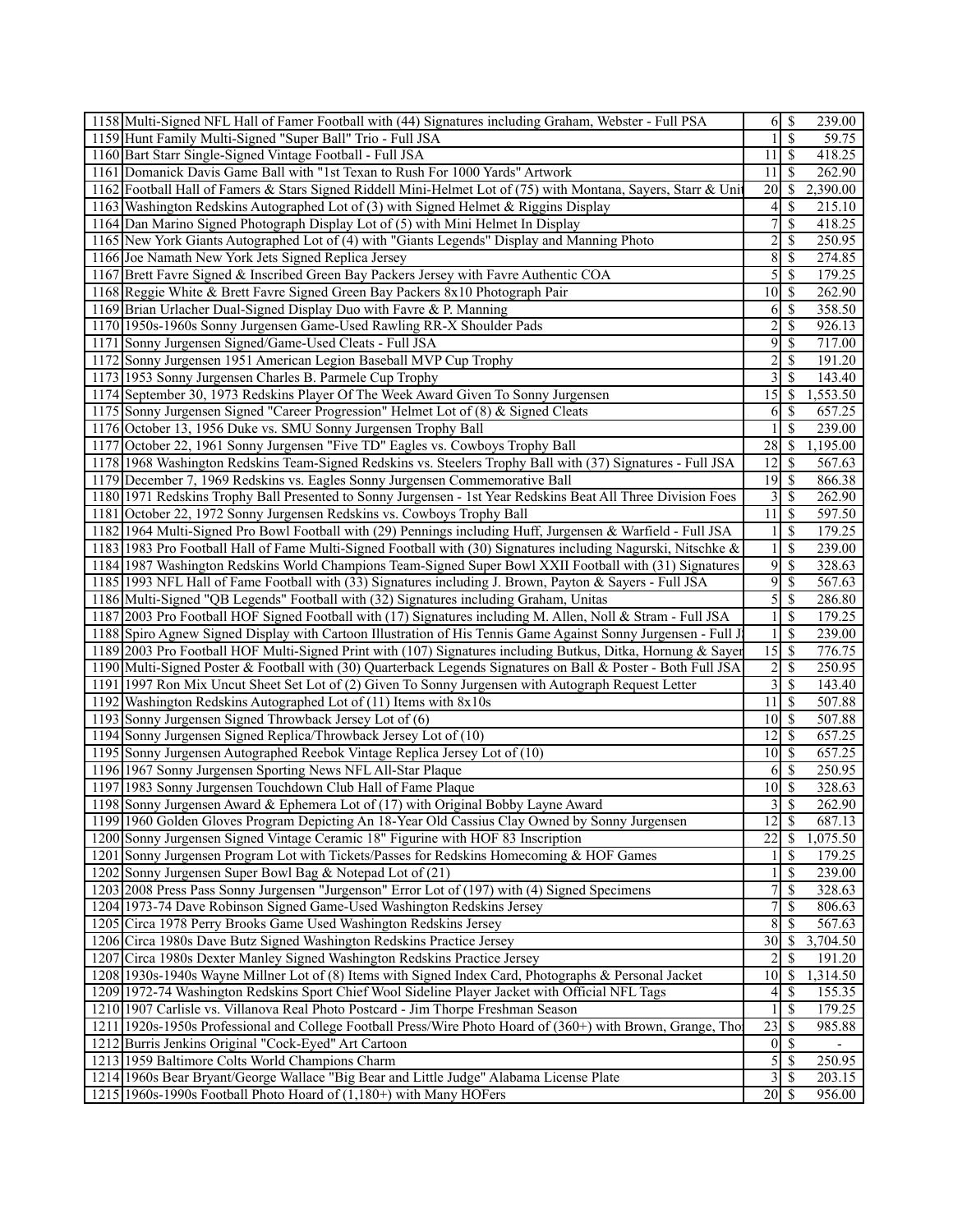| 1216 1989-2008 Football Hall of Fame Goal Line Art Card Set Lot of (20)                                      | 12                 | -\$                      | 507.88                     |
|--------------------------------------------------------------------------------------------------------------|--------------------|--------------------------|----------------------------|
| 1217 1988 Notre Dame Championship Felt Banner                                                                | $\Omega$           | <sup>S</sup>             |                            |
| 1218 1916 & 1924 Notre Dame vs. Nebraska Programs Pair                                                       | 18                 | $\mathbb{S}$             | 1,673.00                   |
| 1219 1930s-1970s Notre Dame Programs Lot (19)                                                                | 4                  | -S                       | 448.13                     |
| 1220 1917-1929 U.S.C. Programs Lot (20)                                                                      | 6                  | -S                       | 507.88                     |
| 1221 1930-1939 U.S.C. Programs Lot (39)                                                                      | $\overline{10}$    | -\$                      | 418.25                     |
| 1222 1940s-1970s U.S.C. Programs Lot (45) with 12 Notre Dame Games                                           | 8                  | -S                       | 328.63                     |
| 1223 1920s-1950s Ohio State Programs Lot (16)                                                                | 8                  | -S                       | 388.38                     |
| 1224 1900s-1960s University of Michigan Programs Lot (16)                                                    | 23                 | -S                       | 1,135.25                   |
| 1225 1942 Rose Bowl Wartime Program: Duke vs. Oregon State at Durham                                         | 7                  | -S                       | 358.50                     |
| 1226 1900s-1920s Army-Navy Tickets Quartet                                                                   | 16                 | -\$                      | 537.75                     |
| 1227 1926 Frankford Yellow Jackets Official Program from NFL Championship Season                             | 10 <sup>1</sup>    | S                        | 328.63                     |
| 1228 1939 NFL Championship Game Program: Green Bay Packers vs. New York Giants                               | 11                 | -S                       | 627.38                     |
| 1229 1940 NFL Championship Game Program: Washington Redskins vs. Chicago Bears in Famous 73-0 Game           | 17                 | -S                       | 597.50                     |
| 1230 1943 NFL Championship Game Program: Washington Redskins vs. Chicago Bears                               | $\overline{7}$     | -S                       | 274.85                     |
| 1231 1944 NFL Championship Program: Green Bay Packers vs. New York Giants                                    | $10 \mid$ \$       |                          | 418.25                     |
| 1232 1946-1948 NFL Championship Game Program Consecutive Run of (3)                                          | 14                 | -S                       | 567.63                     |
| 1233 1946-1949 All-America Football Conference Championship Game Program Complete Run of (4)                 | 19                 | -S                       | 2,509.50                   |
| 1234 1948 NFL World Championship Game Eagles vs. Chicago Cardinals Ticket Stub                               | 16                 | -\$                      | 537.75                     |
| 1235 1951-1956 NFL Championship Game Program Lot of (5) Different                                            | 15                 | -S                       | 627.38                     |
| 1236 1958-1959 Baltimore Colts vs. New York Giants NFL Championship Game Collection with Both Programs       | $\mathfrak{S}$     | -\$                      | 418.25                     |
| 1237 1958 Colts-Giants NFL Championship Game Program - "Greatest Game Ever Played"                           | 6                  | -\$                      | 298.75                     |
| 1238 1958 Colts-Giants NFL Championship Game Ticket Stub - "Greatest Game Ever Played"                       | 4                  | -S                       | 388.38                     |
| 1239 1959-1962 NFL Championship Game Program Consecutive Run of (4)                                          | 11                 | -\$                      | 448.13                     |
| 1240 1961 AFL Championship Game Program: Houston Oilers vs. San Diego Chargers                               | 3                  | -\$                      | 262.90                     |
| 1241 1963-1967 NFL & AFL Championship Game Program Lot of (7)                                                | 10 <sup>°</sup>    | S                        | 418.25                     |
| 1242 1969 Super Bowl III Lot of (3) with Program, Ticket Stub & Press Pass                                   |                    |                          | 507.88                     |
| 1243 1969-2002 Super Bowl Program Lot of (31) Different with (7) from First Ten Years                        | 13                 | - \$                     | 657.25                     |
|                                                                                                              |                    |                          | 478.00                     |
| 1244 1971-1999 NFL Super Bowl Ticket Stub Lot of (16)                                                        | 8                  | -S                       |                            |
| 1245 1984-85 Star Basketball #101 Michael Jordan Rookie BGS 8.5 NM-MT+                                       | 21<br>7            |                          | \$10,396.50                |
| 1246 1986-87 Fleer Basketball #57 Michael Jordan PSA Mint 9                                                  |                    | <sup>S</sup>             | 5,497.00                   |
| 1247 1986-87 Fleer Basketball Complete Set (132/132) with (11/11) Stickers—All PSA NM-MT 8                   | 34                 |                          | \$8,484.50                 |
| 1248 2003-04 Ultimate Collection #127 LeBron James Certified Autograph Rookie--BGS GEM MINT 9.5/Autogr       | 28                 |                          | $\frac{1}{2}$ \$ 5,736.00  |
| 1249 1969-70 Topps Basketball #25 Lew Alcindor Rookie--PSA NM-MT 8                                           | 44                 |                          | $\frac{1}{2}$ \$ 10,277.00 |
| 1250 1970-71 Topps Basketball #123 Pete Maravich Rookie PSA NM-MT 8                                          | 19                 | S                        | 926.13                     |
| 1251 1972 Icee Bear Basketball Complete Set (20/20)                                                          | 3                  | -S                       | 203.15                     |
| 1252 1973-74 Topps Basketball Partial (208/264) & Team Stickers Partial Sets (23/33)—All PSA 8-10            | $27\,$             | -S                       | 2,868.00                   |
| 1253 High Grade 1980-81 Topps Basketball Complete Set of (176) with (12) PSA Graded including PSA 7 Bird/Jo  | 15                 | -S                       | 597.50                     |
| 1254 1980-81 Topps Basketball Uncut Sheets Pair with (4) Bird/Magic Rookie Cards                             | $22\,$             | <sup>S</sup>             | 1,165.13                   |
| 1255 1986-87 Fleer Basketball Complete Set (132/132) with PSA Mint 9 Michael Jordan Rookie                   | $\overline{40}$ \$ |                          | 9,082.00                   |
| 1256 1986-87 Fleer Basketball #82 Akeem Olajuwon PSA GEM MINT 10                                             | 8                  | $\overline{\mathcal{S}}$ | 806.63                     |
| 1257 1986-87 Fleer Basketball #26 Clyde Drexler PSA Gem Mint 10                                              | 7                  | -\$                      | 388.38                     |
| 1258 1986-87 Fleer Basketball Group of (8) PSA GEM MINT 10 Graded Cards                                      | 8                  | -\$                      | 746.88                     |
| 1259 1969-1994 Basketball Card Treasure Chest of (500) with Partial/Starter Sets & Singles                   | 4                  | -\$                      | 328.63                     |
| 1260 1996-97 Topps Chrome #138 Kobe Bryant Rookie--BGS GEM MINT 9.5                                          | 7                  | <sup>\$</sup>            | 627.38                     |
| 1261 2009-10 Panini Contenders Basketball #106 Stephen Curry Rookie Certified Autograph--PSA Gem Mint 10     | 9                  | -S                       | 1,434.00                   |
| 1262 2009-10 Panini Certified Basketball #176 Stephen Curry Certified Auto/Jersey #30/399--BGS 9.5 Gem Mint  |                    |                          | 1,314.50                   |
| 1263 2009-10 SP Game-Used Basketball Kevin Garnett/LeBron James/Michael Jordan Triple-Signed Certified Au    |                    |                          | 1,165.13                   |
| 1264 2012-13 National Treasures Basketball #101 Kyrie Irving Rookie Certified Auto/Patch #/199--BGS 9.5 Gem  | 7                  | \$                       | 1,045.63                   |
| 1265 2012-13 Panini Immaculate Basketball Kyrie Irving Rookie Patch Autograph #/100--BGS 9.5 Gem Mint/Au     | $\overline{5}$     | -\$                      | 358.50                     |
| 1266 Basketball Superstar Modern Certified Autograph Lot of (8) with Bryant, Durant, Irving & Wade - Loaded! | $\overline{7}$     | -S                       | 478.00                     |
| 1267 THIS LOT HAS BEEN WITHDRAWN                                                                             | $\vert 0 \vert$    | -\$                      |                            |
| 1268 1950s Harlem Globetrotters Multi-Signed Ball with (4) Signatures includes Marques Haynes                | $\overline{0}$     | $\overline{\mathcal{S}}$ | $\overline{\phantom{a}}$   |
| 1269 Circa Late 1960s HOF Basketball Signed Blue & White Bookmarks Lot of (9) with Auerbach, Wooden          |                    | $\overline{0}$ \$        |                            |
| 1270 Bill Bradley Signed Card Lot of (2) with 1969-70 Topps #43 RC                                           | 4                  | -\$                      | 227.05                     |
| 1271 Kareem Abdul-Jabbar "Full Name" Single-Signed Basketball                                                |                    | -S                       | 179.25                     |
| 1272 Artis Gilmore Signed 2011 Paul Madden HOF 1/1 Artist Print                                              | $\mathbf{1}$       | -S                       | 119.50                     |
| 1273 1992/93 University of North Carolina NCAA Champions Signed Team Calendar (20 Signatures)                |                    | $1 \mid$ \$              | 119.50                     |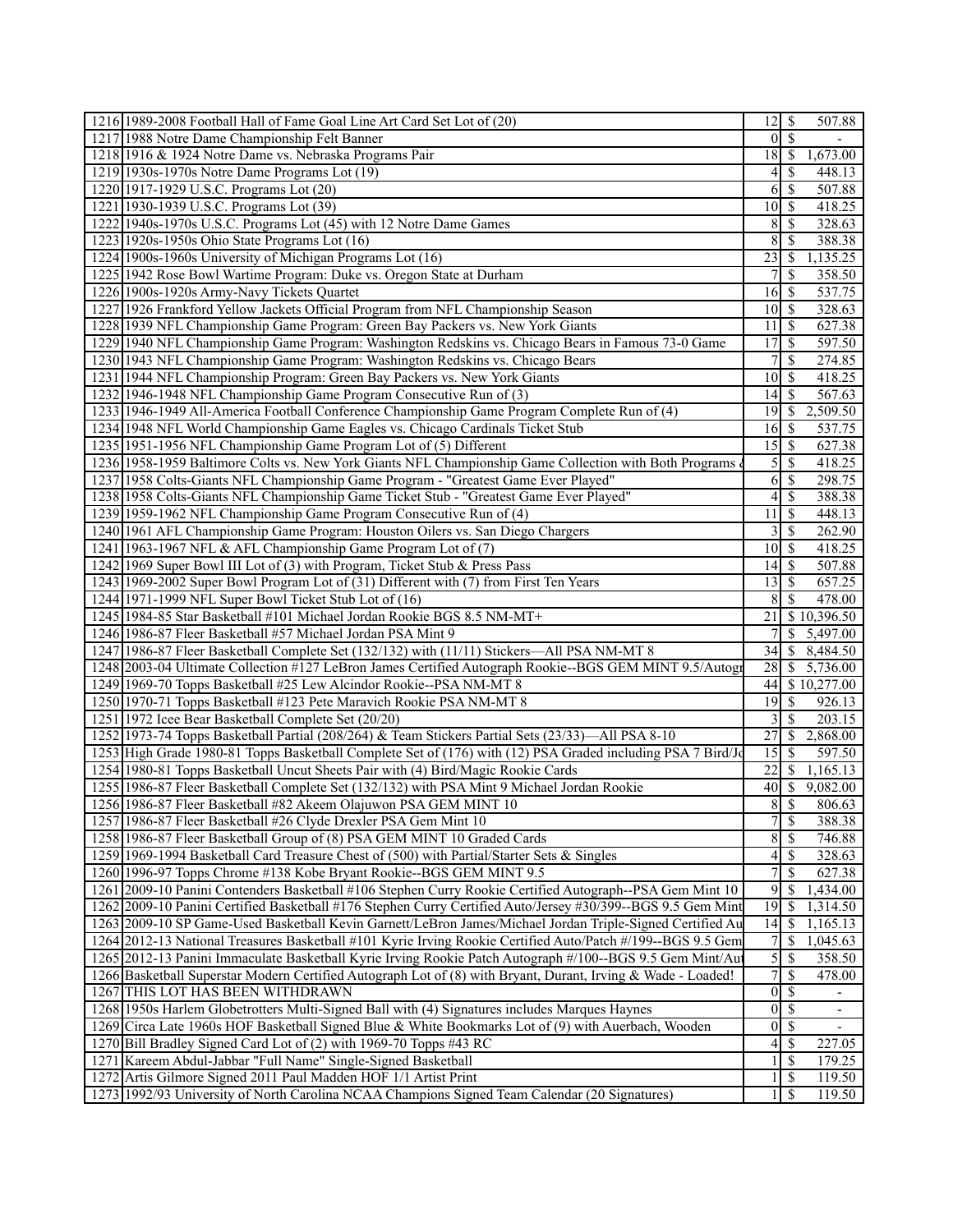| 1274 1949-1985 Basketball Publication Lot of (90) with All-Star Programs & Yearbooks                         | $6 \mid S$                         |                          | 298.75                       |
|--------------------------------------------------------------------------------------------------------------|------------------------------------|--------------------------|------------------------------|
| 1275 Alexander Ovechkin October 5, 2005 First NHL Contest Game-Used Capitals Jersey with NHL LOA - Incre     |                                    |                          | $\overline{25}$ \$ 14,340.00 |
| 1276 1952-53 Parkhurst Hockey Complete Set (105/105) with (6) Graded                                         |                                    |                          | 16 \$ 3,346.00               |
| 1277 Tremendous Bernie Parent 1973-74 Philadelphia Flyers Stanley Cup Champions Signed Game Used Postsea     | 71                                 | <sup>\$</sup>            | 956.00                       |
| 1278 1968-69 O-Pee-Chee Hockey Unopened Wax Pack--PSA NM-MT 8 [reserve met]                                  | 15 <sup>1</sup>                    | <sup>\$</sup>            | 7,289.50                     |
| 1279 1954-55 Topps Hockey Complete Set (60/60) with (3) PSA Graded Stars                                     | 17I                                | -S                       | 1,434.00                     |
| 1280 1953-55 Topps & Parkhurst Hockey Grab Bag (31) with One PSA Graded Star                                 | 12                                 | S                        | 388.38                       |
| 1281 1959-60 Parkhurst Hockey Complete Set of (50) Cards with (3) Graded                                     | $\mathcal{S}$                      | <sup>\$</sup>            | 191.20                       |
| 1282 1967-68 Topps Hockey Complete Set of (132) Cards                                                        |                                    |                          | 2,031.50                     |
| 1283 1951-1973 Topps & Parkhurst Hockey Cards (298) with Many Stars                                          | 14 <sub>1</sub>                    | <sup>\$</sup>            | 806.63                       |
| 1284 1952-1986 Hockey Shoebox Collection of (3,700+) with Many Stars                                         | 16 <sup> </sup>                    | <sup>\$</sup>            | 776.75                       |
| 1285 1974-1980 O-Pee-Chee Hockey Partial/Starter Sets (5) Plus (100) Dupes                                   | 10   S                             |                          | 388.38                       |
| 1286 1976-1984 Topps/O-Pee-Chee Hockey Complete Sets (8)                                                     | 21                                 | -S                       | 1,075.50                     |
| 1287 2005-06 Upper Deck Update Hockey #276 Sidney Crosby Rookie Certified Auto #/23--PSA Gem Mint 10         | 7 <sup>1</sup>                     | S                        | 926.13                       |
| 1288 2005-06 Ultra Sidney Crosby Rookie Certified Autograph/Jersey #/10--PSA Gem Mint 10                     | $3 \overline{\smash{)}\, \text{}}$ |                          | 358.50                       |
| 1289 2005-06 Ultimate Collection Hockey Debut Threads Sidney Crosby Certified Autograph/Jersey #/25--PSA G   | 8                                  | $\mathcal{S}$            | 537.75                       |
| 1290 2005-06 SP Authentic Hockey #181 Sidney Crosby Rookie Certified Autograph #/999--PSA Gem Mint 10        | 12                                 | <sup>\$</sup>            | 657.25                       |
| 1291 2005-06 SP Authentic Hockey #181 Sidney Crosby Rookie Certified Autograph #/999--BGS 9.5 Gem Mint/      | 6                                  | -S                       | 597.50                       |
| 1292 2015-16 Black Diamond Hockey Connor McDavid Rookie Quad Diamond Relics--BGS 9.5 Gem Mint                | 16                                 | -S                       | 1,792.50                     |
| 1293 2015-16 SPX Hockey #169 Connor McDavid Rookie Auto/Jersey #/399--BGS 9.5 Gem Mint/Auto 10               | 4 <sup>1</sup>                     | <sup>\$</sup>            | 448.13                       |
| 1294 2015-16 Exquisite Collection Hockey Connor McDavid Rookie Dual Jerseys Spectrum #/25--BGS 9.5 Gem       | $\overline{5}$                     | <sup>\$</sup>            | 328.63                       |
| 1295 2015-16 Black Diamond Hockey Connor McDavid Certified Autograph #/149--BGS 9.5/Auto 10                  | 11                                 | \$                       | 298.75                       |
| 1296 1987-88 Topps Hockey Unopened Wax Boxes (3)                                                             | 13                                 | <sup>\$</sup>            | 537.75                       |
| 1297 1988-89 Topps Hockey Unopened Wax Boxes Lot of (6)                                                      | $19$ $\sqrt{S}$                    |                          | 746.88                       |
| 1298 1980s Washington Capitals Signed Game-Used Hockey Stick Lot of (5) with Hunter                          | $0\vert S$                         |                          | $\overline{\phantom{a}}$     |
| 1299 1990s-2000s Washington Capitals Game Used Stick Lot of (24) with (21) Signed including 1991-92 Team, B  | $10$   \$                          |                          | 657.25                       |
| 1300 1990s-2000s NHL Signed/Game Used Hockey Stick Lot of (23)                                               | 1 <sup>1</sup>                     | <sup>\$</sup>            | 179.25                       |
| 1301 Philadelphia Flyers Game Used/Signed Hockey Stick Pair: Hextall & Lindros                               | 9                                  | <sup>\$</sup>            | 286.80                       |
| 1302 Eric Lindros 1990s Philadelphia Flyers Signed Game Used Black Bauer Stick                               | $\overline{2}$                     | <sup>\$</sup>            | 131.45                       |
|                                                                                                              | 9S                                 |                          |                              |
| 1303 2002-03 Stanley Cup Champion New Jersey Devils Autographed Lot of (2) with Team-Signed Stick & Brode    |                                    |                          | 274.85                       |
| 1304 Signed Hockey Card Lot of (400+) with Bourque, Gretzky, Jagr, LaFleur, Lemieux, Messier, Roy, Sakic & Y |                                    |                          | 776.75                       |
| 1305 2000 "Hockey All-Stars" Multi-Signed Book with (95) NHL HOF Signatures including Beliveau, P. Esposite  | 6                                  | <sup>\$</sup>            | 627.38                       |
| 1306 Autographed Hockey Display Lot of (3) with 1980 Olympic Team & New York Ranger Legends                  | $\overline{8}$                     | <sup>\$</sup>            | 358.50                       |
| 1307 Signed Hockey Legend Display Trio with Bourque, Greztky & Ovechkin                                      | $\mathfrak{S}$                     | \$                       | 227.05                       |
| 1308 Boston Garden Seat Display Signed by (5) Boston Bruin Greats                                            | $\mathcal{S}$                      | <sup>\$</sup>            | 298.75                       |
| 1309 Autograph Hockey Puck Lot of (86) with Bossy, T. Esposito, Hull, Jagr, Messier & Robitaille             |                                    |                          | 1,075.50                     |
| 1310 Autographed Hockey Photograph Lot of (94) with Beliveau, Brodeur, Gretzky, LaFleur & Messier            | 41                                 | <sup>\$</sup>            | 388.38                       |
| 1311 Single-Signed Hockey 8x10 Lot of (92) with HOFers including Jagr, LaFleur, Mikita & Richard             |                                    |                          | 627.38                       |
| 1312 Washington Capitals Autographed Lot of (25) with Backstrom, Jagr & Ovechkin                             | $\overline{2}$                     | <sup>\$</sup>            | 250.95                       |
| 1313 2005-06 Washington Capitals Team-Signed Jersey with (24) Signatures (full JSA) - Ovechkin Rookie Seasor | $\frac{3}{2}$                      | \$                       | 203.15                       |
| 1314 2009-10 Washington Capitals Team Signed Stick + Photo with (44) Total Signatures including Ovechkin     | $\overline{3}$                     | <sup>S</sup>             | 227.05                       |
| 1315 2010-11 Washington Capitals Team-Signed Winter Classic Replica Jersey - Full JSA                        | $\overline{2}$                     | $\overline{\mathcal{S}}$ | 191.20                       |
| 1316 Muhammad Ali Signed Simon Bull Original Oil Canvas Painting - Full JSA                                  | $\mathbf{1}$                       | \$                       | 2,151.00                     |
| 1317 Muhammad Ali Signed Oversized LeRoy Neiman Serigraph on Canvas Display                                  | $\overline{5}$                     |                          | \$2,390.00                   |
| 1318 Muhammad Ali vs. Joe Frazier II Dual Signed On-Site Madison Square Garden Fight Cardboard Display - F   | 19                                 | $\mathbb{S}$             | 2,270.50                     |
| 1319 1971 Muhammad Ali Advertising Packet with Large Autograph on 8-1/2 x 11" Sheet                          | 0                                  | $\mathcal{S}$            |                              |
| 1320 Muhammad Ali Signed 16x20 Photograph - Full JSA                                                         | 27                                 | <sup>\$</sup>            | 1,195.00                     |
| 1321 Muhammad Ali/Sonny Liston Dual-Signed Display - Full JSA                                                | 36                                 | -S                       | 1,912.00                     |
| 1322 Muhammad Ali and Opponents Signed Sheet (10 Signatures) w/Ali, Moore and Norton                         | 12                                 | \$                       | 537.75                       |
| 1323 Muhammad Ali Signed Flats Lot (5 Items)                                                                 | 95                                 |                          | 627.38                       |
| 1324 Muhammad Ali Signed Boxing Card with Full JSA                                                           | $0 \mid \text{\$}$                 |                          |                              |
| 1325 Ferdi Pacheco Original Muhammad Ali Pencil Sketch                                                       | $\overline{0}$                     | <sup>\$</sup>            |                              |
| 1326 1899 Ted Marlow vs. Tom Ireland Oversized Boxing Silk                                                   |                                    | $1 \mid$ \$              | 119.50                       |
| 1327 Rare 1910s Sol Levinson Salesman's Sample Gloves                                                        | $0\sqrt{s}$                        |                          |                              |
| 1328 1910 T220 Mecca Boxing Lot of (49) with Burns, Corbett, Dempsey & Sullivan                              | $10$ $\sqrt{5}$                    |                          | 250.95                       |
| 1329 1935 J.A. Pattreiouex Complete Set of (96) with (11) PSA Graded with PSA 7 Louis                        | $11 \mid$ \$                       |                          | 418.25                       |
| 1330 1890s-1950s Boxing Grab Bag Collection (129)                                                            |                                    |                          | 687.13                       |
| 1331 June 22, 1938 Joe Louis vs. Max Schmeling Yankee Stadium Full Ticket - PSA 4                            |                                    |                          | 418.25                       |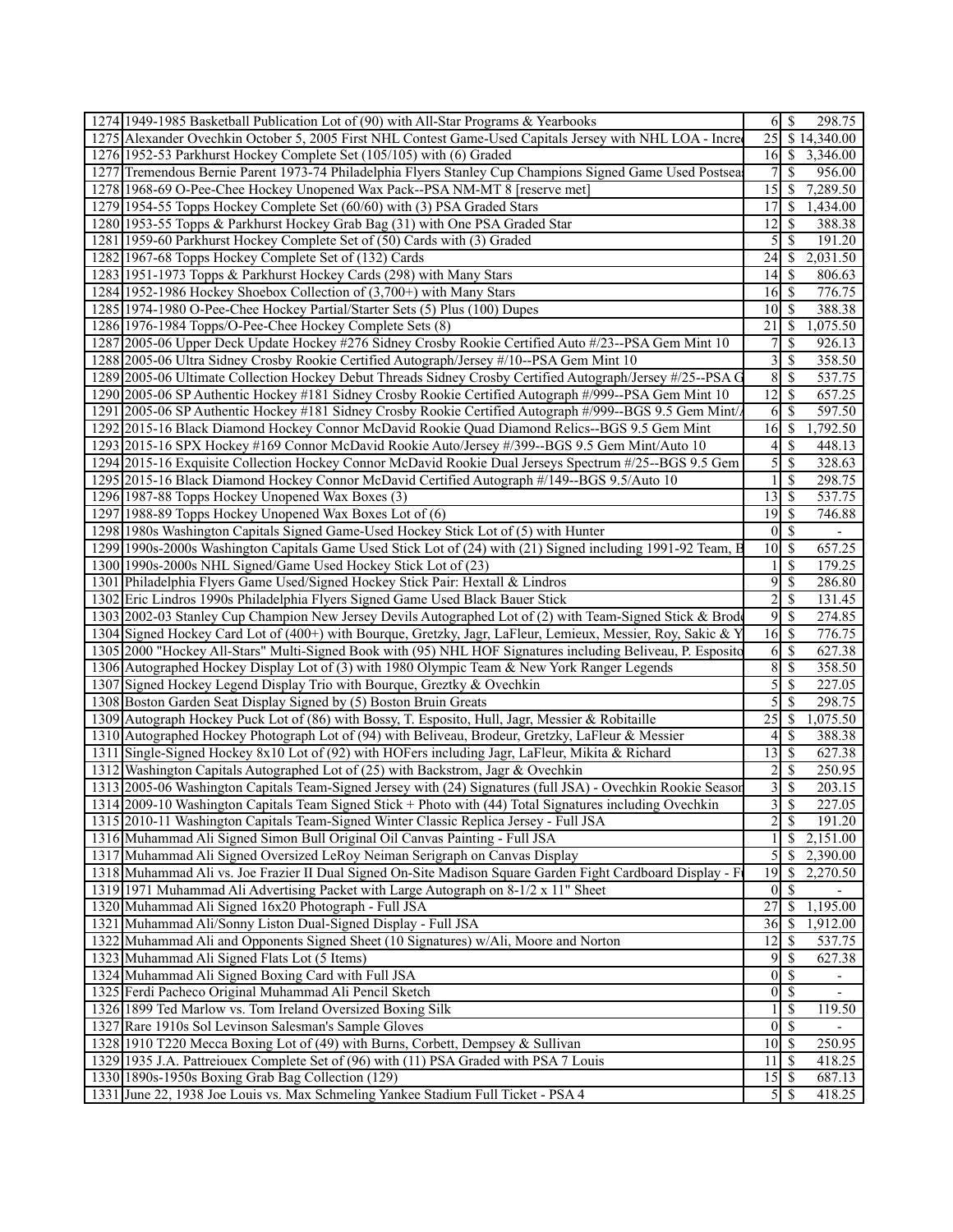| 1332 Joe Louis Lot of (5) with Military Correspondence & Carnera Fight Photo Print                            | $0 \mid \mathcal{S}$ |                                    |
|---------------------------------------------------------------------------------------------------------------|----------------------|------------------------------------|
| 1333 1960s Rocky Marciano "Our Champ" License Plate                                                           | $\overline{0}$       | <sup>\$</sup>                      |
| 1334 Ferdi Pacheco Original Boxing Promoters Pencil Sketch                                                    | $\vert 0 \vert$      | <sup>\$</sup><br>$\blacksquare$    |
| 1335 1910 Mecca T218 Golfers Series Complete Run of (6)                                                       | 4                    | <sup>\$</sup><br>262.90            |
| 1336 Early 1900s Golf Framed Photograph Display                                                               | 0                    | <sup>\$</sup>                      |
| 1337 Golfer Signed Lot of (2) with Palmer Hat & Nicklaus Pin Flag—Both JSA Certified                          | $\vert 0 \vert$      | -S                                 |
| 1338 Arnold Palmer Autograph Lot of (4)—All Individually Certified                                            | $\overline{0}$       | -S                                 |
| 1339 Golf Autograph Lot of (6) with Nelson, Nicklaus, Player & Snead—All Certified                            | 3                    | <sup>\$</sup><br>143.40            |
| 1340 Arnold Palmer Signed Golf Glove and Personal Mailing Envelope (2 Items)                                  | 10 <sup>1</sup>      | 388.38<br>8                        |
| 1341 1999 "Northern Trust Open Celebrity Tournament" Large Signed Print (50+ Signatures)                      |                      | <sup>\$</sup><br>239.00            |
| 1342 2001 "The Skins Game" Signed Golf Flag with Tiger Woods                                                  | 7                    | \$<br>478.00                       |
| 1343 Phil Mickelson Single-Signed Baseball—JSA Certified                                                      | 4                    | <sup>\$</sup><br>155.35            |
| 1344 Circa 1919 Hawaiian Souvenir Playing Cards Full Deck in Original Box - Featuring Duke Kahanamoku         | $\vert 0 \vert$      | -S                                 |
| 1345 1976 LeRoy Neiman Olympic Track Signed & Framed Artist's Proof Serigraph                                 | 6                    | \$<br>507.88                       |
| 1346 1976 LeRoy Neiman Olympic Swimmers Signed & Framed Artist's Proof Serigraph                              | 6                    | 567.63<br>-S                       |
| 1347 Tennis Hall of Famers Signed Index Cards Lot (80)                                                        |                      | <sup>\$</sup><br>239.00            |
| 1348 Killer Kowalski Photograph of George "The Animal" Steele                                                 |                      | S<br>239.00                        |
| 1349 Mario & Michael Andretti Dual-Signed Model Indy Car with Original Case                                   | 4                    | S<br>250.95                        |
| 1350 Auto Racing Greats Signed Index Cards Lot (38)                                                           | 1                    | <sup>\$</sup><br>119.50            |
| 1351 1887 Allen & Ginter N28 World's Champions Lot of (24) with Complete Boxing Subset of (10) Including S(   | 9                    | <sup>\$</sup><br>627.38            |
| 1352 1888 Allen & Ginter N29 World's Champions Lot of (6) with (1) Baseball Player                            | $\overline{7}$       | <sup>\$</sup><br>358.50            |
| 1353 1888 Allen & Ginter N43 World's Champions Card Lot of (2): Clarke & Murphy                               | 6                    | <sup>\$</sup><br>191.20            |
| 1354 1954-1956 Multi-Sport Oddball/Regional Grab Bag (51) with 1954 Dixie Lids Baseball Partial Set (13/18) & | 6                    | S<br>328.63                        |
| 1355 1950-1968 Multi-Sport Shoebox Collection of (1,452) Cards—Loaded with Hall of Famers & Stars             | 24                   | 3,585.00<br>-S                     |
| 1356 1972-1980s Multi-Sport Singles Hoard of (17,000+) Cards with Numerous Hall of Famers Including (2) Erv   | 21                   | -S<br>1,314.50                     |
| 1357 1951-1980s Multi-Sport Singles Collection (2,281) with Stars                                             | 5                    | -S<br>418.25                       |
| 1358 1951-1989 Baseball & Football Card Collection (2,178) with (40) Graded                                   | 23                   | -S<br>1,434.00                     |
| 1359 1955-1979 Multi-Sport Shoebox Collection of (1,334) Cards with Stars                                     | 2                    | S<br>191.20                        |
| 1360 1951-1996 Multi-Sport Singles Collection (881) with Stars                                                | 4                    | -S<br>215.10                       |
| 1361 1955-Modern Sports Card Collection (721) with Hall of Famers & Stars                                     | $\overline{5}$       | -S<br>328.63                       |
| 1362 1977-80 Sportscaster Hoard of (2,150+ Cards) with (15) PSA Graded Including Gretzky, Bird & Magic        | $\vert 0 \vert$      | $\mathcal{S}$                      |
| 1363 1957-1985 Topps Football & Basketball Cards (1,904) with Stars                                           | 10 <sup>1</sup>      | <sup>\$</sup><br>328.63            |
| 1364 1968-1987 Baseball & Football Wax, Cello & Rack Boxes Group of (7)                                       |                      | 1,165.13                           |
| 1365 1978-1980 Topps Multi-Sport Grocery Tray Trio                                                            | 11                   | -S<br>358.50                       |
| 1366 1970-1987 Baseball & Football Complete Sets (29) with (5) 1986 Topps Football from Vending               | 18                   | - \$<br>836.50                     |
| 1367 1975-1988 Basketball & Hockey Collection with (8) Sets & 1975-76 Topps Hockey Wax Pack                   | 12                   | -S<br>567.63                       |
| 1368 1990s-2010s Multi-Sport Wax Box & Case Lot of (16)                                                       | 10                   | 227.05<br>  S                      |
| 1369 Modern Multi-Sport Treasure Chest of (1,700+) with (104) Auto/Game-Used Inserts & Wax                    | $10$ $\sqrt{5}$      | 358.50                             |
| 1370 2007-2008 Topps Baseball, Football & Basketball Insert Hoard of (3,681) Cards with Many Hall of Famers   | 5                    | 448.13<br>-S                       |
| 1371 1900s-1940s Multi Sport Team Photos Lot (19) Including Large Cabinet-Style Examples                      | $\overline{5}$       | $\mathcal{S}$<br>448.13            |
| 1372 1950s-1960s Multi-Sport Coin and Pin Collection with Clemente, Mantle, Mays & Williams                   | 11                   | $\overline{\mathcal{S}}$<br>776.75 |
| 1373 Multi-Sport Unsigned Jersey, Jacket & Hat Lot of (62) with Mantle, Favre & Ryan Specimens                | 6S                   | 657.25                             |
| 1374 Multi-Sport Autographed Flats Lot of (10) with Mantle, T. Williams                                       |                      | 597.50                             |
| 1375 1984 Los Angeles Olympic Signed Ticket Lot of (14) with Aaron, Ali, DiMaggio, Mantle & Williams          |                      | 567.63                             |
| 1376 Multi-Sport Autographed Limited Edition Lithograph Lot of (14) with Ripken, T. Williams                  | 3                    | \$<br>537.75                       |
| 1377 Multi-Sport Hall of Fame Display Lot of (3) with Bird, Payton & T. Williams                              | 8                    | \$<br>567.63                       |
| 1378 Multi-Sport Autographed Collection of (9) with E. Manning Helmet                                         | 17                   |                                    |
| 1379 Multi-Sport Treasure Chest of (24) with (20) Signed Items including Griffey Jr. & T. Williams            | 16                   | -S<br>537.75                       |
| 1380 Multi-Sport Autographed Collection of (32) with Namath and Ripken Jr.                                    | 7                    | 956.00<br>- \$<br>\$<br>507.88     |
|                                                                                                               |                      | 627.38                             |
| 1381 Multi-Sport Memorabilia Collection of (45) with (30) Signed Items including (2) Gretzky & Ryan           | 13                   | $\mathcal{S}$                      |
| 1382 Multi-Sport Signed Flats Lot of (71) with DiMaggio/T. Williams and T. Williams                           | 11                   | -S<br>776.75                       |
| 1383 Multi-Signed Book Lot of (75) with Aaron, Chamberlain, Mays & Ripken Jr.                                 | 18                   | 1,195.00<br>  \$                   |
| 1384 Multi-Sport Autographed Flats Lot of (115) with Stars & HOFers                                           | 13                   | -S<br>507.88                       |
| 1385 1962-2009 Football and Baseball Publication Lot of (77) with Orr Signed Book                             | 5                    | <sup>\$</sup><br>227.05            |
| 1386 1940s Sports Teams Felt Emblems Hoard (1,250+)                                                           | 21                   | 1,434.00<br>-S                     |
| 1387 1940s-1950s Franklin Drake and Frank Lanning Multi-Sport Original Newspaper Artwork Lot (29 Pieces)      |                      | 358.50<br>-S                       |
| 1388 1960s-1990s Philly Sports Teams Pinbacks Lot (162)                                                       | 24                   | -S<br>926.13                       |
| 1389 Baseball & Football Unsigned West Coast Team Apparel Lot of (48) with Jerseys, Jackets & Caps            | $\frac{1}{2}$        | 8<br>358.50                        |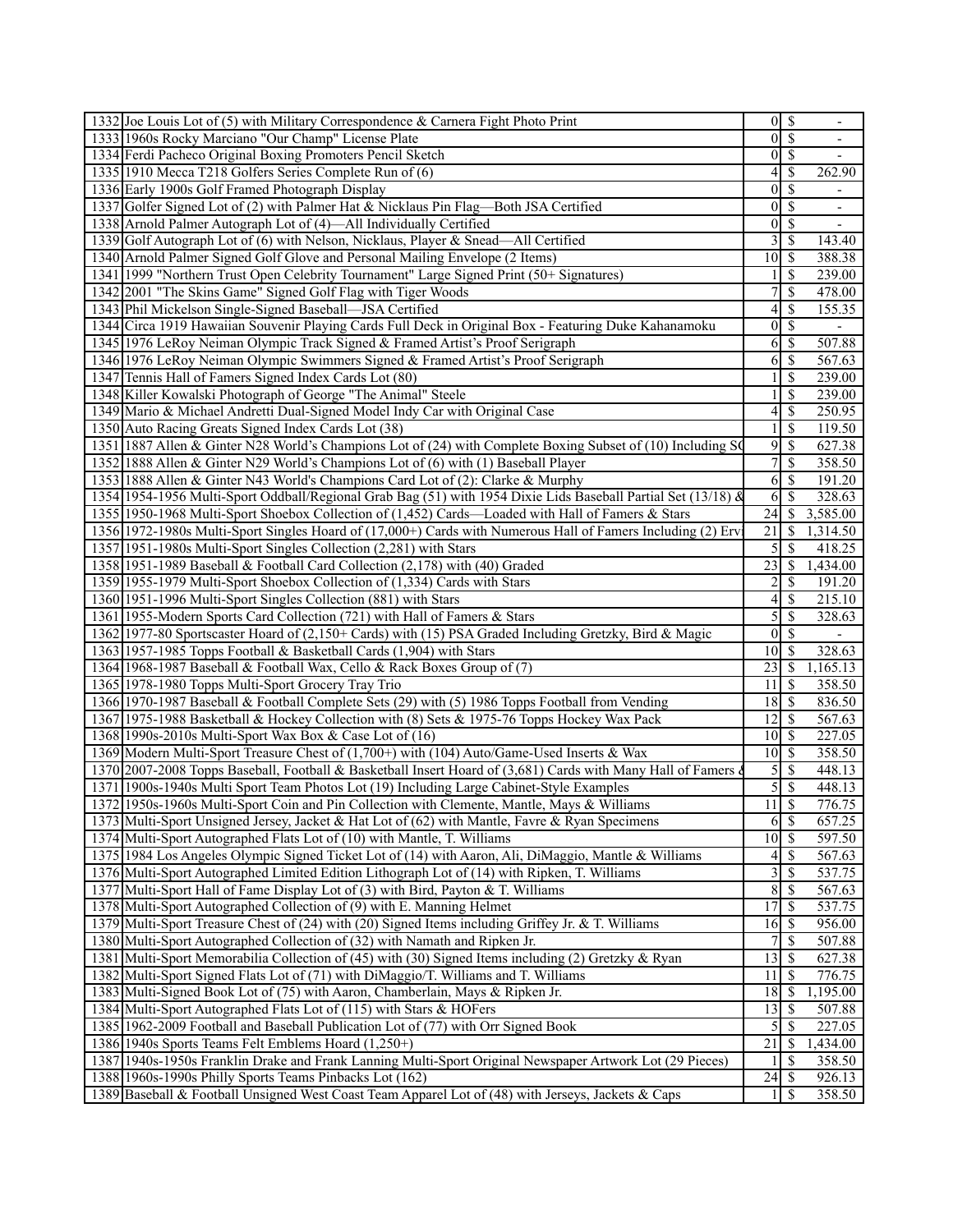|      | 1390 USC Trojans Unsigned Jersey, Jacket & Hat Lot of (36)                                                       |                         |                          | 239.00   |
|------|------------------------------------------------------------------------------------------------------------------|-------------------------|--------------------------|----------|
|      | 1391 1990s-2000s Baseball, Football and Auto Racing Press Pins Lot (17)                                          |                         | <sup>\$</sup>            | 119.50   |
|      | 1392 Multi-Sport Treasure Chest of (1000+) Items with Vintage Singles & Uncut Sheets                             | $14$ S                  |                          | 358.50   |
|      | 1393 "Orioles Number 5" Bill Williams Lithograph Lot of (102)                                                    | 6                       | $\mathcal{S}$            | 358.50   |
|      | 1394 "Camden Yards Nocturne" Edward Kasper Lithograph Collection of (82)                                         | 8                       | \$                       | 388.38   |
|      | 1395   "Ripken Still Going" Bill Williams Lithograph Lot of (64)                                                 | 4                       | S                        | 298.75   |
|      | 1396 "Ashburn Sliding Home" Andy Jurinko Lithograph Lot of (120)                                                 | 14                      | S                        | 597.50   |
| 1397 | "Philly Spring Cleanup" Bill Purdom Lithograph Collection of (106)                                               | 13                      | -\$                      | 657.25   |
|      | 1398  "Eighty Philadelphia Phillies" Andy Jurinko Lithograph Collection of (117)                                 |                         |                          | 836.50   |
| 1399 | "Dodgers Thirty-Two" Bill Williams Lithograph Lot of (132)                                                       | 8                       | \$                       | 478.00   |
|      | 1400 "Comiskey Twilight Diptych" Andy Jurinko Lithograph Collection of (112)                                     | 9                       | \$                       | 478.00   |
| 1401 | "Grand Old Griffith" Andy Jurinko Lithograph Lot of (101)                                                        | $\overline{2}$          | <sup>\$</sup>            | 250.95   |
| 1402 | "Yankees At Mets" Thomas Kolendra Lithograph Lot of (117)                                                        | 10 <sup>1</sup>         | 8                        | 478.00   |
| 1403 | "Yankees Classic Lineup" Bill Purdom Lithograph Lot of (116)                                                     | 15                      | -\$                      | 657.25   |
| 1404 | "Scooter Turning Two" Andy Jurinko Lithograph Lot of (112)                                                       | 8                       | -\$                      | 388.38   |
| 1405 | "Celebrating Cone's Perfection" Bill Purdom Lithograph Collection of (120)                                       | 12                      | S                        | 597.50   |
|      | 1406   "Rocket's Red Glare" Bill Purdom Lithograph Lot of (125)                                                  | 10                      | l \$                     | 507.88   |
| 1407 | "Sixty-Seven Red Sox" Bill Purdom Lithograph Lot of (100)                                                        | 15                      | - \$                     | 657.25   |
| 1408 | "Nomar Mr. Niceguy" Bill Purdom Lithograph Lot of (110)                                                          |                         | \$                       | 239.00   |
|      | 1409  "Amazing Ebbets Catch" Bill Purdom Lithograph Collection of (112)                                          | $\overline{c}$          | \$                       | 250.95   |
| 1410 | "Giants Six-Sixty" Bill Williams Lithograph Lot of (130)                                                         | 8                       | \$                       | 478.00   |
| 1411 | "Los Angeles Thirty-Three" Bill Williams Lithograph Lot of (131)                                                 | 7                       | \$                       | 418.25   |
| 1412 | "Still the Man" Bill Williams Lithograph Lot of (100)                                                            | 6                       | \$                       | 358.50   |
|      | 1413   "Ball Cap & Ball" James Del Grosso Lithograph Lot of (144)                                                | 8                       | -\$                      | 418.25   |
| 1414 | "Recalling the Game" Bill Williams Lithograph Collection of (131)                                                | 11                      | <sup>\$</sup>            | 537.75   |
| 1415 | "Kaline Catching Up" Andy Jurinko Lithograph Collection of (121)                                                 | 8                       | -\$                      | 418.25   |
|      | 1416  "Amazing Metrodome Catch" Bill Purdom Lithograph Collection of (125)                                       |                         | \$                       | 418.25   |
| 1417 | "Cleveland Stadium Finale" Thomas Kolendra Lithograph Collection of (159)                                        | 13                      | \$                       | 567.63   |
|      | 1418 Thirty-Four" Bill Williams Lithograph Lot of (131)                                                          | 8 <sup>1</sup>          | -\$                      | 507.88   |
|      | 1419 "Rebirth in Cincinnati" Bill Purdom Lithograph Lot of (138)                                                 | 7                       | \$                       | 388.38   |
|      | 1420 "Fulton County Classic" Thomas Kolendra Lithograph Lot of (120)                                             | 5                       | \$                       | 388.38   |
| 1421 | "Rebirth in Houston" Bill Purdom Lithograph Collection of (113)                                                  | 7                       | $\mathcal{S}$            | 388.38   |
| 1422 | "Mariners Playoff Payoff" Bruce Becker Lithograph Lot of (114)                                                   | 7                       | \$                       | 418.25   |
|      | 1423   "Still Starring Ichiro" Bill Williams Lithograph Collection of (128)                                      | 10                      | \$                       | 537.75   |
|      | 1424 "Seventh at Pebble" Charles Malzenski Lithograph Lot of (103)                                               | 6                       | - \$                     | 388.38   |
|      | 1425 1910-1912 T68 Heroes of History/Men of History Complete PSA Graded Two Series Set of (100)--#5 on Rea       | 12                      | -\$                      | 1,673.00 |
|      | 1426 1911 T99 Sights & Scenes Complete PSA Graded Set of (50)--#4 on Registry                                    | 8                       | <sup>\$</sup>            | 836.50   |
|      | 1427 1938 R69 Gum, Inc. "Horrors of War" Near Set (287/288) Including Numerous High Grade Examples               |                         |                          | 6,333.50 |
|      | 1428 1956-1975 Presidents/Great Americans PSA Graded Collection with 1956 Topps Presidents Set-+#13 on Reg       | $10 \mid S$             |                          | 1,135.25 |
|      | 1429 1880s N-Card Non-Sport Tobacco Lot of (43) Lillian Russell                                                  | $\overline{2}$          | \$                       | 250.95   |
|      | 1430 1890 N570 Monarch Tobacco "American Indians" Complete SGC-Graded Set (4/4) w/Matched Trade Card I           |                         | 7s                       | 227.05   |
|      | 1431 1889-1894 Non-Sport Tobacco Album Lot of (5)                                                                | $16 \,$ \$              |                          | 478.00   |
|      | 1432 1880s-1890s Allen & Ginter/Duke Non-Sport Albums Lot of (6)                                                 | 8 <sup>1</sup>          | $\overline{\mathcal{S}}$ | 418.25   |
|      | 1433 1898-1945 Military/War Non-Sport Album Lot of (7)                                                           |                         | $0 \mid S$               |          |
|      | 1434 1935 Mickey Mouse Picture Card Album Vol. 1--Rare and Attractive                                            | $\overline{\mathbf{3}}$ | $\mathcal{S}$            | 167.30   |
|      | 1435 1910s Tobacco Silks Collection (67 Different) - Featuring Indians and Actresses                             | 7                       | S                        | 131.45   |
|      | 1436 1920s-1930s Non-Sport Movie Star Albums Lot of (4) with Complete/Near Card Sets                             | 4                       | -S                       | 155.35   |
|      | 1437 1930s-1960s Non-Sport Shoebox Lot of (900+)                                                                 | 14                      | -\$                      | 1,792.50 |
|      | 1438 1941-1955 Topps/Gum Inc. Non-Sport Singles Lot of (474) with Keys & Short Prints                            | 9                       | <sup>\$</sup>            | 567.63   |
|      | 1439 1941-1957 Non-Sport Aviation/Space Card Collection of (499) with Jets, Wings & Skybirds                     | $\mathfrak{S}$          | <sup>5</sup>             | 448.13   |
|      | 1440 1880s-1980s Non-Sports Singles Collection of (394) Cards                                                    | 6                       | $\mathcal{S}$            | 298.75   |
|      | 1441   1950-51 Jiggleys Collection of (33) with R775-2 Military Series Complete Set of (30), Display Box, Wax Pa | 3                       | \$                       | 143.40   |
|      | 1442 1952 Topps "Look 'N See" Near Set (109/135) Including 37 Graded Cards                                       | $16 \mid$ \$            |                          | 866.38   |
|      | 1443 1953 Skelly Gas Space Fleet Complete PSA Graded Set of (24)--#5 on Registry                                 | 19                      | \$                       | 956.00   |
|      | 1444 1953-1964 Topps Non-Sport Card Complete/Near/Partial Set Lot of (3)                                         | $10\vert S$             |                          | 478.00   |
|      | 1445 1955 Topps "Rails and Sails" Complete Set (200) with Numerous High Grade Examples                           | 37                      | -\$                      | 3,465.50 |
|      | 1446 1956 Topps Davy Crockett Near/Partial Set Lot of (2) with (79/80) Orange-Back & (54/80) Green-Back          | 15                      | -\$                      | 657.25   |
|      | 1447 1957 Topps "Robin Hood" PSA-Graded Complete Set (60)--#6 on Registry                                        | 15                      | \$                       | 1,314.50 |
|      |                                                                                                                  |                         |                          |          |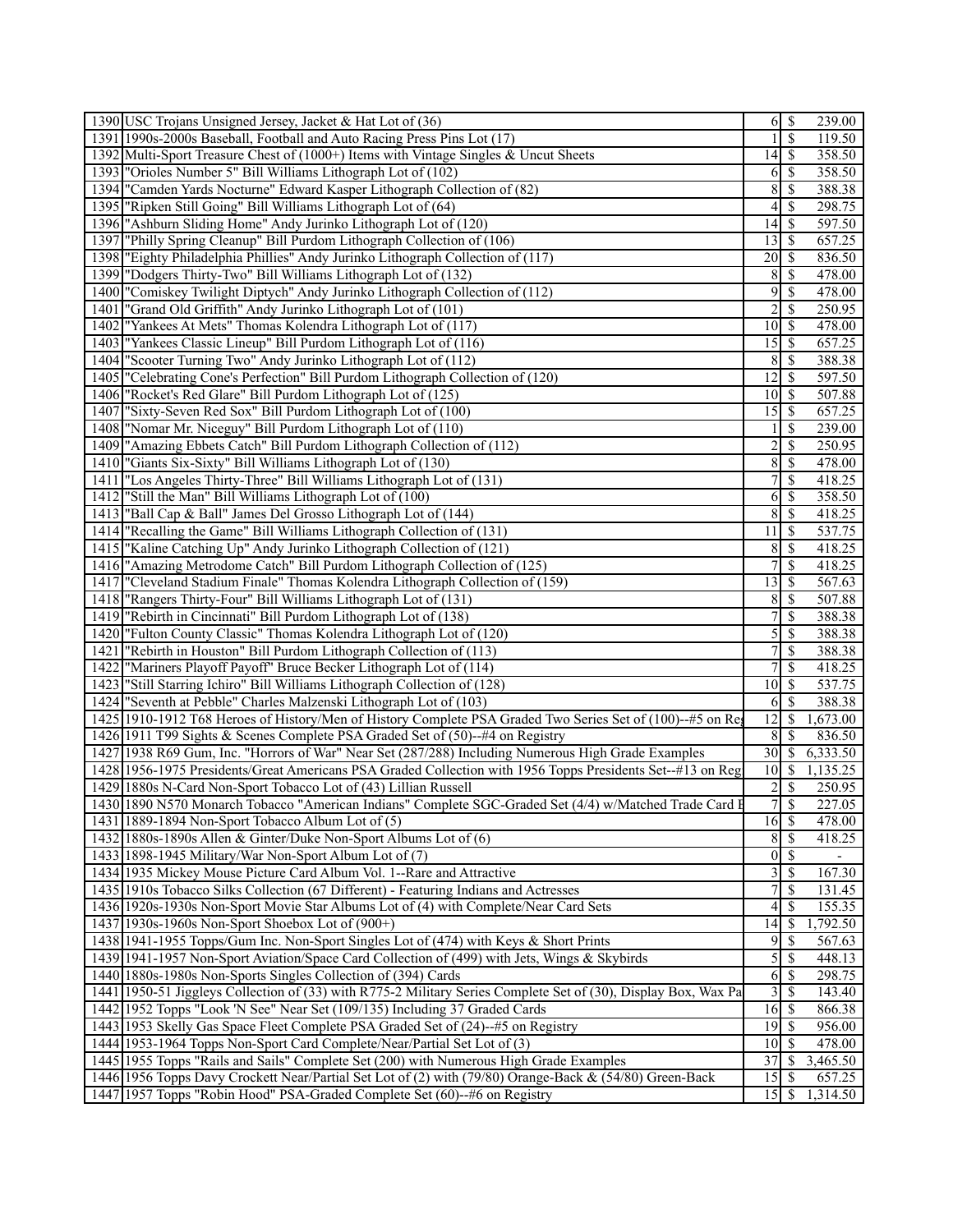|      | 1448 1952-1966 Non-Sport Complete Sets Lot of (4) with 1957 Topps Space Cards                                  | $28$   \$                     |                          | 1,135.25                 |
|------|----------------------------------------------------------------------------------------------------------------|-------------------------------|--------------------------|--------------------------|
|      | 1449 1958 Topps Zorro Complete Set of (88)                                                                     | 14                            | -S                       | 537.75                   |
|      | 1450 1950s-1960s Topps and Anglo Confectionery "Tarzan" Complete Sets (3) Plus Wrappers and 3-D Glasses        | 17                            | $\mathcal{S}$            | 1,015.75                 |
|      | 1451 1956 Topps "Roundup" Near Set and 1966 Leaf "Good Guys and Bad Guys" Partial Set Including 76 PSA G       | 8                             | <sup>\$</sup>            | 687.13                   |
|      | 1452 1959 Fleer "Three Stooges" #63 Checklist Card - SGC 20 FR 1.5                                             | 8                             | -\$                      | 274.85                   |
|      | 1453 1961 Leaf Famous Discoveries and Adventures High Grade Complete Set of (50)                               |                               | <sup>\$</sup>            | 179.25                   |
|      | 1454 1962 Topps "Civil War News" High Grade Complete Set (88) Plus Currency Set (17)                           | 24                            | S                        | 1,195.00                 |
|      | 1455 1955-1978 Non-Sports Sets/Singles/Pack Collection with 1963 Astronaut 3-D Cards                           | 26                            | -S                       | 926.13                   |
|      | 1456 1963 Monster Magic Action Collection with Complete Boxed Set, (8) Unopened Packs & Display Poster         | 4                             | -\$                      | 215.10                   |
|      | 1457 1963 Krun-Chee Space Coins Near Set (45/60) with Original Seven Astronauts & (3) Rare Capsule Display     | 9                             | $\mathcal{S}$            | 262.90                   |
|      | 1458 1953-1972 Bowman, Topps and Others Non-Sport Complete Sets Lot (9)                                        | 23                            | <sup>\$</sup>            | 2,270.50                 |
|      | 1459 1964-1967 Topps Hot Rods Set Lot of (2) with (1) Complete Set of (66) Gray Backs & (1) Near Set of (62/6  | 8                             | -S                       | 388.38                   |
|      | 1460 1966 Topps Batman Series A Red Bat PSA Graded Near Set of (37/44)—All 7s, 8s, & 9s                        | 8                             | $\mathcal{S}$            | 657.25                   |
|      | 1461 Rare 1967 Topps Block Heads Display Box & Near Set of (10/12)                                             | 7                             | \$                       | 227.05                   |
|      | 1462 1930s-1970s Non-Sport Singles Lot of (116) with (27) Graded Including (9) 1/1 Fleer Back-Slapper Stickers | 3                             | \$                       | 203.15                   |
|      | 1463 1973-1980 Non-Sport Singles Collection of (2,448) Cards with Many Star Wars                               | 5                             | $\mathbb{S}$             | 286.80                   |
|      | 1464 Garbage Pail Kids Series 1-15 Collection with Sets, Singles & Packs                                       | 27                            | S                        | 1,195.00                 |
|      | 1465 Exceptional General George Armstrong Custer 1873 Signed Check - PSA/DNA Authentic [reserve not met]       | $\overline{2}$                | S                        | $\blacksquare$           |
|      | 1466 Superb "Buffalo Bill" Cody 1894 Signed Check in Framed Display with Cabinet Photo - PSA/DNA Authenti      | 2                             | \$                       | $\overline{\phantom{a}}$ |
|      | 1467 1885 J.P. Morgan Signed Check with Full JSA                                                               | 15                            | -\$                      | 1,165.13                 |
|      | 1468 Thomas A. Edison Signed Photo with Full JSA                                                               | 7                             | \$                       | 806.63                   |
|      | 1469 1953 Playboy Magazine Vol. 1 No. 1 First Issue Rare Red Star Version with Marilyn Monroe                  | 8                             | $\mathbb{S}$             | 2,270.50                 |
|      | 1470 2006 American Buffalo 1 Oz. Gold Proof Coin in Original Box                                               | 6                             | -S                       | 1,553.50                 |
|      | 1471   1863 Confederate General W.C. Wickham Signed Letter with J.E.B. Stuart Content--Full JSA                | $\mathbf{0}$                  | -\$                      | $\overline{\phantom{0}}$ |
|      | 1472 1880 Alexander Gardner Signed Check with Full JSA                                                         | $\mathbf{0}$                  | $\overline{\mathcal{S}}$ | $\overline{\phantom{a}}$ |
|      | 1473 Benjamin Harrison 1893 Signed Postmaster Commission                                                       | 5                             | \$                       | 286.80                   |
|      | 1474 1927 Thomas Edison Signed Edison Phonograph Distributing Co. Board Document with Full JSA                 | 16                            | -\$                      | 746.88                   |
|      | 1475 1927 Admiral Richard E. Byrd Signed Letter Lot of (2)--Both Full JSA                                      | 2                             | \$                       | 250.95                   |
|      | 1476 Interesting Dalai Lama Signed Photos Lot (7) - From the Arthur Kaufmann Collection                        | 8                             | \$                       | 507.88                   |
|      | 1477 1860s General George A. Custer E.&H.T. Anthony/Mathew Brady CDV Photo-SGC 10 PR 1                         | 3                             | -\$                      | 537.75                   |
|      | 1478 1860s Stonewall Jackson Civil War Era CDV Photo--SGC Authentic                                            | 5                             | \$                       | 286.80                   |
|      | 1479 1870s Major General Abner Doubleday E.&H.T. Anthony/Mathew Brady CDV Photo--SGC Authentic                 | 5                             | $\mathcal{S}$            | 418.25                   |
|      | 1480 Late 1800s Annie Oakley Stacy Studio Cabinet Photograph - SGC 40                                          | 9                             | $\mathcal{S}$            | 717.00                   |
| 1481 | [1929-1955 Famous People Letterhead Lot of (15) with Jack Dempsey & Ringling Bros.                             | $\boldsymbol{0}$              | \$                       | $\overline{\phantom{a}}$ |
|      | 1482   1930s-1980s Eclectic Americana-Themed Matchbook Covers (1,600+) w/Numerous "World's Fair" Example       |                               | <sup>\$</sup>            | 119.50                   |
|      | 1483 Early Marlon Brando 1947 Signed Album Page                                                                | 14                            | \$                       | 806.63                   |
|      | 1484 James Stewart Signed Flats Lot (6 Items) with Two "Harvey" Original Drawings                              | 5                             | \$                       | 328.63                   |
|      | 1485 Gerald Ford Signed Photo Display with PSA/DNA Certification + 1934 Senior Year Michigan Ticket Stub       |                               | \$                       | 119.50                   |
|      | 1486 Bill & Hillary Clinton Autograph Cut Lot of (2)—Both PSA/DNA Graded Authentic                             | 5                             | \$                       | 298.75                   |
|      | 1487 Hillary Clinton Autographed New York Yankees Baseball Cap—JSA Certified                                   | 19                            | \$                       | 597.50                   |
|      | 1488 Hillary Clinton Signed First Edition Autobiography Book with Tough Full Name Signature—Full JSA           |                               |                          | 328.63                   |
|      | 1489 Donald Trump Signed First Edition Crippled America Book-JSA Certified                                     | $5 \overline{\smash{)}\,}$    |                          | 167.30                   |
|      | 1490 Donald Trump Autographed \$1 Bill-JSA Certified                                                           | $10\overline{\smash{)}\,}$ \$ |                          | 239.00                   |
|      | 1491 THIS LOT HAS BEEN WITHDRAWN                                                                               | $\overline{0 S}$              |                          |                          |
|      | 1492 Astronaut Alan Shepard Single Signed Baseball                                                             | 11                            | S                        | 358.50                   |
|      | 1493 Tip O'Neill Single-Signed OAL Brown Baseball - Full JSA                                                   | $\overline{\mathbf{c}}$       | \$                       | 143.40                   |
|      | 1494 Babe Ruth 11x14 Photo Lot of (2)--Both Signed by Photographer Joe Roberts                                 | $\overline{3}$                | -S                       | 95.60                    |
|      | 1495 Franklin D. Roosevelt Photo Lot of (3) with First Pitch Scenes                                            | $0$ s                         |                          | $\blacksquare$           |
|      | 1496 Photographer Joe Roberts Signed Lot of (3) Washington Senators 11x14 Prints                               | 1                             | $\mathcal{S}$            | 59.75                    |
|      | 1497 1954 Playboy Magazine Vol. 1 No. 2 Second Issue with First Appearance of Rabbit & de Dienes Photos        | $\overline{3}$                | $\mathcal{S}$            | 597.50                   |
|      | 1498 1954 Playboy Magazine Vol. 1 No. 3 Third Issue with First Two-Page Playmate Centerfold                    | $\overline{c}$                | \$                       | 328.63                   |
|      | 1499 1955 Playboy Magazine Vol. 2 No. 2 with Bettie Page Centerfold Plus Tina Louise & Eartha Kitt             | 2                             | -S                       | 328.63                   |
|      | 1500 1950s Lionel Train Set with Seaboard Diesel Engine                                                        | 16                            | S                        | 507.88                   |
|      | 1501 1960s Beatles Lot of (3) with Rare Swan Red Label She Loves You 45RPM Record                              | 6                             | -\$                      | 149.38                   |
|      | 1502 1960s British Invasion 45RPM Record Collection of (43) with The Beatles & The Stones                      | 2                             | -S                       | 131.45                   |
|      | 1503 Psychedelic '60s 45RPM Hit Record Lot of (52)                                                             | $\overline{5}$                | S                        | 167.30                   |
|      | 1504 1960s-1970s Sensational Big Hit 45RPM Record Collection of (40) with The Monkees                          | $\overline{\mathbf{3}}$       | $\mathcal{S}$            | 143.40                   |
|      | 1505 1966 Beatles Final Concert Tour Full/Stub Lot of (3) with San Francisco                                   |                               |                          | 567.63                   |
|      |                                                                                                                |                               |                          |                          |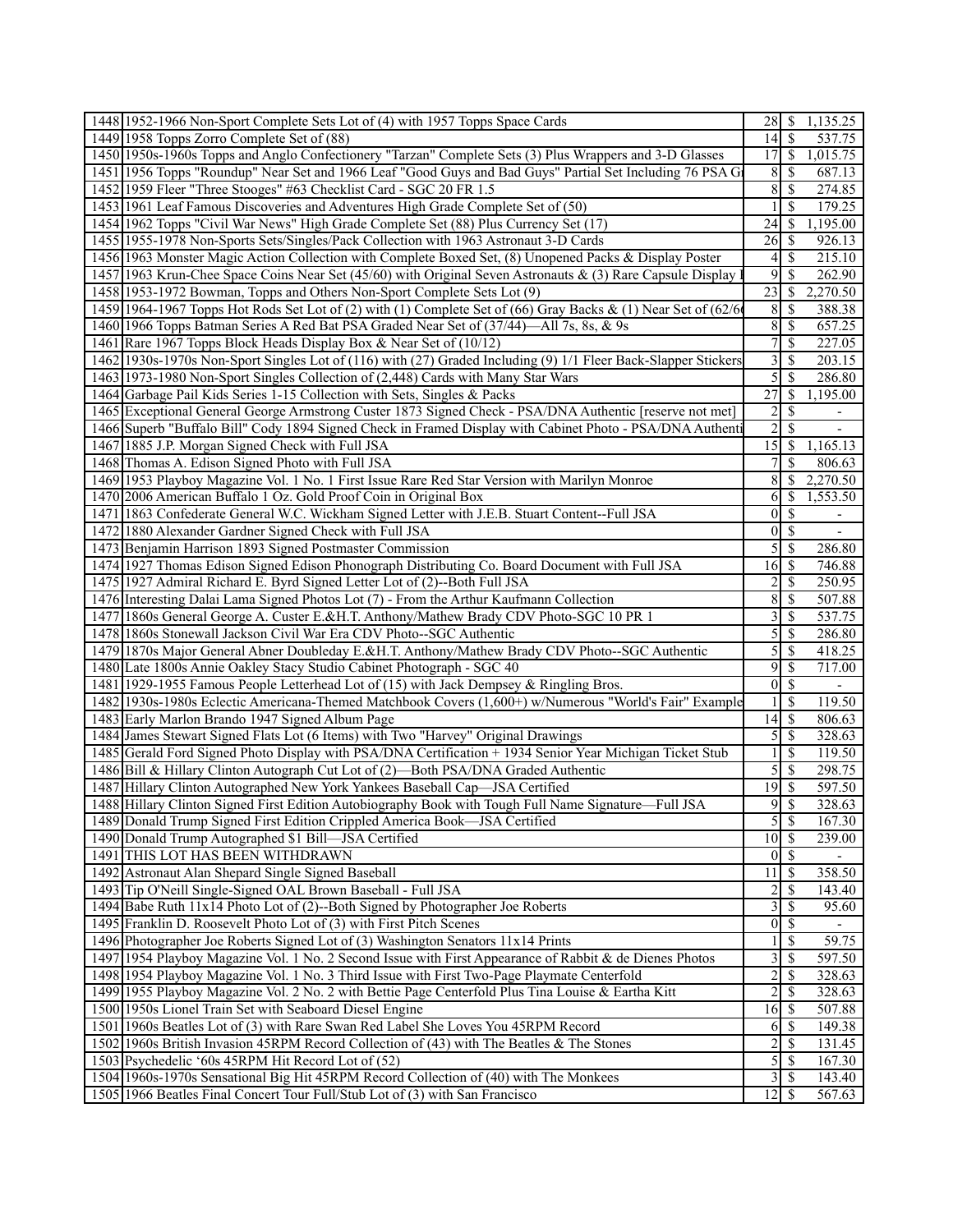| 1506 1969 Woodstock Festival Framed Ticket Display with All (3) Different Day Tickets                       |                            | $3 \mid$ \$                 | 358.50                      |  |
|-------------------------------------------------------------------------------------------------------------|----------------------------|-----------------------------|-----------------------------|--|
| 1507 1969 Woodstock Concert Sunday Full Unused Ticket                                                       |                            | $3$ \ $\sqrt{3}$            | 143.40                      |  |
| 1508 Dierks Bentley Signed Acoustic Guitar-PSA/DNA Certified                                                |                            | -S                          | 119.50                      |  |
| 1509 Alan Jackson Autographed Fender Acoustic Guitar-PSA/DNA Certified                                      | 61                         | -S                          | 161.33                      |  |
| 1510 The Band Perry Autographed Fender Acoustic Guitar—PSA/DNA Certified                                    |                            | $0 \mid \mathcal{S}$        |                             |  |
| 1511 Country Music Star Autograph Lot of (5) with (4) Pickguards & (1) CD Display—All Certified             |                            | $01$ s                      |                             |  |
| 1512 Carrie Underwood & Vince Gill Autograph Display with Individual Signature Authentication               |                            | $01$ s                      |                             |  |
| 1513 Hard Rock Café U.S. & International Pin Lot of (330+) Mostly Different                                 | $\overline{29}$ \$         |                             | 956.00                      |  |
| 1514 1992-2014 Baseball Commemorative Silver Coin Lot of (4)                                                | 81                         | -S                          | 358.50                      |  |
| 1515 Virgil Ross Signed Original Bugs Bunny Looney Tunes Color Sketch                                       |                            | S                           | 239.00                      |  |
| 1516 Animation Art Original and LE Serigraph Cel Lot of (13) with Betty Boop Chicago Cubs Display           | 6 <sup>1</sup>             | <sup>\$</sup>               | 478.00                      |  |
| 1517 Disney Animation LE Serigraph Cel Lot of (19) with Mural of Memories                                   |                            | $9$ $\sqrt{3}$              | 507.88                      |  |
| 1518 1955 Captain Gallant #1 Issue Comic Book Factory Case                                                  | 5 <sup>1</sup>             | -S                          | 286.80                      |  |
| 1519 1950s-1970s Gold/Silver/Bronze Age Graded Comic Book Lot of (20) with Superman                         |                            | $3$ \ $\sqrt{3}$            | 262.90                      |  |
|                                                                                                             |                            |                             |                             |  |
| 1520 1977-1986 Star Wars Comic Book Complete Run of (107) with (13) Graded Including First (10) Issues      | 22                         | <sup>S</sup>                | 1,434.00                    |  |
| 1521 1967 Gold Key Star Trek #1 Inaugural Issue Comic Signed by Shatner--CBCS 4.5                           | $\Omega$                   |                             | 1,314.50                    |  |
| 1522 1980 Marvel Star Trek The Motion Picture #1 Issue Comic Book Signed by Shatner--CBCS 8.5               |                            | -S                          |                             |  |
| 1523 1980 Spectacular Spider-Man #48 Comic Book Signed by Stan Lee--CBCS 4.5, PSA/DNA & Excelsior Cert      |                            | S                           | 119.50                      |  |
| 1524 1981 Spectacular Spider-Man #61 Signed by Stan Lee with Excelsior Sticker--CBCS 6.0                    |                            | -S                          | 119.50                      |  |
| 1525 Stan Lee Signed Item Lot of (2)—Both PSA/DNA Certified                                                 |                            | $4\sqrt{3}$                 | 155.35                      |  |
| 1526 2010 X-Men: Curse of the Mutants-Storm and Gambit #1 Comic Signed by Taylor Kitsch-CGC 9.8             |                            | \$                          | 59.75                       |  |
| 1527 2010 Superman #700 Anniversary Issue Comic Book Signed by Kate Bosworth & Brandon Routh--CGC 9.8       | $\Omega$                   | -S                          |                             |  |
| 1528 1909-11 T206 White Borders Walter Johnson (Portrait)--SGC 40 VG 3                                      | 21                         | <sup>S</sup>                | 1,314.50                    |  |
| 1529 1909-11 Colgan's Chips Ty Cobb SGC 30 Good 2                                                           |                            | $6 \mid$ \$                 | 358.50                      |  |
| 1530 1915 Baseball Magazine Honus Wagner Premium BVG EX-MT 6--First Known Graded                            | $10\overline{\smash{)}\,}$ |                             | 537.75                      |  |
| 1531 1934 Goudey Baseball #61 Lou Gehrig SGC 30 Good 2                                                      |                            | 24S                         | 1,045.63                    |  |
| 1532 1939 Play Ball #26 Joe DiMaggio SGC Authentic                                                          |                            |                             | 448.13                      |  |
| 1533 1948-49 Leaf Baseball #3 Babe Ruth SGC 20 Fair 1.5                                                     | 12                         |                             | 537.75                      |  |
| 1534 1948 Bowman Baseball Complete Set (48/48) with (4) SGC Graded Hall of Famers                           | $\overline{32}$            | S.                          | 2,390.00                    |  |
| 1535 1949 Bowman Baseball Near Set (236/240) Plus (6) Variations with (10) SGC Graded Keys                  | 22                         |                             | $\overline{\$}$ 3,704.50    |  |
| 1536 1949 Bowman Baseball #33 Warren Spahn SGC 88 NM-MT 8--None Better                                      |                            | -S                          | 328.63                      |  |
| 1537 1949 Bowman Baseball #224 Satchel Paige High Number Rookie SGC 45 VG+ 3.5                              |                            | $17$ $\sqrt{S}$             | 1,045.63                    |  |
| 1538 1949-1955 Bowman Baseball Graded Hall of Fame Group of (6) with Mays & Williams                        |                            | 81 S                        | 627.38                      |  |
| 1539 1949-1966 Topps & Bowman Baseball PSA Graded Hall of Famers (8)                                        |                            | <sup>\$</sup>               | 806.63                      |  |
| 1540 1951 Bowman Baseball #305 Willie Mays High Number Rookie--SGC 60 EX 5                                  |                            |                             | $\overline{22}$ \$ 3,704.50 |  |
| 1541 1951 Bowman Baseball #305 Willie Mays Rookie High Number--SGC Authentic                                |                            |                             | 1,673.00                    |  |
| 1542 1951 Bowman Baseball Graded NM 7 to Mint 9 Cards (12) with Reese                                       |                            |                             | 8 \$ 1,015.75               |  |
| 1543 1947-1966 Exhibit Baseball Card Lot of (211)                                                           | $17\overline{\smash{)}\,}$ |                             | 627.38                      |  |
| 1544 1954 Topps Baseball Starter Set of (132/250) Cards with Aaron, Banks & Kaline Rookies                  |                            | $15\overline{\smash{)}\,}$  | 1,553.50                    |  |
| 1545 1954 & 1955 Bowman Baseball Partial Set Pair                                                           |                            |                             | 806.63                      |  |
| 1546 1909-1960s Baseball Balance of Collection Lot of (14) with HOF Cards                                   |                            | $4\vert$ \$                 | 298.75                      |  |
| 1547 1954-1957 Milwaukee Braves Regional Card Group of (30) with Johnston Cookies & Spic N Span             |                            |                             | 203.15                      |  |
| 1548 1954 Red Heart Dog Food Group (6) with Mantle                                                          |                            | 8S                          | 250.95                      |  |
| 1549 1954 Topps Baseball PSA EX 5 Graded Hall of Famers (5) with Both Williams & Kaline                     |                            | $15 \overline{\smash{)}\,}$ | 926.13                      |  |
| 1550 1954 Wilson Franks Ray Jablonski SGC 40 VG 3                                                           | 13                         | - \$                        | 358.50                      |  |
|                                                                                                             |                            |                             |                             |  |
| 1551 1955 Topps Baseball #164 Roberto Clemente Rookie SGC 40 VG 3                                           | $10\vert S$                |                             | 776.75                      |  |
| 1552 1955 Topps Baseball Double Headers Partial Set (45/66) Folders with (4) SGC Graded Keys                |                            | $17$ $\sqrt{ }$             | 1,105.38                    |  |
| 1553 1956 Topps Baseball #30 Jackie Robinson & #33 Roberto Clemente PSA EX-MT 6 Graded Pair                 | 6                          | -S                          | 507.88                      |  |
| 1554 1956 Topps Baseball #135 Mickey Mantle (Gray Back) SGC 86 NM+7.5                                       |                            |                             | $31 \quad $4,899.50$        |  |
| 1555 Massive 1933-1980 Baseball Shoebox Collection of (6,264)—Absolutely Loaded with Hundreds of Hall of I  |                            |                             | 50 \$ 7,289.50              |  |
| 1556 1951-1973 Topps & Bowman Baseball Shoebox Collection (1,085)—Loaded with Hall of Famers & Stars        |                            | $\overline{26}$ \$          | 2,390.00                    |  |
| 1557   1960 Topps Baseball High-Grade Cards (144) from Variety Shop Find with Yastrzemski RC—Includes (4) R |                            | $13 \mid$ \$                | 746.88                      |  |
| 1558 1961-1968 Baseball Shoebox Collection (1,306) with Many Hall of Famers & Stars                         |                            |                             | $20 \mid $2,509.50$         |  |
| 1559 1956 & 1957 Topps Baseball Partial Set Pair                                                            |                            |                             | 1,314.50                    |  |
| 1560 1957 Topps Baseball Checklist Group of All (3) Issued--Checked & Erased                                |                            | $15$ $\sqrt{5}$             | 627.38                      |  |
| 1561 1958 & 1959 Topps Baseball Near & Starter Sets                                                         |                            |                             | $23 \mid 12,031.50$         |  |
| 1562 1957-1974 Topps Baseball Hall of Fame Rookies (6)--All PSA NM 7                                        |                            |                             | $10 \mid $1,912.00$         |  |
| 1563 1957-1979 Topps Baseball Collection (3,200+) with Stars                                                |                            | $4\,$ \ $\sim$              | 274.85                      |  |
|                                                                                                             |                            |                             |                             |  |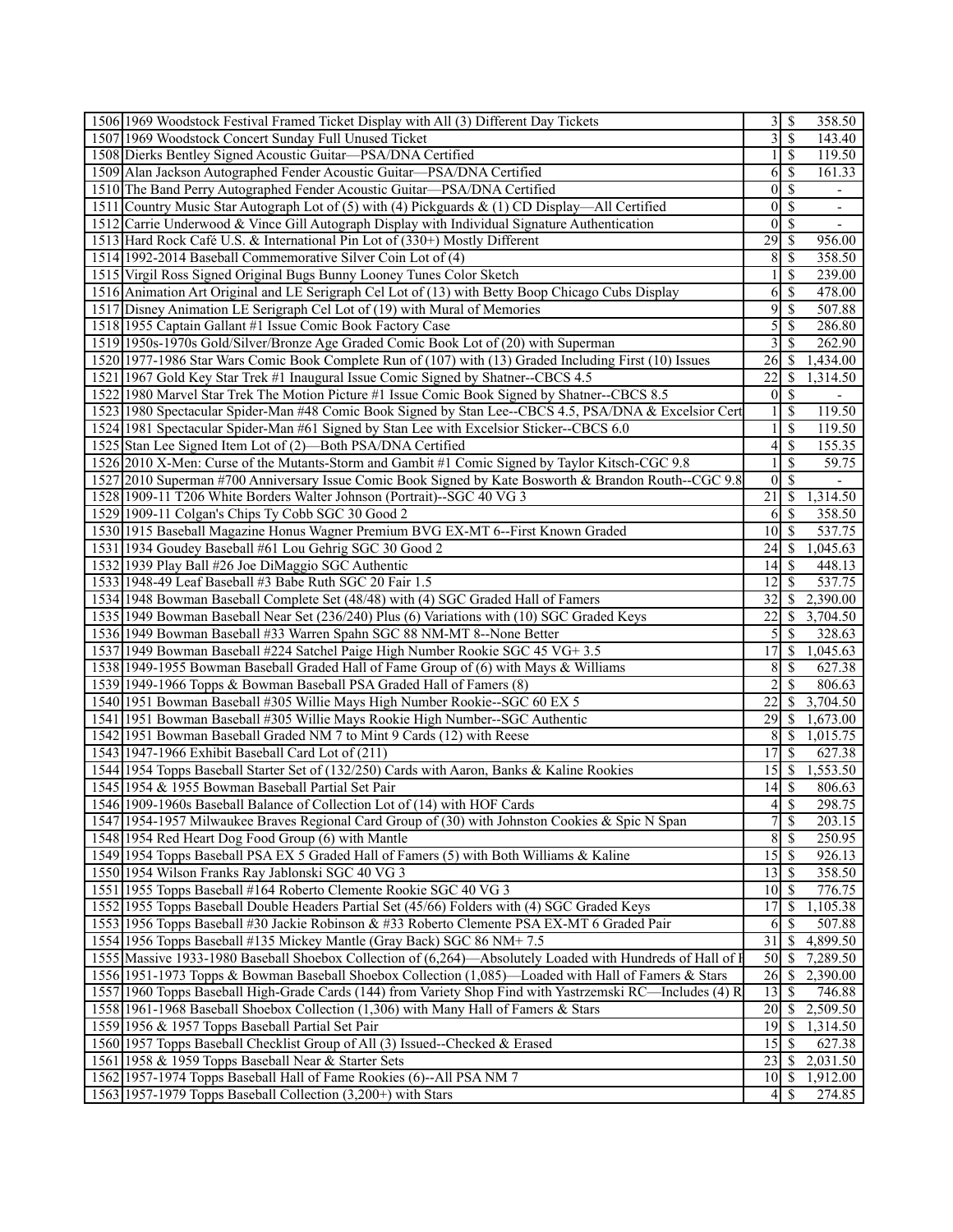| 1564 1961 Topps Baseball Mint 9 to Gem Mint 9.5 Graded Cards (6)                                              | $\vert 4 \vert$            | $\mathcal{S}$       | 215.10                             |
|---------------------------------------------------------------------------------------------------------------|----------------------------|---------------------|------------------------------------|
| 1565 1961 Topps Baseball #98 Checklist (Red Letters) Variation--PSA NM 7                                      | 2                          | <sup>\$</sup>       | 131.45                             |
| 1566 1962 Topps Baseball Hall of Fame/Star PSA 5-7 Graded Trio with Clemente, Koufax & Maris                  | 8                          | <sup>\$</sup>       | 358.50                             |
| 1567 1963 Topps Baseball #537 Pete Rose High Number Rookie PSA NM 7                                           | 17                         | S                   | 2,629.00                           |
| 1568 1960-1967 Topps Baseball Mickey Mantle Graded Group of (6) Different                                     | 4                          | S                   | 866.38                             |
| 1569 1964 Kahn's Wieners Baseball Singles (37) with (2) Frank Robinson & (2) Pete Rose                        | 14                         | \$                  | 687.13                             |
| 1570 1964 Topps Baseball #440 Roberto Clemente PSA NM-MT 8                                                    | 9                          | <sup>\$</sup>       | 537.75                             |
| 1571 1967 Topps Baseball GAI Mint 9 Graded Hall of Fame Trio with #569 Carew RC--All First Graded             | 34                         | S                   | 3,346.00                           |
| 1572 1960-1978 Topps Baseball PSA Graded Hall of Famers & Stars Lot of (18)                                   | 7                          | S                   | 836.50                             |
| 1573 1974 Topps Baseball #456 Dave Winfield Rookie PSA Mint 9                                                 | 11                         | <sup>\$</sup>       | 597.50                             |
| 1574 (48) 1969-1983 Baseball Oddball Sets Plus (131) 1900s-1980s Singles & Memorabilia Items                  | 11                         | <sup>\$</sup>       | 478.00                             |
| 1575 (2) 1977 Burger Chef Baseball Complete Sets of (24) Trays Each                                           | 4                          | \$                  | 155.35                             |
| 1576 (83) 1981-2003 Baseball Complete Sets                                                                    | 6                          | <sup>\$</sup>       | 448.13                             |
| 1577 1982 Big League Collectibles Diamond Classics Series 1 Complete PSA Graded Set (55/55) Plus Checklist--  | $\tau$                     | <sup>\$</sup>       | 418.25                             |
| 1578 1983 Big League Collectibles Diamond Classics Series 2 Complete PSA Graded Set (55/55) Plus Checklist-   | 3                          | <sup>\$</sup>       | 328.63                             |
| 1579 1985-1987 Mark McGwire Rookie Cards (1,600+) with (224) PSA Graded Including (31) 1985 Topps             | 26                         | <sup>\$</sup>       | 2,270.50                           |
| 1580 1980s-Modern Baseball Collection (10,000+) with Several Thousand Stars Including (62) Certified Autograp | 8                          | <sup>\$</sup>       | 597.50                             |
| 1581 1995 Upper Deck Collector's Choice Special Edition Baseball Gold Signature Complete Set of (265) Cards   | $\mathbf{0}$               | \$                  | $\overline{\phantom{a}}$           |
| 1582 1997 Topps Baseball Pro Shooters PSA Graded Checklist Pair Plus Wrapper--Scarce Test Issue               |                            | <sup>\$</sup>       | 179.25                             |
| 1583 (3) 2001 Albert Pujols BGS 9.5 Gem Mint Rookie Cards                                                     | 5                          | <sup>\$</sup>       | 239.00                             |
| 1584 1930s-1960s New York Yankees Pin Lot of (9) with (2) Ruth & (3) Mantle                                   | 16                         | <sup>\$</sup>       | 478.00                             |
| 1585 1950-1980 Philadelphia Phillies Treasure Chest with 1950/1964/1980 Items & Hot Pants Patrol Uniforms     | 7                          | <sup>\$</sup>       | 358.50                             |
| 1586 1926 Walter Gilbert New York Yankees-Atlanta Crackers Player Transfer Contract                           | $\overline{c}$             | <sup>\$</sup>       | 262.90                             |
| 1587 1922 & 1930 New York Times "Mid-Week Pictorial Cover" Displays with Babe Ruth Depicted                   | $\overline{2}$             | <sup>\$</sup>       | 191.20                             |
| 1588 1941-1957 Brooklyn Dodgers Publication/Memorabilia Collection of (40)                                    | 25                         | S                   | 2,151.00                           |
| 1589 1939-1988 Baseball Program, Yearbook & Publication Lot of (82) with New York Yankees Emphasis            | 1                          | <sup>\$</sup>       | 239.00                             |
| 1590 1962-1997 New York Mets Yearbook/Publication Lot of (29)                                                 | 18                         | <sup>\$</sup>       | 866.38                             |
| 1591 1960s-1970s Baseball Postseason & All-Star Game Program Lot of (58) with (13) World Series               | 13                         | <sup>\$</sup>       | 746.88                             |
| 1592 1947 MLB All-Star Game Full Ticket                                                                       | $\theta$                   | $\mathbb{S}$        |                                    |
|                                                                                                               |                            | <sup>\$</sup>       | $\overline{\phantom{a}}$<br>298.75 |
| 1593 1947, 1952 & 1958 MLB All-Star Game Ticket Stub Lot                                                      | 21                         |                     | 836.50                             |
| 1594 1955 Brooklyn Dodgers Publication/Ticket Stub Lot of (8) with (3) PSA Graded World Series Stubs          |                            | S                   |                                    |
| 1595 1961 & 1962 MLB All-Star Game Ticket Stub Run of (4) with (2) From Each Year                             | 1                          | <sup>\$</sup>       | 239.00                             |
| 1596 1962 MLB All-Star Game Full Ticket                                                                       | $\overline{c}$             | <sup>\$</sup>       | 191.20                             |
| 1597 1969 MLB All-Star Game Full Ticket                                                                       | $\overline{2}$<br>$\theta$ | S                   | 191.20                             |
| 1598 1963-1967 MLB All-Star Game Stub Run of (5)                                                              |                            | S                   | $\overline{\phantom{0}}$           |
| 1599 1970-1977 MLB All-Star Game Ticket Stub Complete Run of (8)                                              | $\mathbf{0}$               | <sup>\$</sup>       | $\overline{\phantom{a}}$           |
| 1600 1979-1998 MLB All-Star Game Ticket Stub Lot of (12)                                                      | 1                          | \$                  | 298.75                             |
| 1601 1981-2009 MLB All-Star Game Full Ticket Lot of (8)                                                       | $\theta$                   | <sup>\$</sup>       | $\overline{a}$                     |
| 1602 1980s-2010s Baseball Ticket Collection of (2,000+) with Ripken Streak, Opening Day & Postseason          | 15                         | <sup>\$</sup>       | 806.63                             |
| 1603 2009-2015 MLB All-Star Game Complete Untorn Three-Day Ticket Lot of (6)                                  | $\mathbf{0}$               | \$                  |                                    |
| 1604 1928 World Champion New York Yankees Signed Baseball with (11) Autographs including Dickey, Gehrig &     | $\overline{26}$ \$         |                     | 2,031.50                           |
| 1605 (28) Single-Signed Baseballs from 1957 Milwaukee Braves Team Members with Aaron, (2) Mathews, Spahn      | 12                         | $\mathcal{S}$       | 657.25                             |
| 1606 1954, 1960 & 1965 Milwaukee Braves Team-Signed Baseball Trio                                             | 5                          | $\mathbb{S}$        | 418.25                             |
| 1607 1960 New York Yankees Signed Baseball with (10) Pennings including Maris & Stengel - Full JSA            | $\,$ 8 $\,$                | \$                  | 388.38                             |
| 1608 1960 New York Yankees Team-Signed Baseball with (24) Signatures including Ford, Howard & Maris           | 15                         | \$                  | 478.00                             |
|                                                                                                               |                            |                     |                                    |
| 1609 1970 Yankees Old Timers Reunion Baseball with (10) Signatures including DiMaggio & Rizzuto - Full JSA    | 6                          | \$                  | 388.38                             |
| 1610 Bill Veeck & Gordon Cobbledick Dual-Signed Baseball - Full JSA                                           | $\overline{12}$            | \$                  | 537.75                             |
| 1611 Team Signed Baseball Lot of (4) with 1954 W.S., 1981 Baltimore Orioles (Ripken Rookie Signature) & 1984  | 1                          | \$                  | 239.00                             |
| 1612 Autographed Baseball Collectible Lot of (4) with Mantle & Aaron Baseballs (both full JSA)                | 13                         | \$                  | 806.63                             |
| 1613 Autographed Baseball Item Lot of (5) with Aaron/Mays 8x10 & DiMaggio Ball                                | 6                          | \$                  | 627.38                             |
| 1614 Baseball Memorabilia Collection of (7) with Mays Signed Baseball                                         | 7                          | $\mathbb{S}$        | 155.35                             |
| 1615 Baseball Memorabilia Lot of (69) with (15) Signed Items including 1982 Team Ball                         | 11                         | \$                  | 418.25                             |
| 1616 1975-76 Cincinnati Reds Game-Used Batting Helmet Autographed By The Starting (8) of the "Big Red Mac     | 8                          | \$                  | 507.88                             |
| 1617 Cincinnati Reds Autograph Collection of (5) with (35) Signatures & "Big Red Machine" Emphasis            | $\overline{15}$            | \$                  | 717.00                             |
| 1618 1988 "Cincinnati Classic" Event Poster with (31) Signatures including DiMaggio, Mantle                   | 3                          | \$                  | 358.50                             |
| 1619 Multi-Signed Baseball Cachet with (11) Signatures including Mantle & Maris                               | $\overline{12}$            | \$                  | 746.88                             |
| 1620 Abner Doubleday Cut Signature Display - Full JSA<br>1621 Honus Wagner Cut Signature Display - Full JSA   | 17<br>19                   | \$<br><sup>\$</sup> | 1,314.50<br>926.13                 |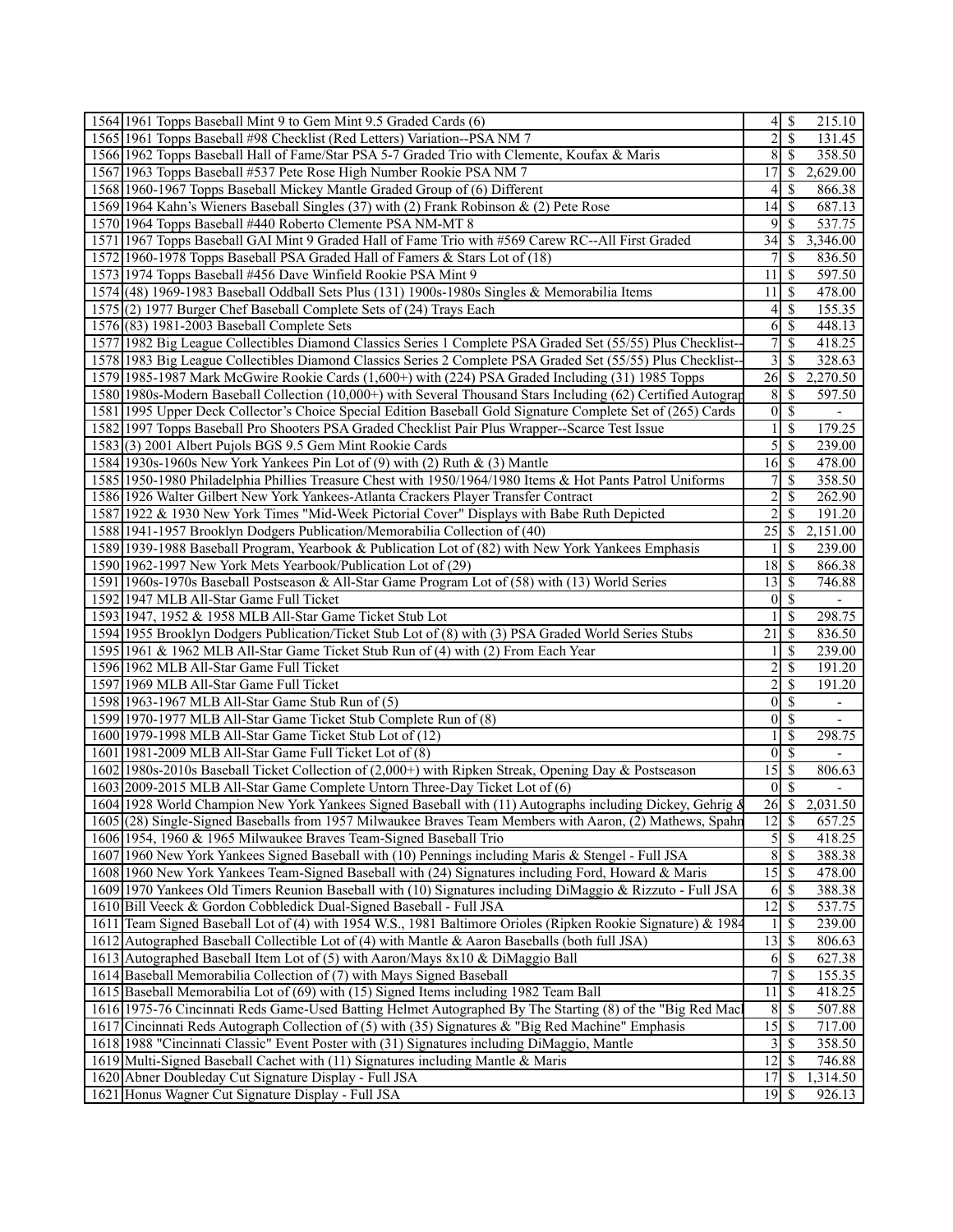| 1622 1928 Washington Senators Multi-Signed Album Page Trio with (23) Signatures Including Goslin, Rice                                                           |                                                   | $5$   \$                 | 167.30                |
|------------------------------------------------------------------------------------------------------------------------------------------------------------------|---------------------------------------------------|--------------------------|-----------------------|
| 1623 Jimmie Foxx/Ted Williams Dual Signed Cut Display - Full JSA                                                                                                 | $\overline{8}$                                    | $\overline{\mathcal{S}}$ | 507.88                |
| 1624 Earle Combs/Mickey Cochrane Signed Check Duo Display - Full JSA                                                                                             | 7                                                 | $\mathcal{S}$            | 328.63                |
| 1625 Ty Cobb 1950 Signed Personal Check - Full JSA LOA                                                                                                           | 11                                                | \$                       | 836.50                |
| 1626 Casey Stengel Cut Signature Display - Full JSA                                                                                                              | 1                                                 | <sup>\$</sup>            | 179.25                |
| 1627 Ted Williams & Joe DiMaggio Signed 8x10 Photograph - Full JSA                                                                                               | 6                                                 | -S                       | 358.50                |
| 1628 1923-1936 Chicago Cubs Photo Lot of (26) with (11) Signed                                                                                                   | 15                                                | $\mathcal{S}$            | 657.25                |
| 1629 1920s-1980s Signed Photos Lot (39) Including 30 HOFers                                                                                                      | 6                                                 | -S                       | 448.13                |
| 1630 April 7, 1969 Opening Day Photograph with (4) Signatures including Bowie Kuhn, Richard Nixon & Ted W.                                                       | 26                                                | <sup>5</sup>             | 1,314.50              |
| 1631 Hall of Famers and Star Players Signed Grab-Bag Collection (48 Items) Including Robinson and DiMaggio                                                       | 19                                                | - \$                     | 806.63                |
| 1632 Extensive Philadelphia Phillies Signed Grab-Bag Lot (155 Items) Including 21 HOFers                                                                         | $\overline{2}$                                    | -S                       | 627.38                |
| 1633 1950s-1980s Signed Cards Lot (42) w/Maris                                                                                                                   | $\overline{22}$                                   | -S                       | 717.00                |
| 1634 Autographed Baseball Card Lot of (36) with Hunter, Rizzuto                                                                                                  | 2                                                 | $\mathcal{S}$            | 191.20                |
| 1635 1980-84 TCMA Baseball Immortals First Printing Set of (189) with (41) Autographs including C.P. Bell, DiN                                                   | 11                                                | -S                       | 507.88                |
| 1636 Richie Ashburn Signed Perez-Steele Postcard                                                                                                                 | $\overline{9}$                                    | $\sqrt{S}$               | 418.25                |
| 1637 2012 Finest Baseball Bryce Harper Rookie Autographs (Orange Refractors) #/99--BGS 9.5 Gem Mint/Auto                                                         | 4                                                 | $\mathbb{S}$             | 537.75                |
| 1638 Howard Cosell/Gary Carter Dual Signed 8x10 Photograph                                                                                                       | 5                                                 | \$                       | 167.30                |
| 1639 Triple Crown Sluggers" Signed 8x10 Lithograph with Mantle, T. Williams                                                                                      | 6                                                 | -\$                      | 358.50                |
| 1640 500 HR & 3000K Signed Lithograph Pair with (21) Signatures including Aaron, Mays, Ryan & T. Williams                                                        | 7                                                 | \$                       | 418.25                |
| 1641 500 Home Run & 3000 Hit Clubs Signed Ticket Lot of (13) with Gwynn, Sosa, Thomas                                                                            | 20                                                | -\$                      | 896.25                |
| 1642 1953 Bowman Football Near Set of (74/96) Cards                                                                                                              | 10                                                | 8                        | 836.50                |
| 1643 1958 & 1969 Topps Football Near/Starter Sets with (52) Signed                                                                                               | 13                                                | $\mathcal{S}$            | 717.00                |
| 1644 Circa 1946 Washington Redskins Team-Signed Football with Baugh, Dudley                                                                                      | 9                                                 | $\mathbb{S}$             | 418.25                |
| 1645 1949 Bears vs. Cardinals Multi-Signed Program with (18) Signatures Including Connor, Halas, Luckman, Lu                                                     | 3                                                 | -S                       | 418.25                |
| 1646 Turk Edwards Signed 6x4 Index Card - Full JSA                                                                                                               | 9                                                 | $\mathcal{S}$            | 328.63                |
| 1647 Tough Signed Football Index Card Lot of (2) with Conzelman & Driscoll                                                                                       | 11                                                | -\$                      | 448.13                |
| 1648 1957 Washington Redskins Team-Signed Football with (28) Signatures including Shula                                                                          | 10                                                | S                        | 448.13                |
| 1649 Murray Olderman Original Football Sketch Lot of (8) Used in Book The Defenders                                                                              |                                                   | $\mathbb{S}$             | 59.75                 |
| 1650 Multi-Signed Football Lot of (5) with (116) Signatures from 1983 Cleveland Browns Alumni Charity Golf C                                                     | 5                                                 | $\mathbb{S}$             | 286.80                |
| 1651 Joe Montana & Jerry Rice Signed Full Size Helmet Pair with Multiple Inscriptions - Both Full JSA                                                            |                                                   |                          | 896.25                |
| 1652 1998 Pro Football Hall of Fame Deluxe Statue Lot of (7) with (6) Signed including Jim Brown                                                                 | 15                                                | $\mathcal{S}$            | 507.88                |
| 1653 1956-1962 New York Giants NFL Championship Game Program Lot of (3)                                                                                          |                                                   | $\mathbb{S}$             | 179.25                |
| 1654 1939-1970 NFL Football Program Lot of (37) with Rockne Tribute Edition                                                                                      | 8                                                 | $\mathcal{S}$            | 687.13                |
| 1655 Early-1960s Green Bay Packers Tough Team Photo Pin Lot of (3)                                                                                               |                                                   | \$                       | 328.63                |
| 1656 1958-1972 Rose Bowl Program & Ticket Stub Lot of (14)                                                                                                       | 12                                                | -S                       | 478.00                |
| 1657 1959-1988 Pro Football Publication Lot of (100)                                                                                                             | 14                                                | 8                        | 597.50                |
| 1658 1960-1983 Canadian Football League Program & Publication Lot of (81)                                                                                        | 7                                                 | \$                       | 328.63                |
| 1659 1971-1987 Football Digest Lot of (123) Different with Issue #1                                                                                              |                                                   | <sup>\$</sup>            | 119.50                |
| 1660 1948-1983 NBA/NBL Pro Basketball High Grade Program Lot of (131)                                                                                            | 21                                                | \$                       | 1,314.50              |
| 1661 1967-1977 ABA Pro Basketball Publication Lot of (34)                                                                                                        | $\overline{18}$ \ $\overline{\$}$                 |                          | 806.63                |
| 1662 NBA & ABA Basketball Pennant Lot of (9)                                                                                                                     | $\overline{10}$ \$                                |                          | 388.38                |
| 1663 Stunning Paul Madden 50th Anniversary Detroit Pistons Print - Made For Team!                                                                                |                                                   | \$                       | 298.75                |
| 1664 1986-87 Fleer Basketball #8 Michael Jordan Rookie Sticker--PSA NM-MT 8 (st)                                                                                 | 6                                                 | $\mathcal{S}$            | 358.50                |
| 1665 1987-88 Fleer Basketball #59 Michael Jordan PSA Mint 9                                                                                                      |                                                   |                          | 717.00                |
| 1666 Scarce 1961-1962 Gordie Howe York Peanut Butter Glass                                                                                                       | 3                                                 | $\mathcal{S}$            | 215.10                |
| 1667 1960-1968 Gordie Howe Oddball Cards & Items (28)                                                                                                            | 21                                                | $\mathbb{S}$             | 1,105.38              |
| 1668 1960s-1980s Gordie Howe-Cover Team Schedules (18) w/Detroit, Houston and Vancouver                                                                          | 5                                                 | -S                       | 227.05                |
| 1669 1960s-1990s Gordie Howe Signed Ephemera (13 Items)                                                                                                          | 9                                                 | $\mathcal{S}$            | 286.80                |
| 1670 1963-1972 Hockey Oddball Collection with Sets & Singles Including Howe                                                                                      | 7                                                 | $\mathcal{S}$            | 298.75                |
| 1671 Balance of Gordie Howe-Related "Mr. Hockey Collection" (75+ Items)                                                                                          | 3                                                 | -\$                      | 358.50                |
| 1672 1976-77 O-Pee-Chee Hockey Partial Wax Box with (10) Unopened Packs & (9) Wrappers                                                                           | 14                                                | -\$                      | 567.63                |
| 1673 1979-80 O-Pee-Chee Hockey #18 Wayne Gretzky Rookie PSA NM 7                                                                                                 | 36                                                | -S                       | $\overline{3,824.00}$ |
| 1674 1979-80 Topps Hockey Unused Wrapper Roll                                                                                                                    | $\vert 0 \vert$<br>$\overline{0}$ $\overline{\$}$ | 8                        |                       |
| 1675 1922 The American Golfer Magazine Lot of (11)                                                                                                               |                                                   |                          |                       |
| 1676 1984 & 1989 Sam Snead Signed Check Lot of (25)<br>1677 2004 SP Authentic Golf Signs of the Time Complete Set (54/54) with (44) BGS Graded [reserve not met] | $\left 4\right $<br>6                             | - \$<br>$\mathsf{S}$     | 358.50                |
| 1678 Muhammad Ali Autograph Pair with Glove & Life Magazine Display - Both Full JSA                                                                              | 18                                                | l \$                     | 956.00                |
| 1679 Muhammad Ali/Leon Spinks Dual-Signed Leroy Nieman Display - Full JSA                                                                                        | $10$ $\beta$                                      |                          | 478.00                |
|                                                                                                                                                                  |                                                   |                          |                       |